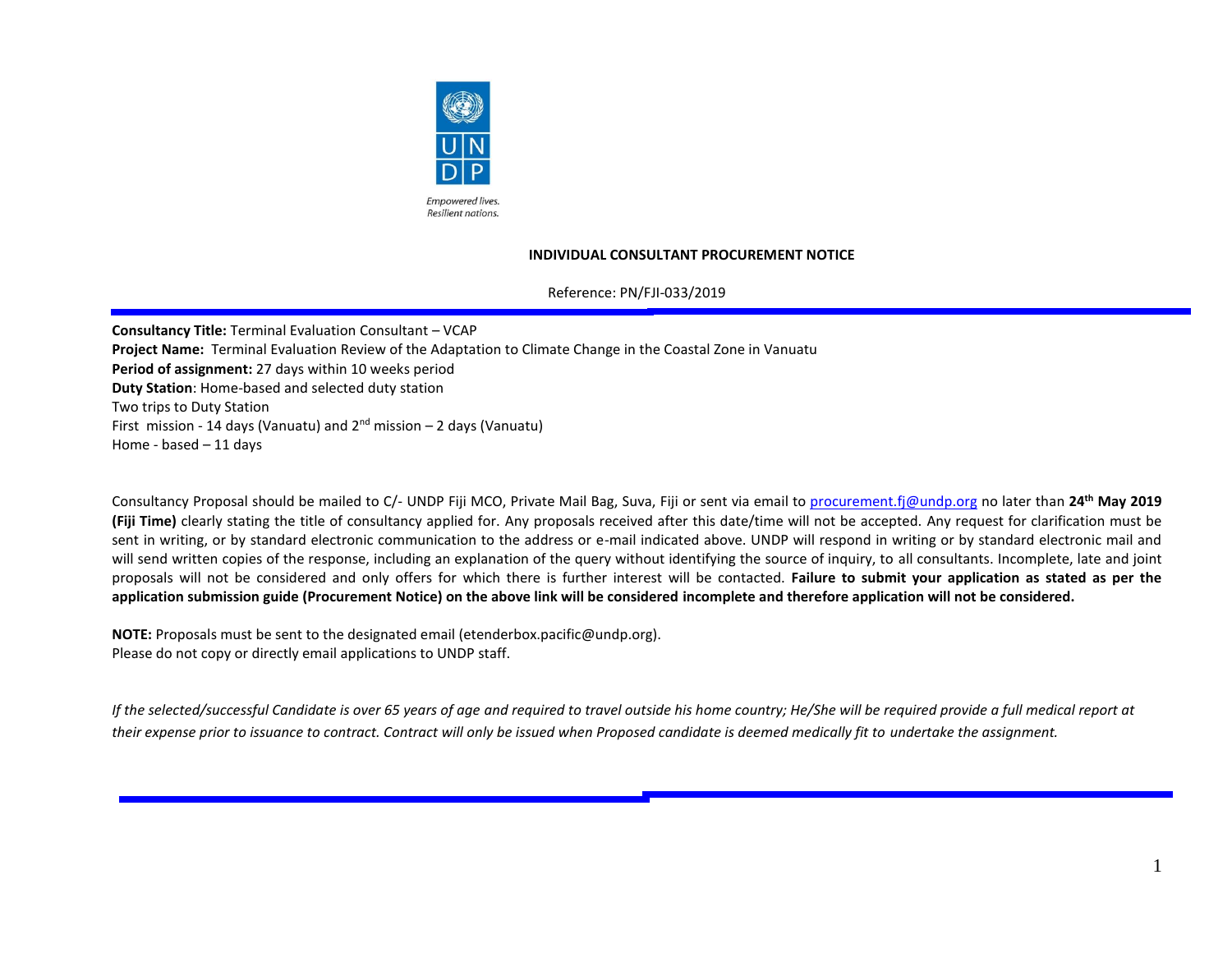#### **1. BACKGROUND**

Vanuatu ranks as the world's most vulnerable country due to its high exposure to natural disasters, scattered island geography, narrow economic base, inadequate communication and transportation networks, and limited capacity to cope with disasters including those caused or exacerbated by the effects of climate change. Annually Vanuatu has been impacted by a number of cyclones, which are expected to become more intense under current climatic projections, with coastal communities and ecosystems being most vulnerable and impacted by these events.

Vanuatu is already being and will continue to be heavily impacted by climate change with future scenarios projecting increased temperatures, sea-level rise, and increased severity of cyclones, increased ocean temperatures and ocean acidification. In addition, an increased likelihood of an increase in the frequency of El Niño events will present its own long-term seasonal challenges. These challenges, combined with rapid population growth spread over 80 islands, an agricultural and coastal-based economy facing acute mediumterm challenges and inadequate delivery of government services, especially in remote areas, will continue to limit the potential for long-term sustainable development and achievement of the Sustainable Development Goals.

The Vanuatu NAPA places particular emphasis on the need for community-based resource management, embracing both traditional and modern practices and enhancing the resilience of vulnerable coastal communities.

To address these priorities, the project "Adaptation to Climate Change in the Coastal Zone in Vanuatu" (V-CAP) focuses on five of the adaptation options outlined in the NAPA including: i) development of provincial / local adaptation and ICM plans, ii) climate proofing of infrastructure design and development planning, iii) development of an efficient early warning system, iv) awareness raising and capacity building, and v) coastal re-vegetation and rehabilitation.

The overall aim of the V-CAP Project is to improve the resilience of the coastal zone in Vanuatu to the impacts of climate change in order to sustain livelihoods, food production and preserve/improve the quality of life in targeted vulnerable areas. Six sites have been selected for this project with various interventions implemented. *Refer to Annex 1 –Terms of Reference for details.*

#### **2. SCOPE OF WORK**

**Scope of work/Expected Output**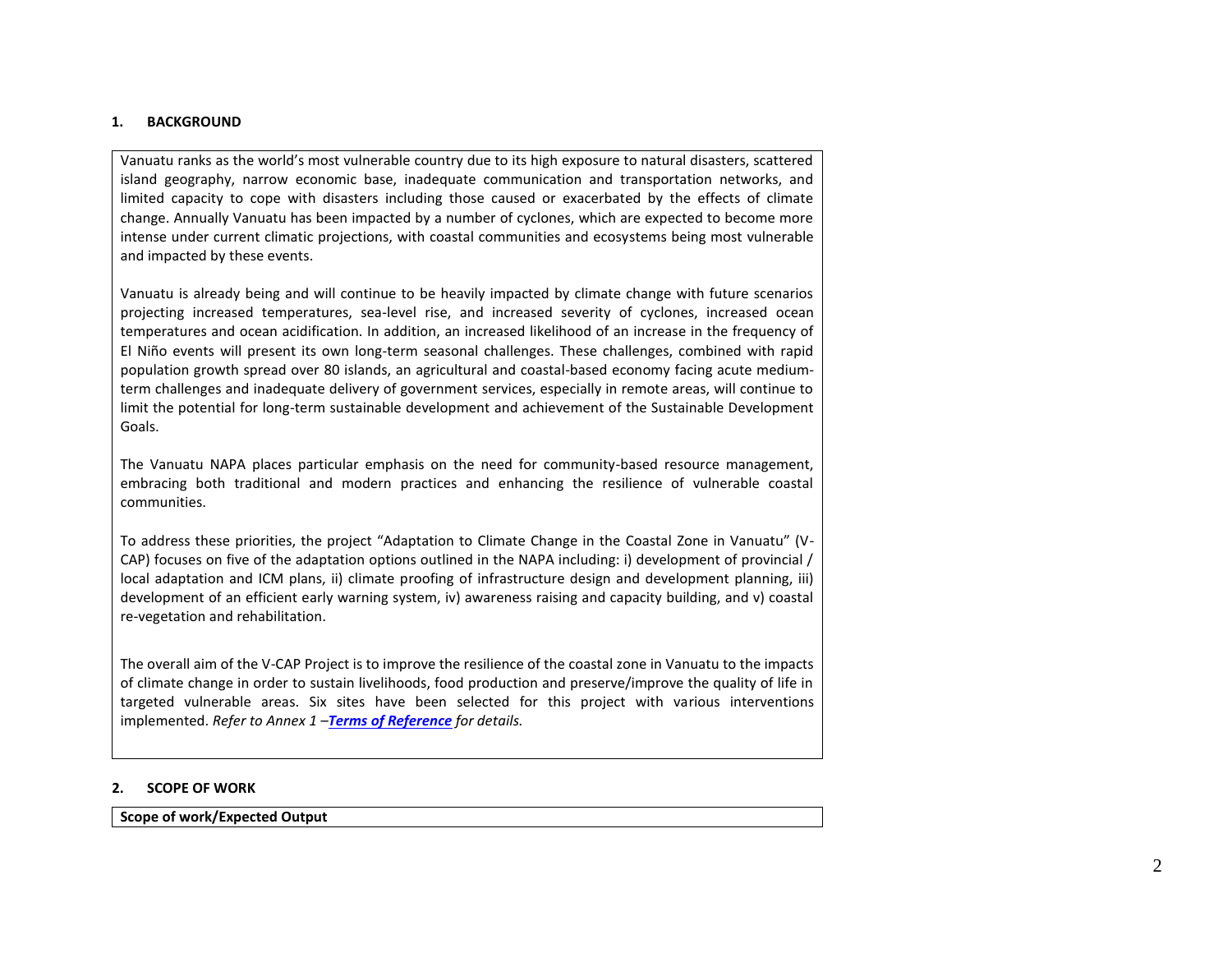The VCAP project was designed to explicitly address three of eleven priorities identified in the NAPA including: 1) community-based marine resource management, 2) integrated coastal zone management, and 3) mainstreaming climate change into policy and national planning processes.

VCAP has been focusing on improving community level adaptation to climate change to address major environmental and associated socio-economic problems facing coastal communities impacts by climate change such as land degradation, biodiversity loss and reef destruction, all of which severely undermines prospects for sustainable development and threaten the food security of communities.

VCAP has supported information and early warning systems on coastal hazards to address the current lack of systematic analysis and predictions of climate-related events. This is to allow coastal communities to be less vulnerable to the effects of climate change with improved information management and data dissemination systems in place.

A Terminal Evaluation will be conducted according to the guidance, rules and procedures established by UNDP and GEF as reflected in the UNDP Evaluation Guidance for GEF Financed Projects.

The objectives of the evaluation are to assess the achievement of project results, and to draw lessons that can both improve the sustainability of benefits from this project, and aid in the overall enhancement of UNDP programming.

.*Refer to Annex 1 -Terms of Reference for details.*

#### **3. REQUIREMENTS FOR EXPERIENCE AND QUALIFICATION**

#### **Qualifications:**

• A Master's degree in development, environmental science, natural resource management and/or related field

#### **Experience**:

- Minimum 5 years of relevant professional experience and has the technical knowledge in the targeted focal area(s)
- Knowledge of UNDP and GEF evaluation process and has lead evaluation process for at least 2-3 of UNDP/GEF funded projects
- Previous experience with results-based monitoring and evaluation methodologies;
- Experience working in Asia and the Pacific and has a good understanding of the biodiversity,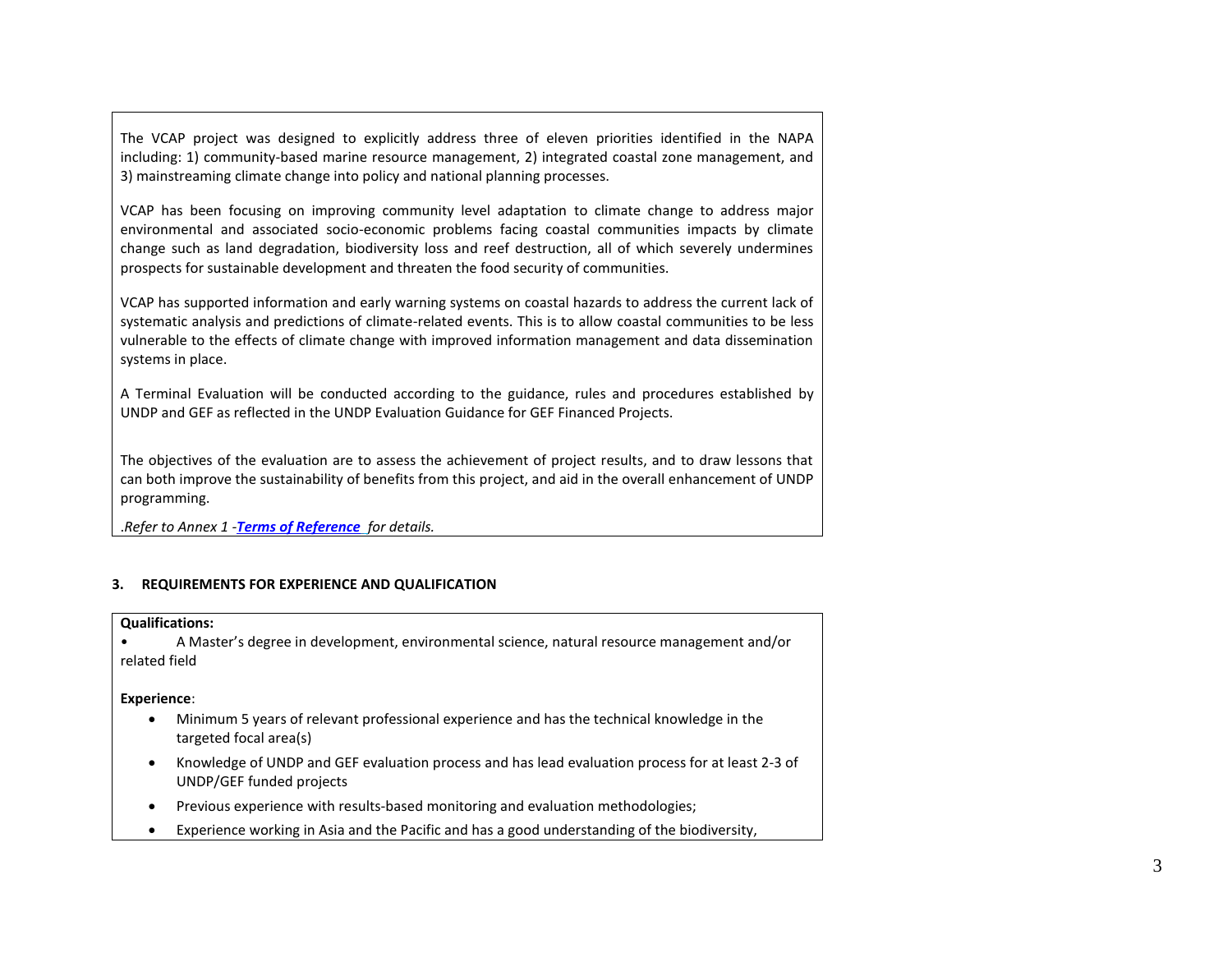conservation and climate change sector in the Pacific

- Experience working with communities, government sectors, NGOs and understands local protocols and customs and has excellent communication skills;
- Experience in the policy development processes associated with environment and sustainable development issues
- Project evaluation/review experiences within United Nations system will be considered an asset

#### **Competencies:**

- Competence in adaptive management, as applied to climate change adaptation projects and ecosystems management;
- Project evaluation/review experiences within United Nations system will be considered an asset;

#### **Language Requirements**:

• Fluency in written and spoken English is essential

#### **4. EVALUATION CRITERIA**

#### **Evaluation**

#### Cumulative analysis

The proposals will be evaluated using the cumulative analysis method with a split 70% technical and 30% financial scoring. The proposal with the highest cumulative scoring will be awarded the contract. Applications will be evaluated technically, and points are attributed based on how well the proposal meets the requirements of the Terms of Reference using the guidelines detailed in the table below:

When using this weighted scoring method, the award of the contract may be made to the individual consultant whose offer has been evaluated and determined as:

a) responsive/compliant/acceptable, and

b) having received the highest score out of a pre-determined set of weighted technical and financial criteria specific to the solicitation.

\* Technical Criteria weighting; 70%

\* Financial Criteria weighting; 30%

Only candidates obtaining a minimum of 49 points in the Technical Evaluation would be considered for the Financial Evaluation. Interviews may be conducted as part of technical assessment for shortlisted proposals.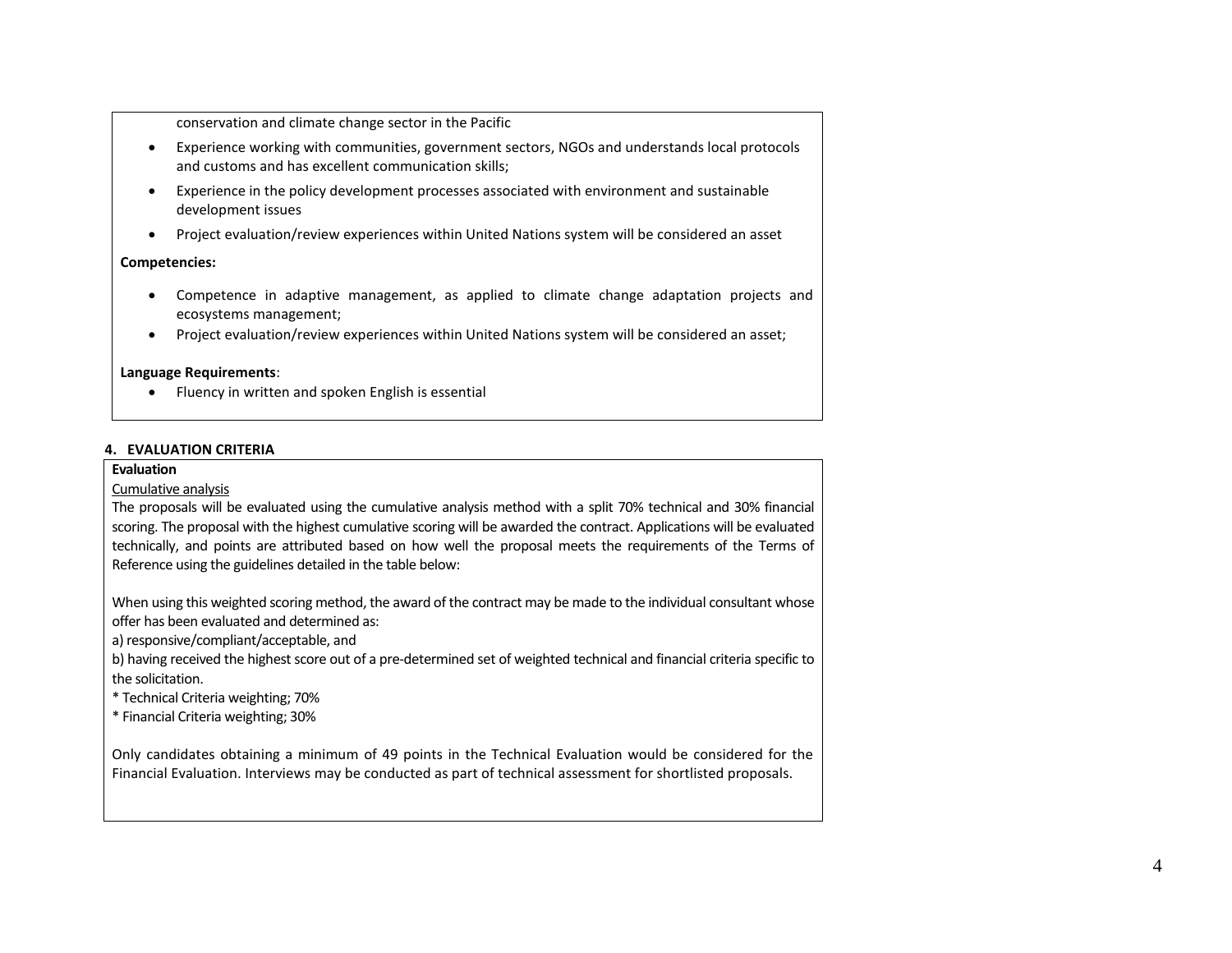| <b>Criteria</b>                                                            | <b>Points</b> | Percentage |
|----------------------------------------------------------------------------|---------------|------------|
| <b>Qualification</b>                                                       |               | 60%        |
| Minimum Master's degree in development, environmental science,             | 5             |            |
| natural resource management and/or related field                           |               |            |
| <b>Experience</b>                                                          |               |            |
| Minimum 5 years of relevant professional experience and has technical      | 15            |            |
| knowledge of the targeted area                                             |               |            |
|                                                                            |               |            |
| Knowledge and experience of UNDP and GEF evaluation process and has        | 10            |            |
| conducted evaluation process for at least 2-3 of UNDP/GEF funded           |               |            |
| projects                                                                   |               |            |
| Experience working with communities, government sectors NGOs and           |               |            |
| understands local protocols and customs and has excellent                  | 10            |            |
| communication skills                                                       |               |            |
| Experience in the policy development processes associated with             | 10            |            |
| environment and sustainable development issues                             |               |            |
| Experience working in Asia and the Pacific and has a good understanding    | 10            |            |
| of the biodiversity, conservation and climate change sector in the Pacific |               |            |
| <b>Competencies</b>                                                        |               | 10%        |
| Demonstrable analytical skills;                                            | 5             |            |
|                                                                            |               |            |
| Competence in adaptive management, as applied to climate change            | 5             |            |
| adaptation projects and ecosystems management;                             |               |            |
| <b>Technical Criteria</b>                                                  |               | 70%        |
| **If necessary interviews shall also be conducted as part of the technical |               |            |
| evaluation to ascertain best value for money.                              |               |            |
| Financial Criteria - Lowest Price                                          |               | 30%        |
| <b>Total</b>                                                               |               | 100%       |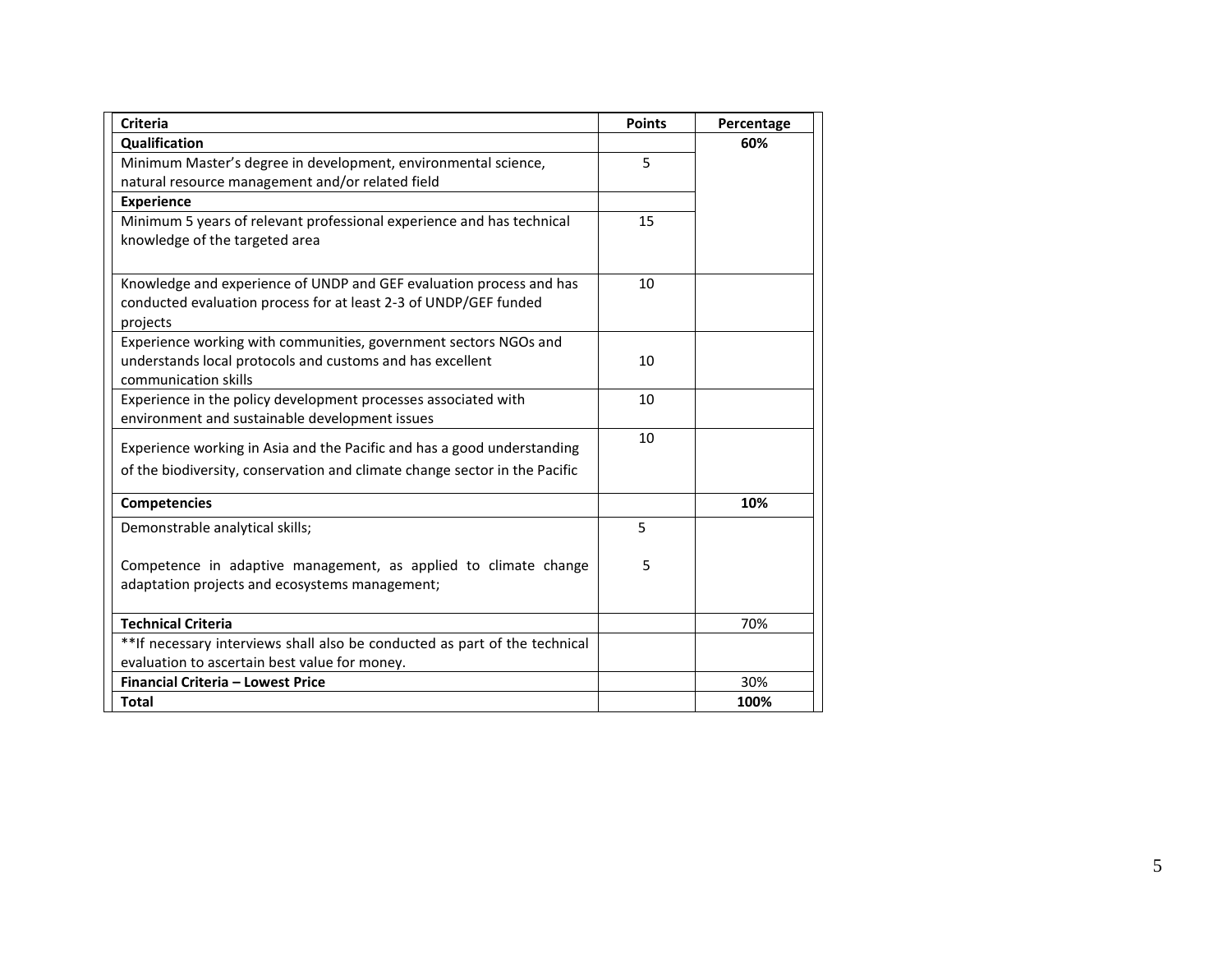#### **5. DOCUMENTS TO BE INCLUDED WHEN SUBMITTING CONSULTANCY PROPOSALS**

Offerors must send the following documents.

- **i) A detailed CV including names of at least 3 referees**
- **ii) Cover letter setting out:**
	- How the proposer meets the qualifications and experience required.

#### **iii) Completed template for confirmation of Interest and Submission of Financial Proposal**

Consultant must send a financial proposal based on **a Lump Sum Amount**. The total amount quoted shall be all-inclusive and include all costs components required to perform the deliverables identified in the TOR, including professional fee, travel costs, living allowance (if any work is to be done outside the IC´s duty station) and any other applicable cost to be incurred by the IC in completing the assignment. The contract price will be fixed output-based price regardless of extension of the herein specified duration. Payments will be done upon completion of the deliverables/outputs.

In general, UNDP shall not accept travel costs exceeding those of an economy class ticket. Should the IC wish to travel on a higher class he/she should do so using their own resources

In the event of unforeseeable travel not anticipated in this TOR, payment of travel costs including tickets, lodging and terminal expenses should be agreed upon, between the respective business unit and the Individual Consultant, prior to travel and will be reimbursed.

*The P11 form and Template for confirmation of interest and Submission of Financial Proposal is available under the procurement section of UNDP Fiji website (***[www.pacific.undp.org](http://www.pacific.undp.org/)***)*

#### **Interested Candidates must accept UNDP General Terms and Conditions for Individual Consultants**

*Successful candidate will be required to complete the BSAFE course prior to undertaking any travel related to this consultancy ( online security awareness training). [https://training.dss.un.org/course/category/6](https://emea01.safelinks.protection.outlook.com/?url=https%3A%2F%2Ftraining.dss.un.org%2Fcourse%2Fcategory%2F6&data=02%7C01%7Cvimal.pillay%40undp.org%7C4635a881217b49b6089808d687284233%7Cb3e5db5e2944483799f57488ace54319%7C0%7C0%7C636845004312325204&sdata=GXOHxNfUhxgf3sA%2B1sMOvxNQau13PLgEe0unte9%2FM%2BE%3D&reserved=0)*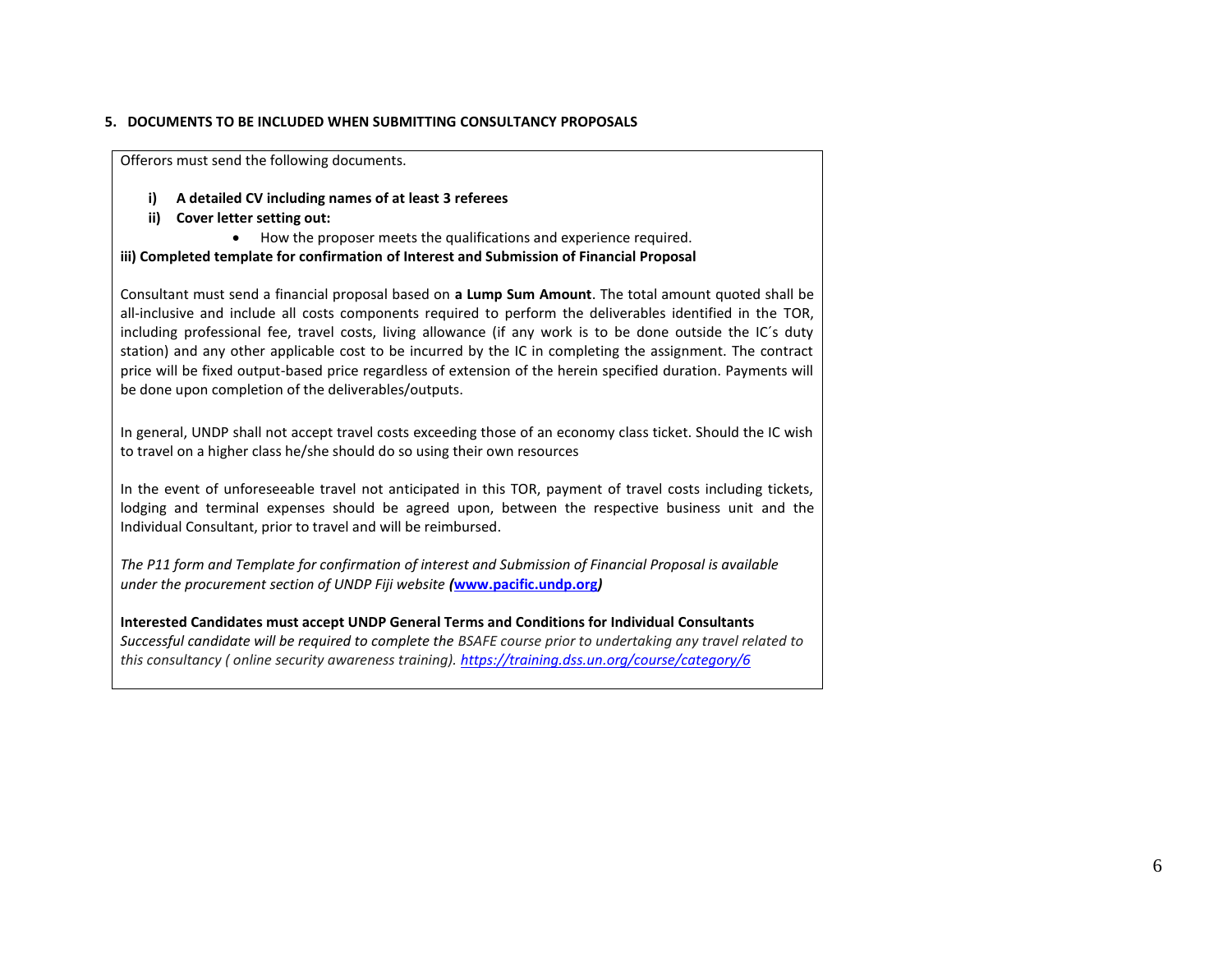### ANNEX 1: TERMINAL EVALUATION TERMS OF REFERENCE

# **INTRODUCTION**

In accordance with UNDP and GEF M&E policies and procedures, all full and medium-sized UNDP support GEF financed projects are required to undergo a terminal evaluation upon completion of implementation. These terms of reference (TOR) sets out the expectations for a Terminal Evaluation (TE) of the *Adaptation to Climate Change in the Coastal Zone in Vanuatu (VCAP)* (PIMS 4866)

The essentials of the project to be evaluated are as follows:

# **PROJECT SUMMARY TABLE**

| Project<br>Title:             |                                                                                                                            | Adaptation to Climate Change in the Coastal Zone in Vanuatu (VCAP) |  |                                |                              |
|-------------------------------|----------------------------------------------------------------------------------------------------------------------------|--------------------------------------------------------------------|--|--------------------------------|------------------------------|
| GEF Project ID:               | 5049                                                                                                                       |                                                                    |  | at endorsement (Million US\$)  | at completion (Million US\$) |
| <b>UNDP</b> Project ID:       | 00082472                                                                                                                   | GEF financing:<br>8,030,000                                        |  | 8,030,000                      |                              |
| Country:                      | Vanuatu                                                                                                                    | $IA/EA$ own:                                                       |  | 2,731,344                      | 2,731,344                    |
| Region:                       | Asia and the<br>Pacific                                                                                                    | Government:<br>21,170,341                                          |  | 20,360,216                     |                              |
| Focal Area:                   | CCA-1, CCA-2                                                                                                               | Other:<br>6,995,568                                                |  | 74,000                         |                              |
| FA Objectives,<br>$(OP/SP)$ : |                                                                                                                            | Total co-financing:<br>30,897,253                                  |  | 23,165,560                     |                              |
| <b>Executing Agency:</b>      | <b>UNDP</b>                                                                                                                | <b>Total Project Cost:</b><br>\$38, 927, 253                       |  |                                |                              |
| Other Partners                | Ministry of                                                                                                                | ProDoc Signature (date project began):                             |  | 17 <sup>th</sup> November 2014 |                              |
| involved:                     | Climate Change<br>Adaptation,<br>Meteorology, Geo-<br>hazards,<br>Environment,<br>Energy and<br>Disaster<br>Management(MCC | (Operational) Closing Date:                                        |  | Proposed:<br>February 2019     | Actual:<br>December 2019     |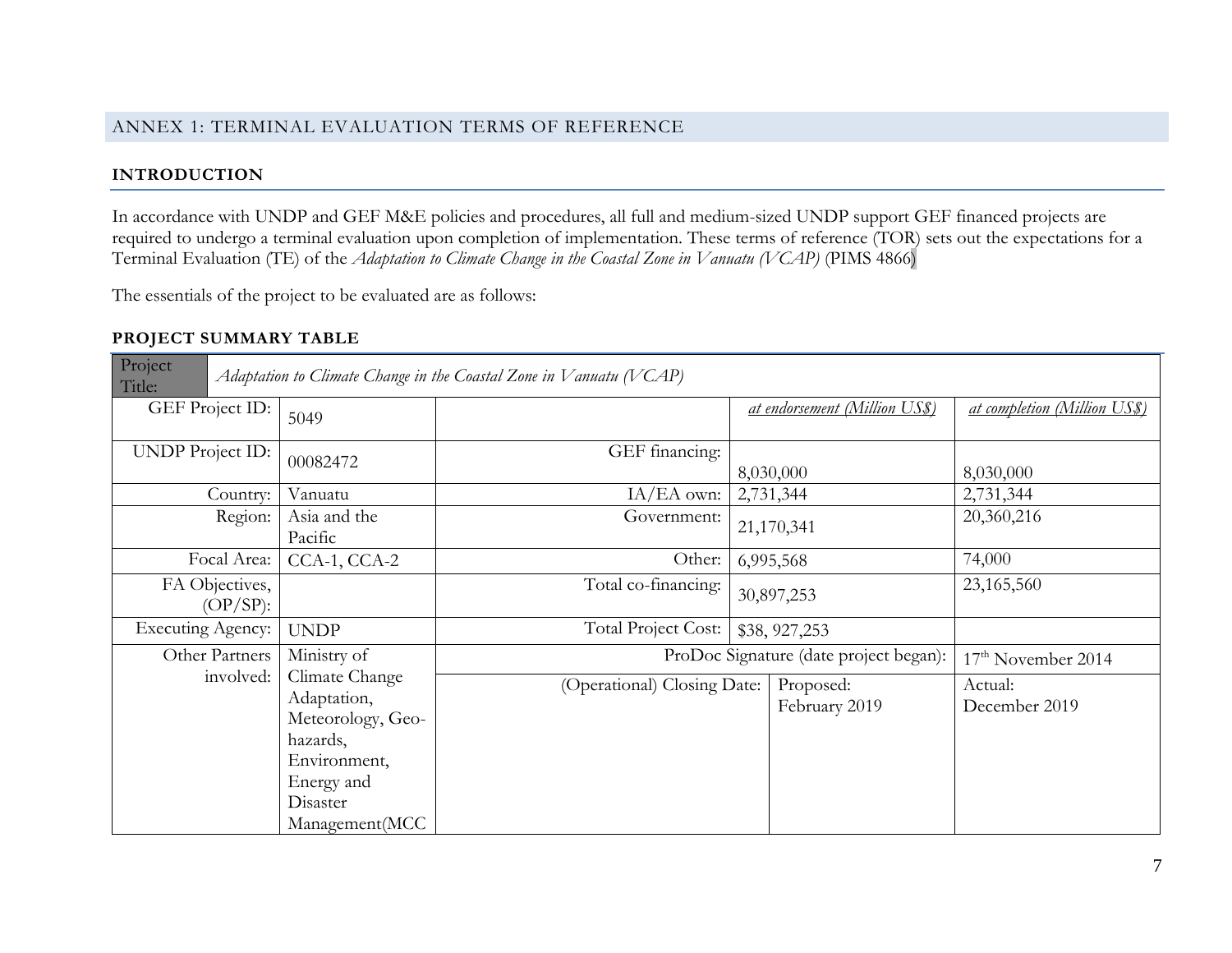| $\mathbf{N}$ |  |  |
|--------------|--|--|

#### **OBJECTIVE AND SCOPE**

The project was designed to explicitly address three of eleven priorities identified in the NAPA including: 1) community-based marine resource management, 2) integrated coastal zone management, and 3) mainstreaming climate change into policy and national planning processes.

The Vanuatu Coastal Adaptation (VCAP) project has provided valuable opportunities to the Vanuatu Government to increase the resilience of its communities to future climate change induced risks such as declining coastal and marine resources and intensifying climate related hazards. To address the priorities of NAPA, VCAP had focused on five of the adaptation options including: i) development of provincial / local adaptation and ICM plans, ii) climate proofing of infrastructure design and development planning, iii) development of an efficient early warning system, iv) awareness raising and capacity building, and v) coastal re-vegetation and rehabilitation.

The overall objective of VCAP is to improve the resilience of the coastal zone and its communities to the impacts of climate change to sustain livelihoods, food production and preserve and improve the quality of life in targeted vulnerable areas.

VCAP has been focusing on improving community level adaptation to climate change to address major environmental and associated socioeconomic problems facing coastal communities impacts by climate change such as land degradation, biodiversity loss and reef destruction, all of which severely undermines prospects for sustainable development and threaten the food security of communities.

VCAP has supported information and early warning systems on coastal hazards to address the current lack of systematic analysis and predictions of climate-related events. This is to allow coastal communities to be less vulnerable to the effects of climate change with improved information management and data dissemination systems in place.

Below in summary is the objective and outcome; the progress towards these is measured through the following indicators:

| Objective/Outcomes                                                    | Indicators | Target by end of project relative to the baseline (unless<br>specified otherwise)                                                                      |  |  |  |
|-----------------------------------------------------------------------|------------|--------------------------------------------------------------------------------------------------------------------------------------------------------|--|--|--|
|                                                                       |            | Project Objective: To improve the resilience of the coastal zone to the impacts of climate change in order to sustain livelihoods, food production and |  |  |  |
| preserve and improve the quality of life in targeted vulnerable areas |            |                                                                                                                                                        |  |  |  |
|                                                                       |            |                                                                                                                                                        |  |  |  |
|                                                                       |            | Number of fishery assets, small livestock   At least 8 FADs, 8 solar freezers, 30 technical packages have                                              |  |  |  |
|                                                                       |            | breeds, and new resistant crops introduced to been delivered consisting of small and improved livestock                                                |  |  |  |
|                                                                       |            | diversify community incomes and increase breeds and new resilient crops; including training on the use                                                 |  |  |  |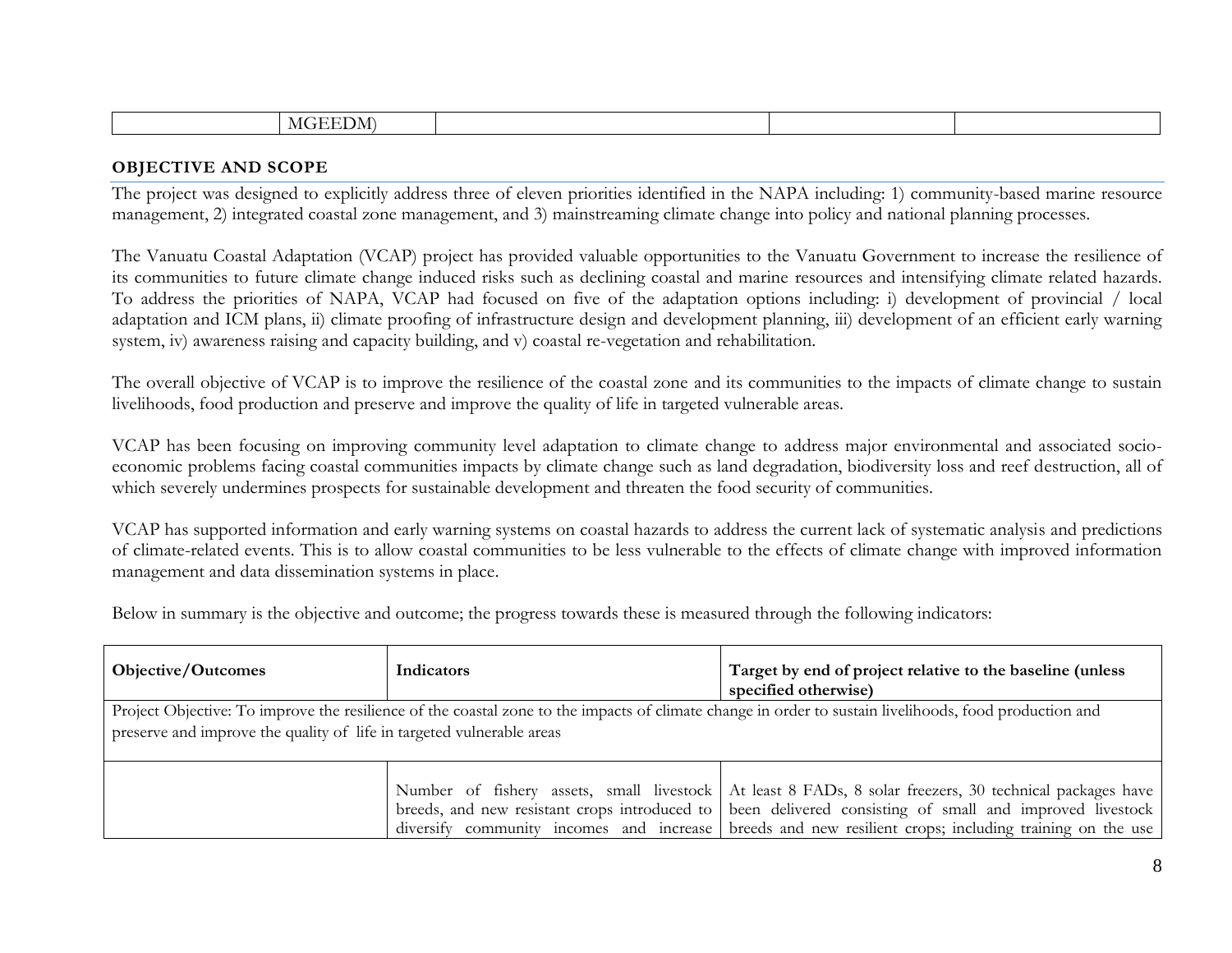|                                                                        | food security.                                                                                                                                                                                                                                                                  | and maintenance of the assets                                                                                                                                                                                                              |
|------------------------------------------------------------------------|---------------------------------------------------------------------------------------------------------------------------------------------------------------------------------------------------------------------------------------------------------------------------------|--------------------------------------------------------------------------------------------------------------------------------------------------------------------------------------------------------------------------------------------|
|                                                                        | Percentage of the population in target sites<br>covered by effective the 24/7 early warning<br>system                                                                                                                                                                           | 100% of Vanuatu population with access to mobile networks<br>and radio signals receive high quality early warning in timely<br>manner through multiple communication lines                                                                 |
|                                                                        | Number of people benefited from having<br>better access to markets, schools and health<br>facilities which was provided through resiliency<br>of public works assets (rural roads, bridges,<br>water crossings, etc.)                                                           | A total of 25,000 community members with better access to<br>markets, education and health facilities                                                                                                                                      |
|                                                                        | Number of protected areas established in the<br>coastal and upland areas that assist to preserve<br>water, provide for food and protection against<br>climate and coastal hazards.                                                                                              | At least 8 protected areas in coastal areas and other 2 in upland<br>areas linked by biological corridors under the R2R approach,<br>have been established with the clear endorsement of<br>surrounding communities                        |
|                                                                        | Outcome 1: Integrated community approaches to climate change adaptation                                                                                                                                                                                                         |                                                                                                                                                                                                                                            |
| 1.1 Integrated CC-Adaptation plans<br>mainstreamed in the coastal zone | CC-Development<br>Community<br>Adaptation<br>Strategies (C3ADS) at village level using<br>common indicators across all project sites,<br>reflecting management actions and norms for<br>coastal, up-lands, waters, infrastructures and<br>disaster preparedness related to EWS. | At least 30 C3ADS at village level using common indicators<br>across all project sites, including gender and social inclusion.<br>The 30 C3ADS are framed into the Vanuatu Climate Change<br>and Disaster Risk Reduction Policy 2016-2030. |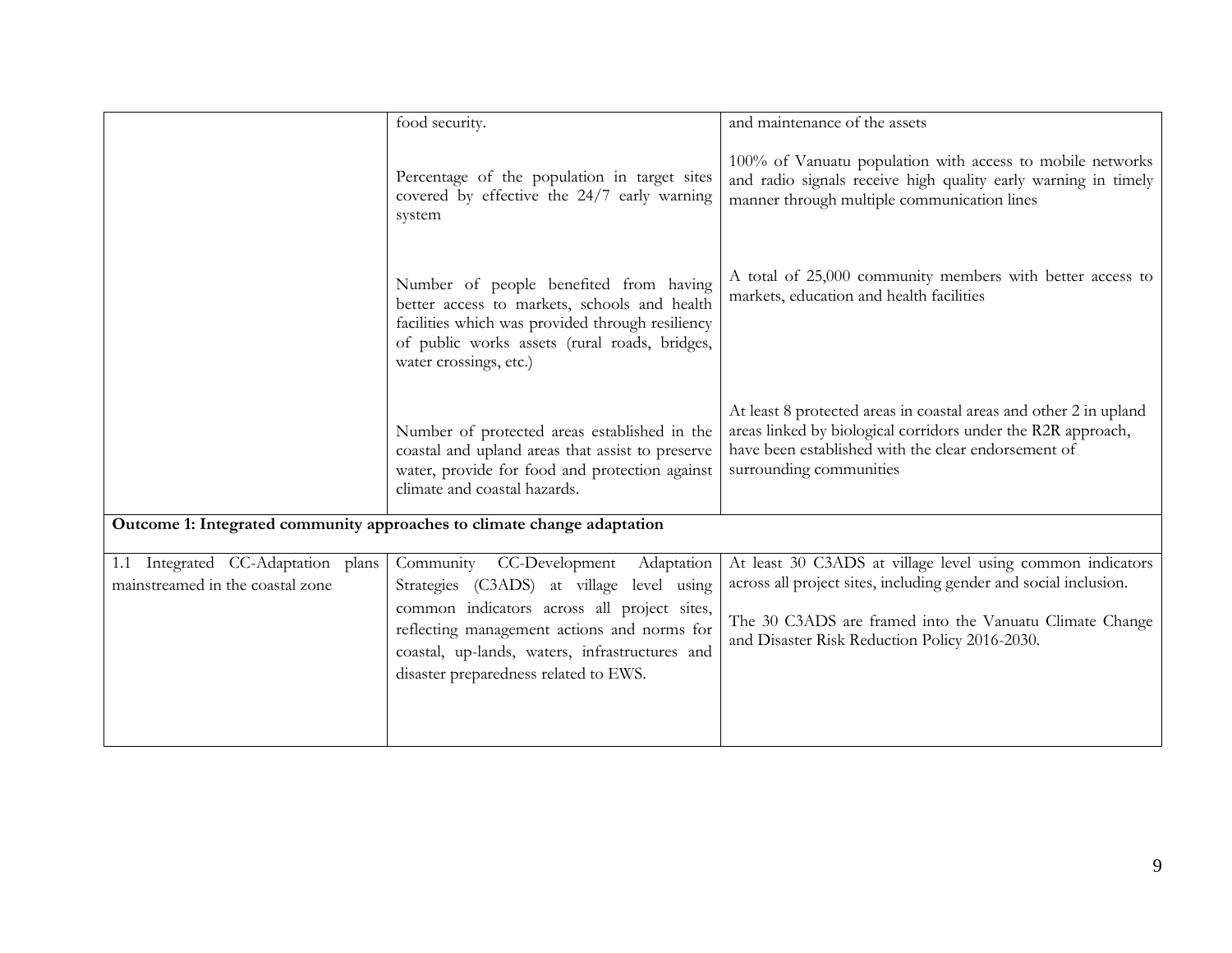|                                                                                                 | Community Disaster Committees established<br>and operational with specific plans developed<br>in targeted communities and at Area Council<br>level              | At least 15 CDC's have been established or strengthened in<br>VCAP intervention sites, equipped and trained.<br>8 Area Councils & 1 District equipped and trained. At least<br>30% trained people are women.<br>5 Area Councils trained on Disaster Management Response and<br>have Disaster Management Plans developed                                                                                                                                                                                                                                                                                                                               |
|-------------------------------------------------------------------------------------------------|-----------------------------------------------------------------------------------------------------------------------------------------------------------------|-------------------------------------------------------------------------------------------------------------------------------------------------------------------------------------------------------------------------------------------------------------------------------------------------------------------------------------------------------------------------------------------------------------------------------------------------------------------------------------------------------------------------------------------------------------------------------------------------------------------------------------------------------|
| 1.2.1 Improved climate resilience of<br>through<br>coastal<br>integrated<br>areas<br>approaches | Number<br>of<br>ecosystem-based<br>fisheries<br>management actions are clearly integrated with<br>the Community CC-Development Adaptation<br>Strategies (C3ADS) | 9 communities have defined "Taboo Area" in the coastal areas,<br>where there were previously no protected areas and are<br>implementing ecosystem-based fishery actions.<br>At least 9 Fisheries Association has the knowledge and suitable<br>tools to monitoring and to evaluate successes, difficulties,<br>benefits and challenges from ecosystem-based fishery and<br>"taboo areas".<br>At least 40% of trained people are youth/men who are able to<br>implement ecosystem-based fishery monitoring and evaluation.                                                                                                                             |
|                                                                                                 | Number of communities that have defined<br>"taboo areas" in up-land and are implementing<br>Land Degradation Neutrality (LDN) practices<br>in their croplands.  | In project-selected sites, communities are managing sustainable<br>community water systems, increasing water security for 2,000<br>people<br>Intervention in at least 7 erosion "hotspots", related to hydric<br>sustainability of community water systems.<br>30 communities have defined "Taboo Areas" in up-lands and<br>implementing<br>actions/practices<br>address<br>to<br>Land<br>Degradation Neutrality (LDN) in crops lands.<br>These<br>communities will be monitored on the effectiveness of their<br>actions plans through an institutional level monitoring<br>mechanism.<br>At least 30 communities have been trained on mechanisms to |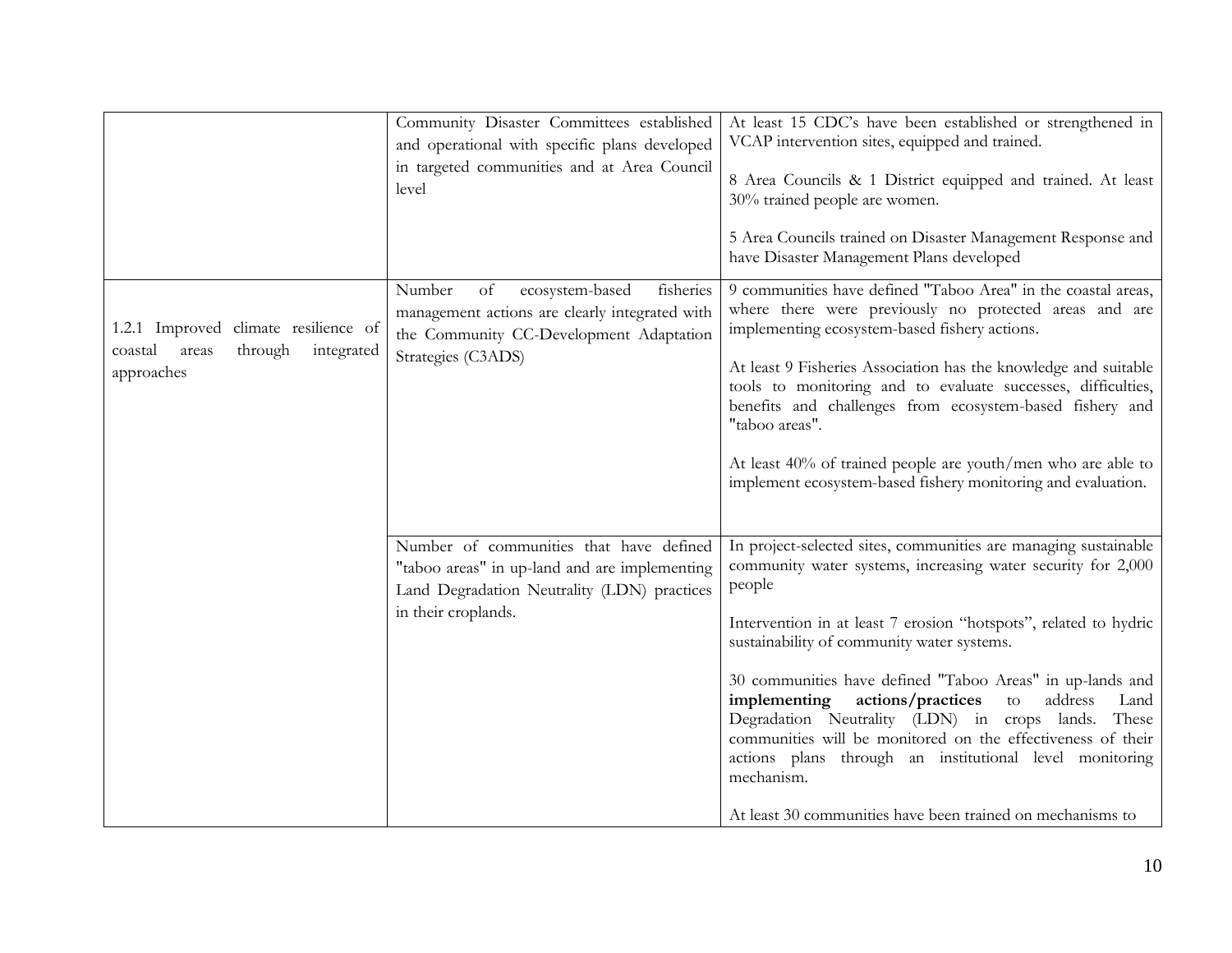|                                                                                                  | Number of public conveyances climate proofed<br>to provide long-term use by vulnerable coastal<br>communities                                                                                             | 10 pedestrian bridges established<br>4 water crossings rehabilitated<br>10 km of road rehabilitated<br>6 pedestrian walking paths "climate proofed"<br>Total of 10,000 community members with better access to<br>markets, education and health                                                                                    |
|--------------------------------------------------------------------------------------------------|-----------------------------------------------------------------------------------------------------------------------------------------------------------------------------------------------------------|------------------------------------------------------------------------------------------------------------------------------------------------------------------------------------------------------------------------------------------------------------------------------------------------------------------------------------|
| <b>Outcome 2</b>                                                                                 |                                                                                                                                                                                                           |                                                                                                                                                                                                                                                                                                                                    |
| Information and early warning systems on coastal hazards                                         |                                                                                                                                                                                                           |                                                                                                                                                                                                                                                                                                                                    |
| 2.1. Reduced exposure to flood-related<br>risks and hazards in the target coastal<br>communities | Better quality accuracy and timeliness in<br>weather forecasting, particularly for extreme<br>events such as extreme rainfall events, storm<br>surges, tropical depressions and cyclones<br>informing EWS | By the end of the project at least 100% of targeted V-CAP<br>communities receiving timely and accurate early warnings of<br>coastal hazards including floods, cyclones and other natural<br>disasters and respond to early warnings and take the<br>appropriate actions following the warning (disaggregated by<br>gender and age) |
|                                                                                                  |                                                                                                                                                                                                           | Better quality meteorological forecasting available for all people<br>of Vanuatu                                                                                                                                                                                                                                                   |
|                                                                                                  | VMGD has established an effective 24/7<br>service for monitoring, forecasting and public<br>advisory for early warnings, able to cover all<br>Vanuatu territory                                           | VMGD has real time data flow received<br>from 6 new<br>Automatic Weather Stations.<br>At least 6 VMGD's staff member has received trainings to<br>enhance data analysis, using up-grade computer systems to<br>display satellites data and global/regional weather and climate<br>models.                                          |
| <b>Outcome 3: Climate Change Governance</b>                                                      |                                                                                                                                                                                                           | The 24/7 weather and coastal monitoring service has been<br>established and works 100%, including procedures for Public<br>Advisory Service under the WMO standards, linked with an<br>Early Warning System at national level that provide direct<br>support at least 30 CDCs.                                                     |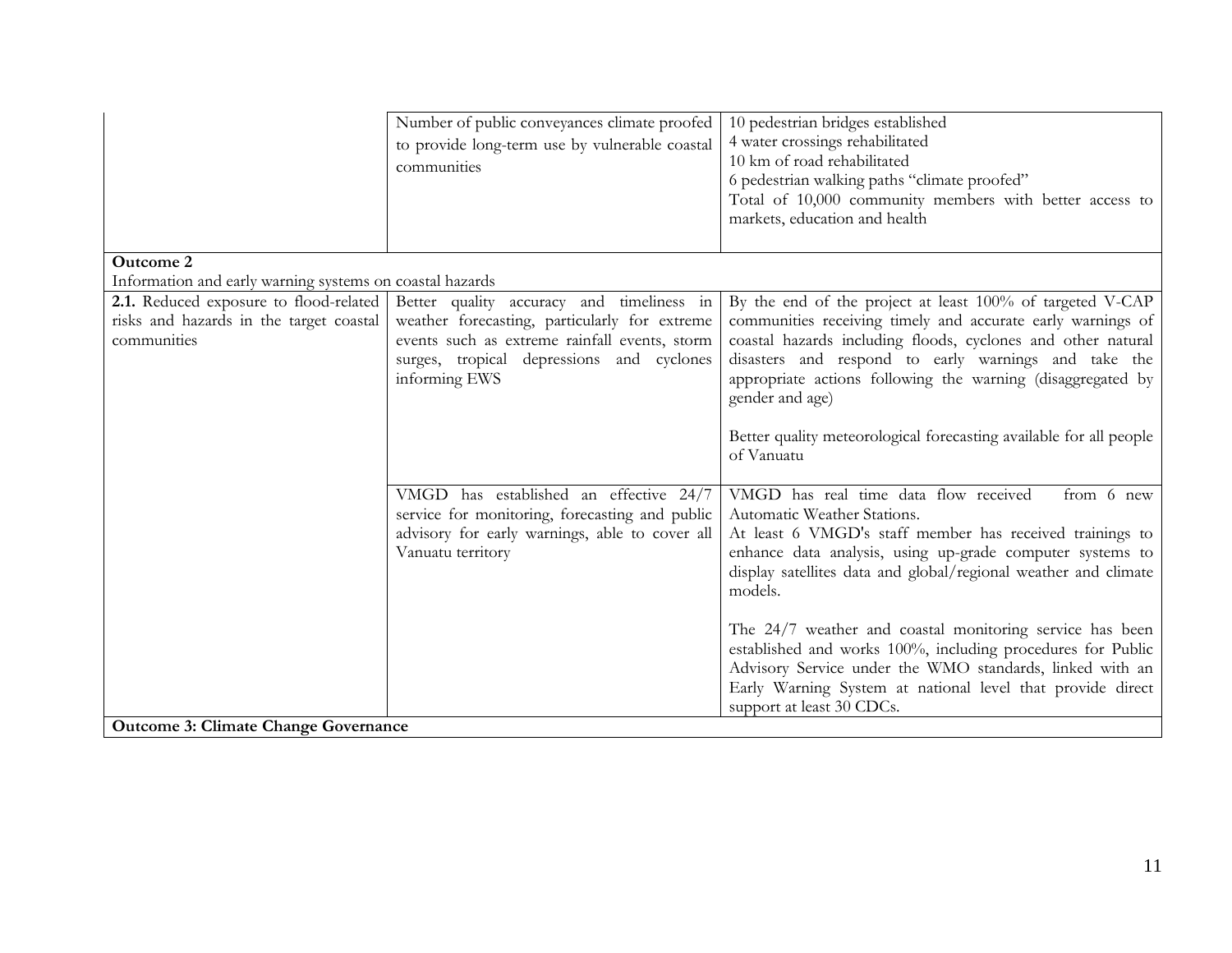| 3.1 Climate change adaptation enabling<br>policies and supportive institutions in<br>place | Number of sectoral policies plans and<br>strategies explicitly recognizing approaches to<br>climate change adaption | Support the development of 3 policies/acts<br><sub>or</sub><br>strategies/frameworks to focus on CCA/DRR/Natural<br>Resource Management/ Livelihood Improvement identified by<br>the implementing agencies and are gender and socially inclusive |
|--------------------------------------------------------------------------------------------|---------------------------------------------------------------------------------------------------------------------|--------------------------------------------------------------------------------------------------------------------------------------------------------------------------------------------------------------------------------------------------|
| 3.2 Human resources in place at the                                                        | Number<br>of trained<br>staffs<br>with enough                                                                       | 12 trainings addressing local level community resilience                                                                                                                                                                                         |
| national, provincial and community<br>levels                                               | resources to implement CC resilience and<br>adaptation at the national, provincial and                              | (disaster risk resilience, climate change adaptation, community<br>planning) is delivered to 30 communities including leaders,                                                                                                                   |
|                                                                                            | community levels                                                                                                    | men/women gender and youth representatives                                                                                                                                                                                                       |
|                                                                                            |                                                                                                                     |                                                                                                                                                                                                                                                  |
| <b>Outcome 4: Knowledge Management</b>                                                     |                                                                                                                     |                                                                                                                                                                                                                                                  |
| 4.1 Increased awareness and ownership                                                      | Practices demonstrated and shared by the                                                                            | Increased awareness and action incorporating the role of                                                                                                                                                                                         |
| of climate risk reduction processes at<br>the national and local levels.                   | project adopted by other parties (replication)<br>and adopted by local communities                                  | "natural solutions" natural resource plans and management (10)<br>communities/villages)                                                                                                                                                          |
|                                                                                            | Development of 10 sets of training and<br>awareness materials                                                       | Specific exchange programs for field staff, women's and youth<br>groups on identified climate change resilience topics                                                                                                                           |
|                                                                                            |                                                                                                                     | Secondary schools in V-CAP sites undertaking climate<br>awareness and capacity building activities                                                                                                                                               |

The TE will be conducted according to the guidance, rules and procedures established by UNDP and GEF as reflected in the UNDP Evaluation Guidance for GEF Financed Projects. It will cover the entire programme under this project.

The objectives of the evaluation are to assess the achievement of project results, and to draw lessons that can both improve the sustainability of benefits from this project, and aid in the overall enhancement of UNDP programming.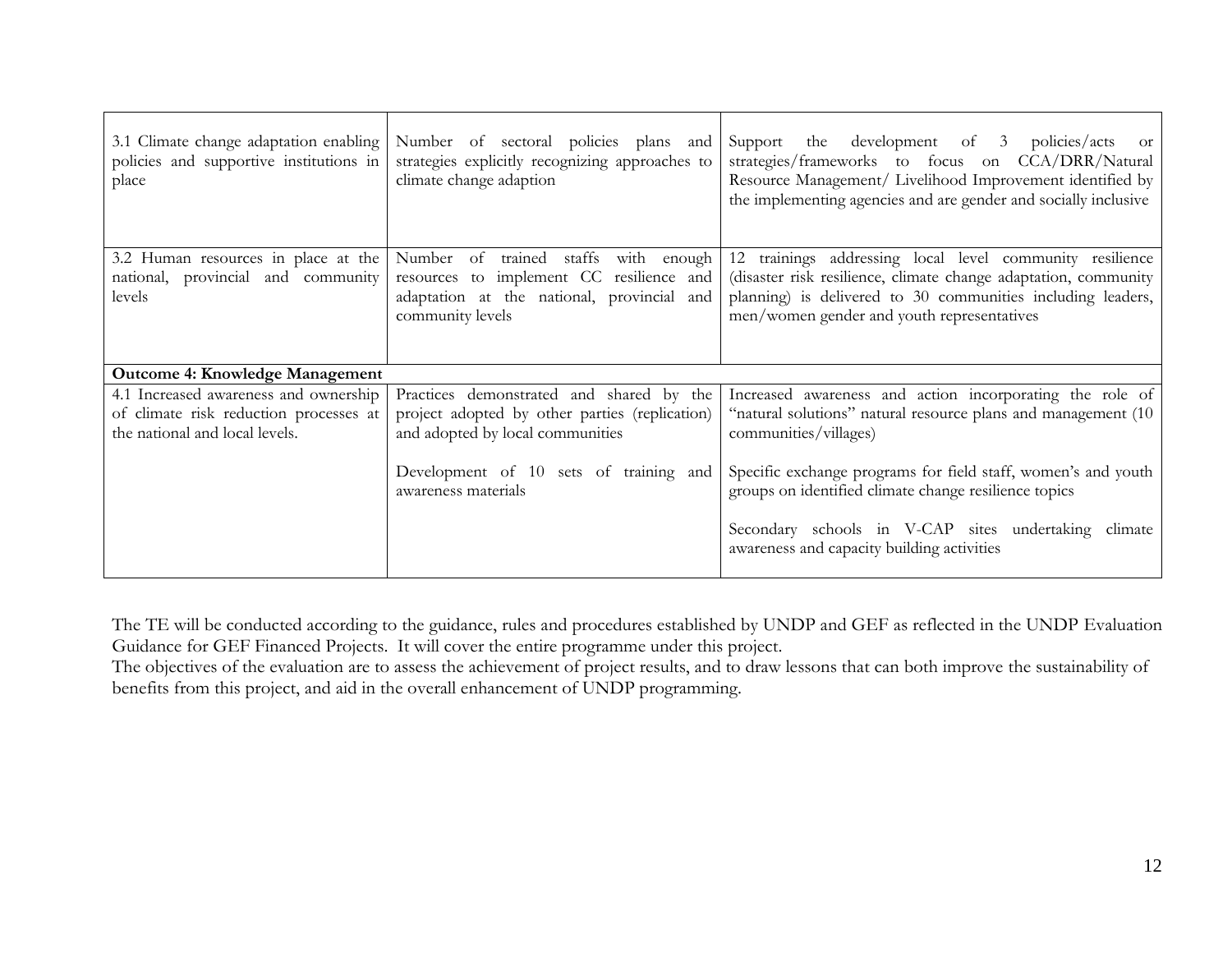### **EVALUATION APPROACH AND METHOD**

An overall approach and method<sup>1</sup> for conducting project terminal evaluations of UNDP supported GEF financed projects has developed over time. The evaluator is expected to frame the evaluation effort using the criteria of **relevance, effectiveness, efficiency, sustainability, and impact,** as defined and explained in the UNDP Evaluation Guidance for GEF Financed Projects. A set of questions covering each of these criteria have been drafted and are included with this TOR (*Annex C*) The evaluator is expected to amend, complete and submit this matrix as part of an evaluation inception report, and shall include it as an annex to the final report.

The evaluation must provide evidence-based information that is credible, reliable and useful. The evaluator is expected to follow a participatory and consultative approach ensuring close engagement with government counterparts, in particular the GEF operational focal point, UNDP Country Office, project team, UNDP GEF Technical Adviser based in the region and key stakeholders. The evaluator is expected to conduct a field mission to Vanuatu. Interviews will be held with the following organizations and individuals at a minimum: Ministry for Climate Change Adaptation, Meteorology, Geo-hazards, Environment, Energy and Disaster Management(MCCMGEEDM), Department of Fisheries, Department of Forestry and Department of Agriculture, Department of Local Authority, Public Works Department and the Vanuatu Meteorology (a list of stakeholders can also be referenced from the project document).

The evaluator will review all relevant sources of information, such as the project document, project reports – including Annual APR/PIR, project budget revisions, midterm review, progress reports, GEF focal area tracking tools, project files, national strategic and legal documents, and any other materials that the evaluator considers useful for this evidence-based assessment. A list of documents that the project team will provide to the evaluator for review is included in Annex B of this Terms of Reference.

# **EVALUATION CRITERIA & RATINGS**

 $\overline{a}$ 

An assessment of project performance will be carried out, based against expectations set out in the Project Logical Framework/Results Framework (Annex A), which provides performance and impact indicators for project implementation along with their corresponding means of verification. The evaluation will at a minimum cover the criteria of: **relevance, effectiveness, efficiency, sustainability and impact.** Ratings must be provided on the following performance criteria. The completed table must be included in the evaluation executive summary. The obligatory rating scales are included in [Annex D.](#page-36-0)

| <b>Ratings:</b><br><b>Evaluation</b> |                |  |
|--------------------------------------|----------------|--|
| and<br>tion<br><b>A</b> omitoring    | <b>PCULIOL</b> |  |

<sup>&</sup>lt;sup>1</sup> For additional information on methods, see the [Handbook on Planning, Monitoring and Evaluating for Development Results,](http://www.undp.org/evaluation/handbook) Chapter 7, pg. 163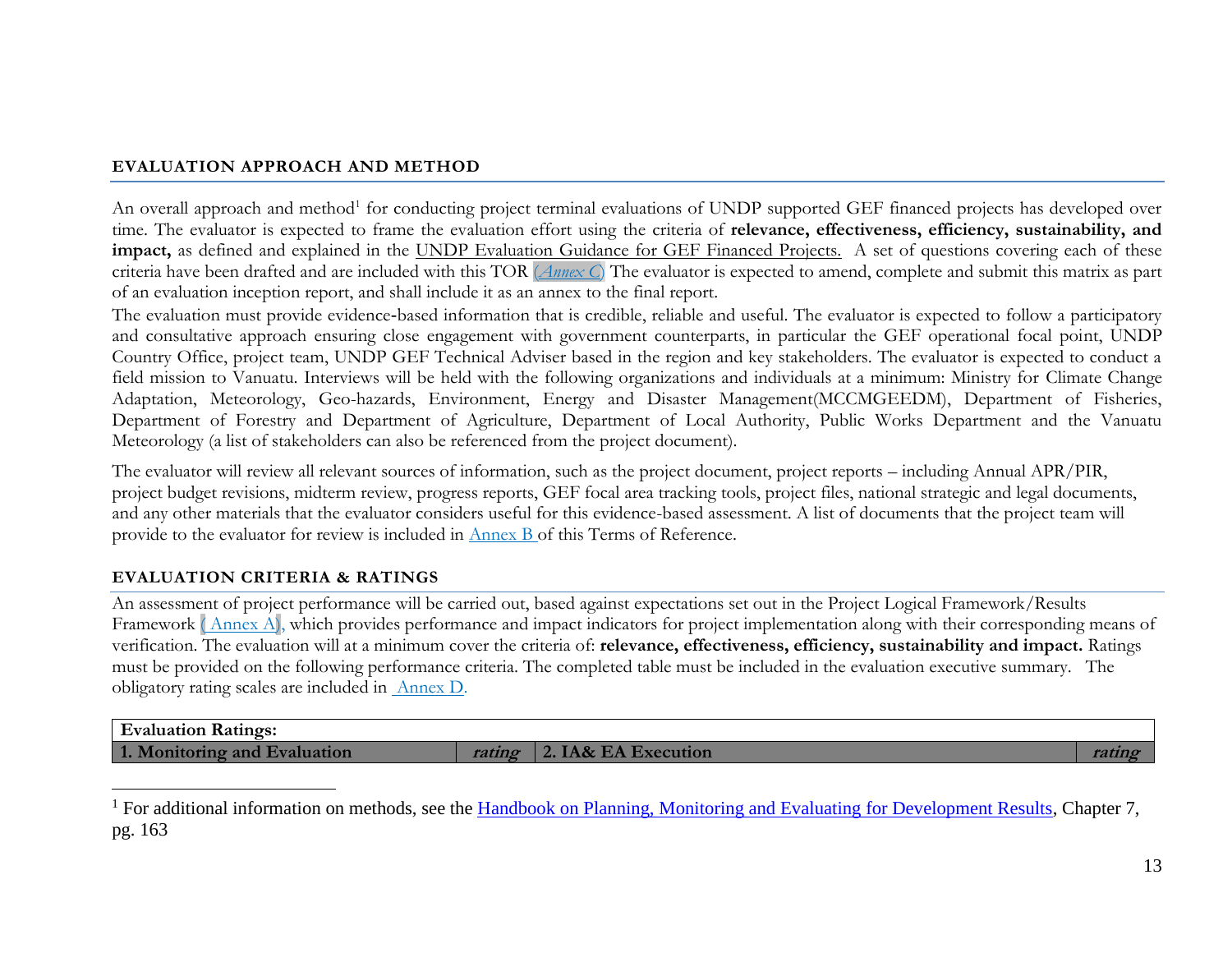| M&E design at entry                   |        | Quality of UNDP Implementation                |        |
|---------------------------------------|--------|-----------------------------------------------|--------|
| M&E Plan Implementation               |        | Quality of Execution - Executing Agency       |        |
| Overall quality of M&E                |        | Overall quality of Implementation / Execution |        |
| 3. Assessment of Outcomes             | rating | 4. Sustainability                             | rating |
| Relevance                             |        | Financial resources:                          |        |
| Effectiveness                         |        | Socio-political:                              |        |
| Efficiency                            |        | Institutional framework and governance:       |        |
| <b>Overall Project Outcome Rating</b> |        | Environmental:                                |        |
|                                       |        | Overall likelihood of sustainability:         |        |

### **PROJECT FINANCE / COFINANCE**

The Evaluation will assess the key financial aspects of the project, including the extent of co-financing planned and realized. Project cost and funding data will be required, including annual expenditures. Variances between planned and actual expenditures will need to be assessed and explained. Results from recent financial audits, as available, should be taken into consideration. The evaluator(s) will receive assistance from the Country Office (CO) and Project Team to obtain financial data in order to complete the co-financing table below, which will be included in the terminal evaluation report.

| Co-financing       |              | UNDP own financing | Government   |           | Partner Agency |              | Total      |              |  |
|--------------------|--------------|--------------------|--------------|-----------|----------------|--------------|------------|--------------|--|
| (type/source)      | (mill. US\$) |                    | (mill. US\$) |           |                | (mill. US\$) |            | (mill. US\$) |  |
|                    | Planned      | Actual             | Planned      | Actual    | Planned        | Actual       | Planned    | Actual       |  |
| Grants             |              |                    |              | 1,280,611 |                |              |            | 1,280,611    |  |
| Loans/Concessions  |              |                    |              |           |                |              |            |              |  |
| In-kind<br>support | 2.731.344    | 2,631,344          | 24.252.771   | 714,864   | 3,007,400      | 82,669       | 29,991,515 | 3,428,877    |  |
| Other              |              |                    |              |           |                |              |            |              |  |
| Totals             | 2.731.344    | 2,631,344          | 24.252.771   | 1,995,475 | 3,007,400      | 82,669       | 29,991,515 | 4,709,488    |  |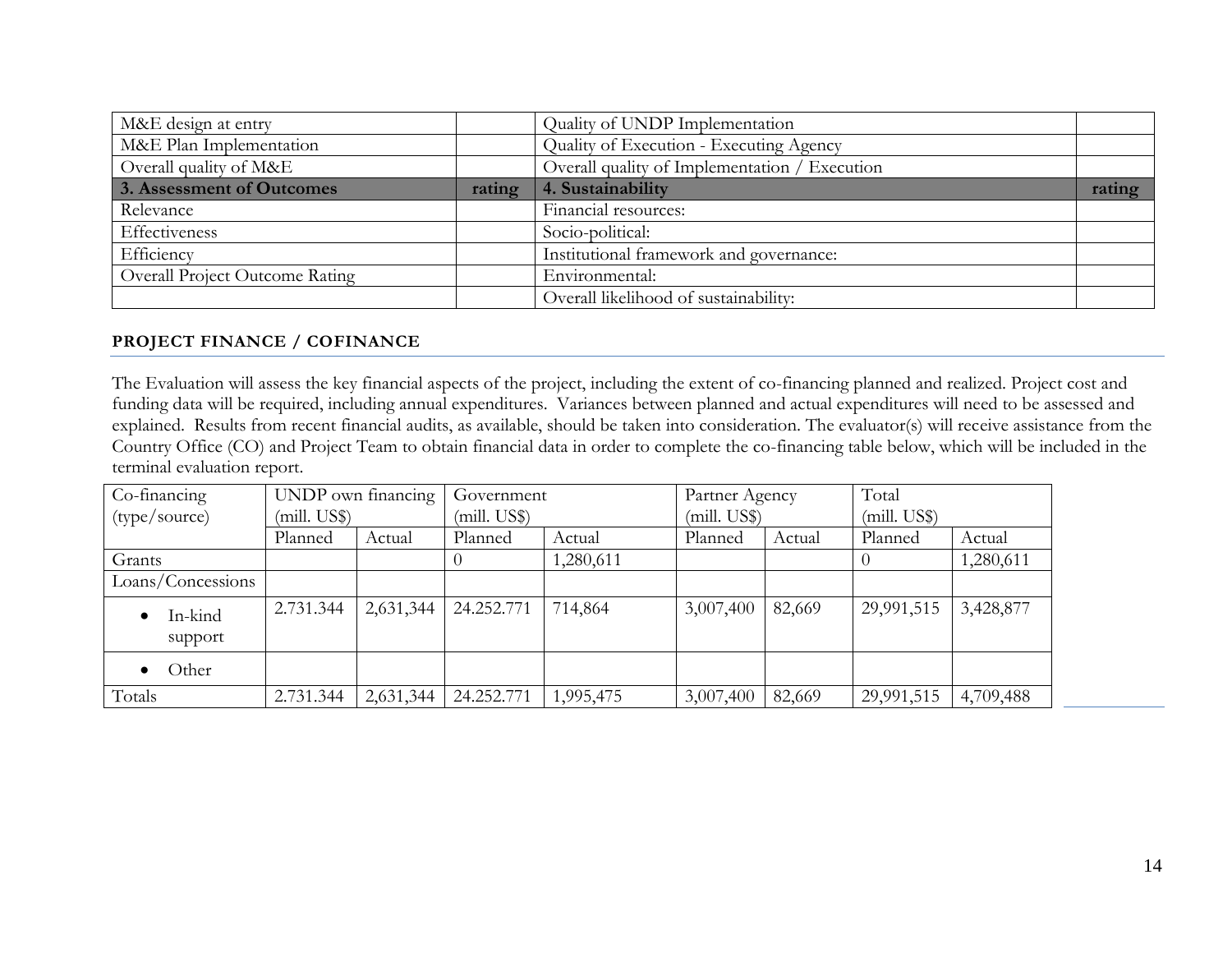#### **MAINSTREAMING**

UNDP supported GEF financed projects are key components in UNDP country programming, as well as regional and global programmes. The evaluation will assess the extent to which the project was successfully mainstreamed with other UNDP priorities, including poverty alleviation, improved governance, the prevention and recovery from natural disasters, and gender.

#### **IMPACT**

The evaluators will assess the extent to which the project is achieving impacts or progressing towards the achievement of impacts. Key findings that should be brought out in the evaluations include whether the project has demonstrated: a) verifiable improvements in ecological status, b) verifiable reductions in stress on ecological systems, and/or c) demonstrated progress towards these impact achievements.<sup>2</sup>

### **CONCLUSIONS, RECOMMENDATIONS & LESSONS**

The evaluation report must include a chapter providing a set of **conclusions**, **recommendations** and **lessons**. Conclusions should build on findings and be based in evidence. Recommendation should be prioritized, specific, relevant, and targeted with suggested implementers of recommendations. Lessons should have a wider applicability to other initiatives across the region, the area of intervention and for the future.

### **IMPLEMENTATION ARRANGEMENTS**

The principal responsibility for managing this evaluation resides with the UNDP CO in Suva, Fiji. The UNDP CO will contract the evaluators and ensure the timely provision of per diems and travel arrangements within the country for the evaluation team. The Project Team will be responsible for liaising with the Evaluators team to set up stakeholder interviews, arrange field visits, coordinate with the Government etc.

# **EVALUATION TIMEFRAME**

The total duration of the evaluation will be *27 days* according to the following plan:

| <b>Activity</b>                | Timing  | <b>Completion Date</b> |
|--------------------------------|---------|------------------------|
| Preparation                    | 4 days  | $31^{st}$ May 2019     |
| <b>Evaluation Mission</b>      | 14 days | 21 June 2019           |
| <b>Draft Evaluation Report</b> | 6 days  | 5 <i>July</i> 2019     |

 $\overline{a}$  $2$  A useful tool for gauging progress to impact is the Review of Outcomes to Impacts (ROtI) method developed by the GEF Evaluation Office: [ROTI Handbook 2009](http://www.thegef.org/gef/sites/thegef.org/files/documents/M2_ROtI%20Handbook.pdf)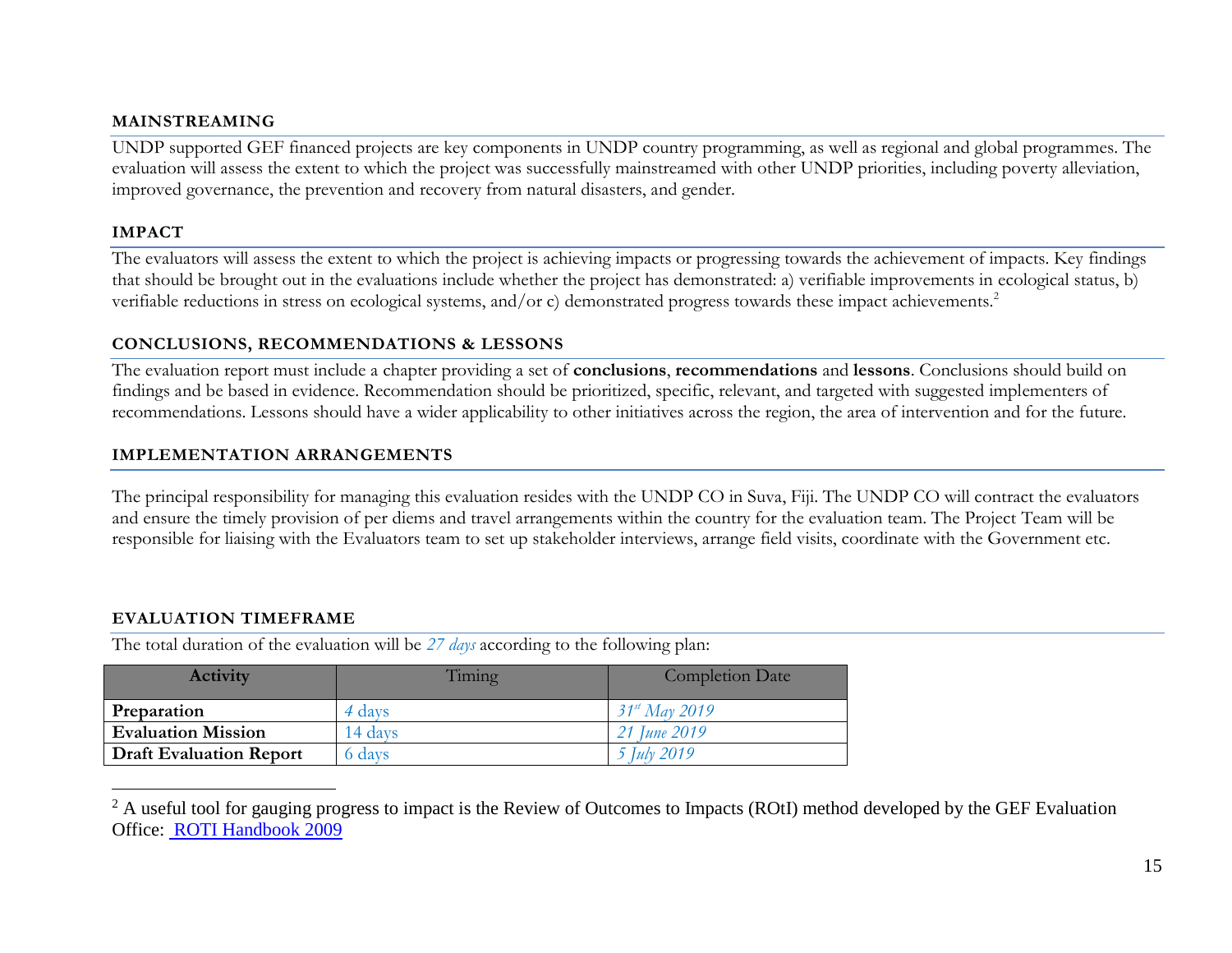| --<br><b>Final Report</b> |  |
|---------------------------|--|
|---------------------------|--|

#### **EVALUATION DELIVERABLES**

The evaluation team is expected to deliver the following:

| Deliverable  | Content            | Timing                         | <b>Responsibilities</b>     |
|--------------|--------------------|--------------------------------|-----------------------------|
| Inception    | Evaluator provides | No later than 2 weeks          | Evaluator submits to UNDP   |
| Report       | clarifications on  | before the evaluation          | CO                          |
|              | timing and method  | m <sub>1</sub> ss <sub>1</sub> |                             |
| Presentation | Initial Findings   | End of evaluation              | CB2 PMU, UNDP CO            |
|              |                    | m <sub>1</sub> ss <sub>1</sub> |                             |
| Draft Final  | Full report, (per  | Within 3 weeks of the          | Sent to CO, reviewed by     |
| Report       | annexed template)  | evaluation mission             | RTA, PCU, GEF OFPs          |
|              | with annexes       |                                |                             |
| Final        | Revised report     | Within 1 week of               | Sent to CO for uploading to |
| Report*      |                    | receiving UNDP                 | <b>UNDP ERC.</b>            |
|              |                    | comments on draft              |                             |

\*When submitting the final evaluation report, the evaluator is required also to provide an 'audit trail', detailing how all received comments have (and have not) been addressed in the final evaluation report.

### **TEAM COMPOSITION**

The evaluation team will be composed of *1 international evaluator who will be expected to travel to at least 3 project sites (similar to the MTR sites) and other possible sites that can be reached within the mission timeframe.* The consultants shall have prior experience in evaluating similar projects. Experience with GEF financed projects is an advantage. The evaluator selected should not have participated in the project preparation and/or implementation and should not have conflict of interest with project related activities. The evaluators selected should not have participated in the project preparation and/or implementation and should not have conflict of interest with project related activities.

# **EVALUATOR ETHICS**

Evaluation consultants will be held to the highest ethical standards and are required to sign a Code of Conduct (Annex E) upon acceptance of the assignment. UNDP evaluations are conducted in accordance with the principles outlined in the [UNEG 'Ethical Guidelines for Evaluations'](http://www.unevaluation.org/ethicalguidelines)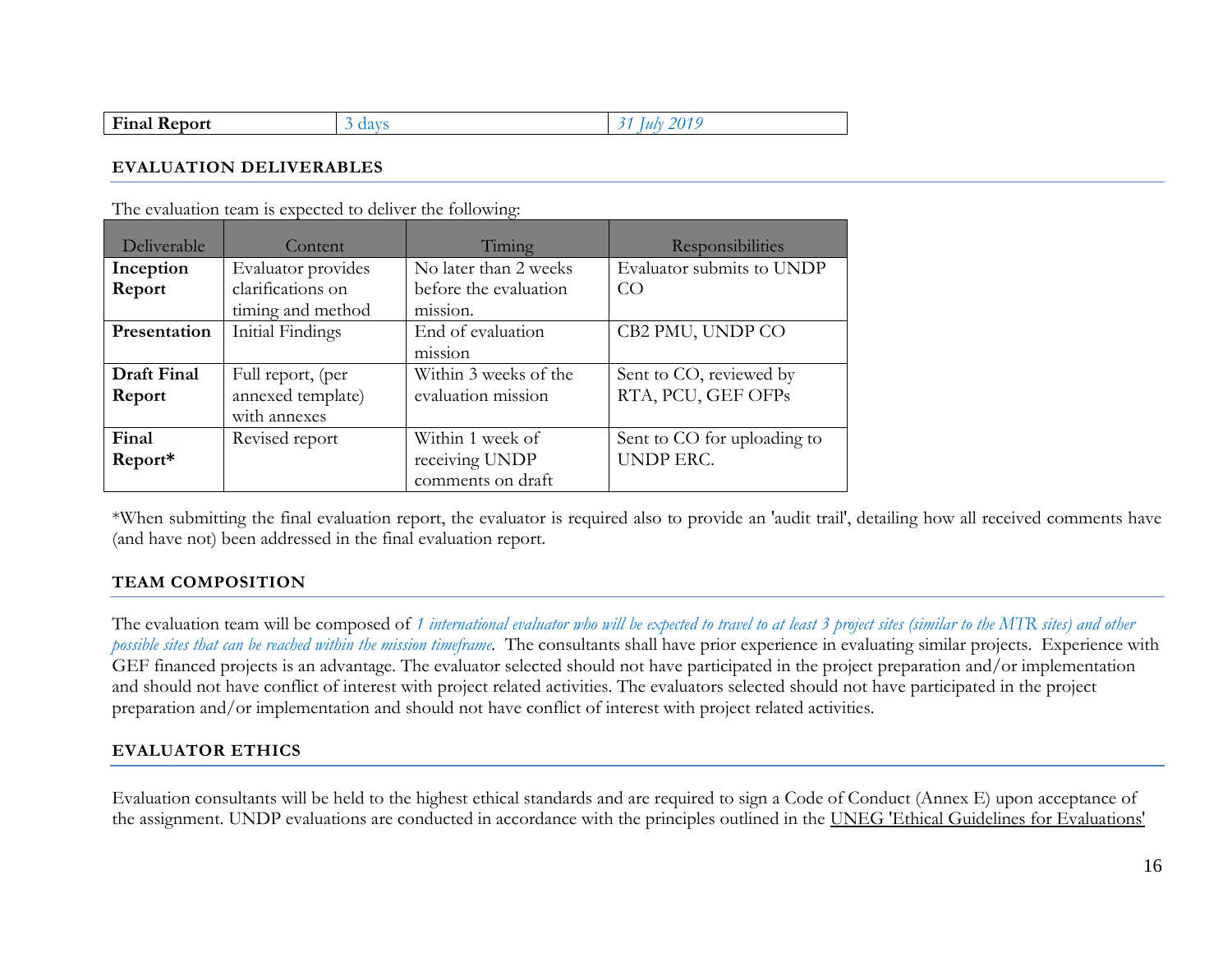### **PAYMENT MODALITIES AND SPECIFICATIONS**

| $\frac{0}{0}$ | Milestone                                                                       |
|---------------|---------------------------------------------------------------------------------|
| $10\%$        | At contract signing and submission of an approved workplan                      |
| $40\%$        | Following submission and approval of the final draft terminal evaluation report |
| $50\%$        | Following submission and approval (UNDP-CO and UNDP RTA) of the final terminal  |
|               | evaluation report with all attached annexes                                     |

### **ANNEX A: PROJECT LOGICAL FRAMEWORK**

This project will contribute to achieving the following Program Outcome as defined in Sub-Regional Program Document 2013-2017: UNDAF Sub-Regional Program Outcome 4 (UNDAF Outcome 1.1)

- Improved resilience of PICTs, with particular focus on communities, through integrated implementation of sustainable environment management, climate change adaptation/mitigation and disaster risk management
- By 2017, inclusive economic growth is enhanced, poverty is reduced, sustainable employment is improved and increased, livelihood opportunities and food security are expanded for women, youth and vulnerable groups and social safety nets are enhanced for all citizens. Sub-Regional Program Outcome 2 (UNDAF Outcome 5.1)
- Regional, national, local and traditional governance systems are strengthened, respecting and upholding human rights, especially women's rights in line with international standards

Vanuatu UNDAF

• Outcome 3.1: Alleviation of poverty and increased inclusive growth, employment and livelihoods with a focus on women and youth. Specific reference to Output 3.1.3: Improved and equitable access to markets, financial and business services for women and youth.

Sub-Regional Program Outcome Indicators (UNDP Sub-Regional Program Document): Outcome 4

• Share of budget resources earmarked for environmental sustainability, disaster risk management, climate change adaptation and mitigation; share of population with sustainable access to improved water sources and to renewable energy (disaggregated by gender and age); ratio of protected area to maintain biological diversity

Outcome 2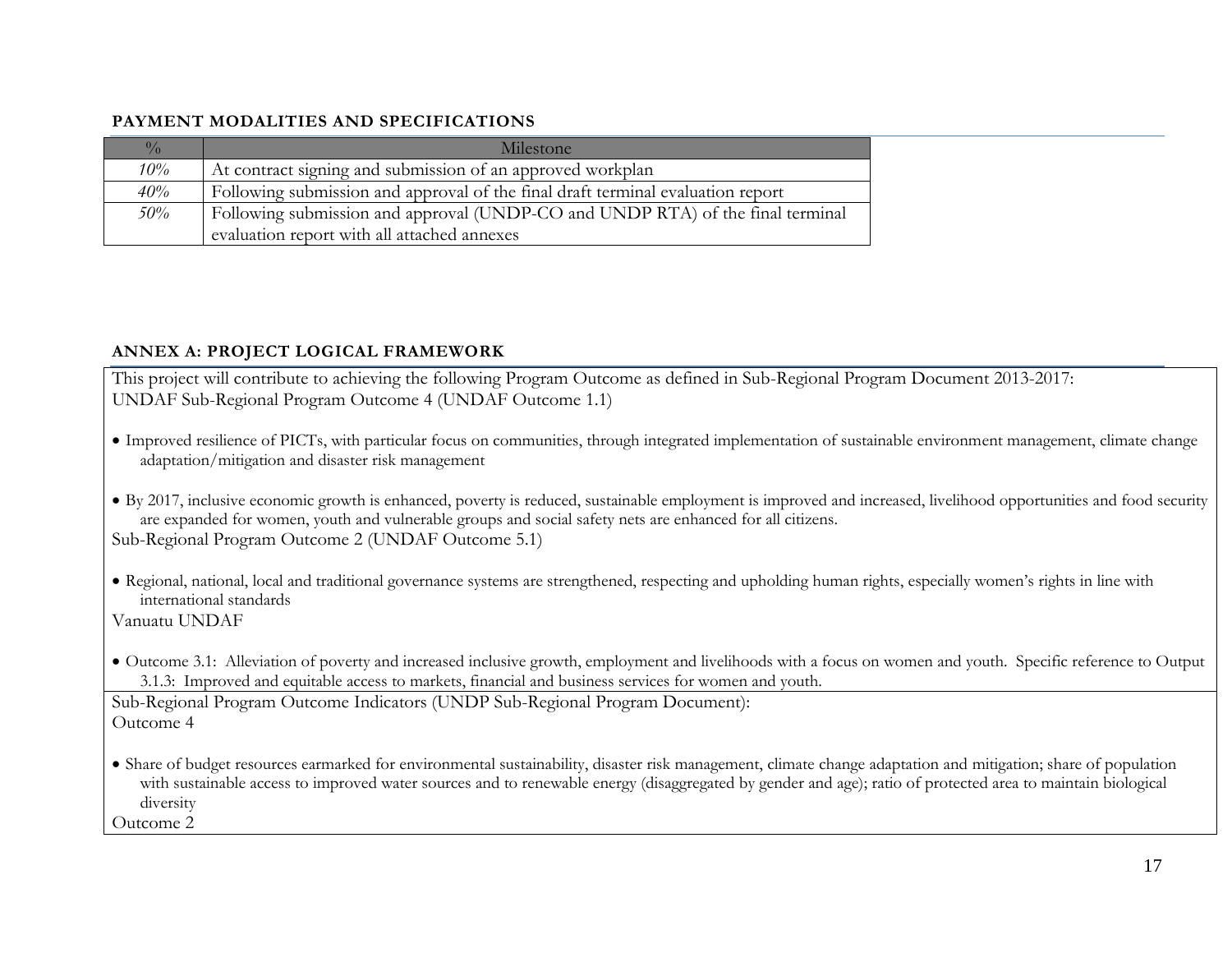|                                                                                                                                                        | children, disabled and elderly) in the services rendered.                                                                                     |                                                |                                               |                       | • Number of countries to develop service delivery mechanisms to ensure greater equity and inclusion of most vulnerable in the population (including women, |
|--------------------------------------------------------------------------------------------------------------------------------------------------------|-----------------------------------------------------------------------------------------------------------------------------------------------|------------------------------------------------|-----------------------------------------------|-----------------------|------------------------------------------------------------------------------------------------------------------------------------------------------------|
|                                                                                                                                                        | Primary applicable Key Environment and Sustainable Development Key Result Area: Growth is inclusive and sustainable, incorporating productive |                                                |                                               |                       |                                                                                                                                                            |
| capacities that create employment and livelihoods for the poor and excluded (Outcome 1). Scaled up action on climate change adaptation and             |                                                                                                                                               |                                                |                                               |                       |                                                                                                                                                            |
|                                                                                                                                                        | mitigation across sectors which is funded and implemented (Output 1.4.)                                                                       |                                                |                                               |                       |                                                                                                                                                            |
|                                                                                                                                                        | Applicable GEF Strategic Objective and Program:                                                                                               |                                                |                                               |                       |                                                                                                                                                            |
|                                                                                                                                                        | CCA-1: "Reduce vulnerability to the adverse impacts of climate change, including variability, at local, national, regional and global level"  |                                                |                                               |                       |                                                                                                                                                            |
| CCA-2: "Increase adaptive capacity to respond to the impacts of climate change, including variability, at local, national, regional and global level." |                                                                                                                                               |                                                |                                               |                       |                                                                                                                                                            |
|                                                                                                                                                        | <b>Applicable GEF Expected Outcomes:</b>                                                                                                      |                                                |                                               |                       |                                                                                                                                                            |
|                                                                                                                                                        | Outcome 1.1: Mainstreamed adaptation in broader development frameworks at country level and in targeted vulnerable areas                      |                                                |                                               |                       |                                                                                                                                                            |
|                                                                                                                                                        | Outcome 1.3: Diversified and strengthened livelihoods and sources of income for vulnerable people in targeted areas                           |                                                |                                               |                       |                                                                                                                                                            |
|                                                                                                                                                        |                                                                                                                                               |                                                |                                               |                       | Outcome 2.1: Increased knowledge and understanding of climate variability and change-induced risks at country level and in targeted vulnerable areas       |
|                                                                                                                                                        | <b>Applicable GEF Outcome Indicators:</b>                                                                                                     |                                                |                                               |                       |                                                                                                                                                            |
|                                                                                                                                                        | Outcome Indicator 1.1.1: Adaptation actions implemented in national/sub-regional development frameworks (no. and type)                        |                                                |                                               |                       |                                                                                                                                                            |
|                                                                                                                                                        | Outcome Indicator 1.3.1: Households and communities have more secure access to livelihood assets (Score) - Disaggregated by gender and age    |                                                |                                               |                       |                                                                                                                                                            |
|                                                                                                                                                        | Outcome Indicator 2.1.1: Relevant risk information disseminated to stakeholders (Yes/No)                                                      |                                                |                                               |                       |                                                                                                                                                            |
|                                                                                                                                                        |                                                                                                                                               |                                                |                                               |                       |                                                                                                                                                            |
|                                                                                                                                                        |                                                                                                                                               |                                                |                                               |                       |                                                                                                                                                            |
| Project                                                                                                                                                | Number of fishery assets,                                                                                                                     | (11):11<br>Malampa                             | At least 8 FADs, 8                            |                       | Assumptions:                                                                                                                                               |
| Objective <sup>3</sup>                                                                                                                                 | small livestock breeds,                                                                                                                       | fisheries total assets (7                      | freezers,<br>solar<br>30                      | Presence of           |                                                                                                                                                            |
| To improve                                                                                                                                             | and new resistant crops                                                                                                                       | ice-boxes in Malampa                           | technical<br>packages                         | interventions on site | • Target communities are willing to                                                                                                                        |
| the resilience                                                                                                                                         | introduced to diversify                                                                                                                       | {private and govt / aid                        | delivered<br>have been                        | Report identifying    | participate in the process of<br>developing and implementing CC                                                                                            |
| of the coastal                                                                                                                                         | community incomes and                                                                                                                         | supported<br>used for                          | consisting of small and                       | the benefits of the   | adaption plans                                                                                                                                             |
| zone to the                                                                                                                                            | increase food security.                                                                                                                       | fisheries } 4 FADS).                           | livestock<br>improved                         | interventions-        |                                                                                                                                                            |
| impacts of                                                                                                                                             |                                                                                                                                               | No resistant<br>crops                          | breeds<br>and<br>new                          | through newsletter,   | • Project activities are fully                                                                                                                             |
| climate                                                                                                                                                |                                                                                                                                               | shared.<br>Livestock,                          | resilient<br>crops;                           | quarterly reports etc | participatory                                                                                                                                              |
| change in                                                                                                                                              |                                                                                                                                               | forestry unknown.                              | including training on                         |                       |                                                                                                                                                            |
| order to<br>sustain                                                                                                                                    |                                                                                                                                               | Pentecost (1): 1 FAD<br>in Melsisi. Unknown if | the<br>and<br>use<br>maintenance<br>of<br>the |                       | · Sufficient political commitment                                                                                                                          |
| livelihoods,                                                                                                                                           |                                                                                                                                               |                                                |                                               |                       | from key stakeholder governments                                                                                                                           |
|                                                                                                                                                        |                                                                                                                                               | resilient Ag / Forestry                        | assets                                        |                       | are ensured throughout the life                                                                                                                            |
| food                                                                                                                                                   |                                                                                                                                               | Livestock species                              |                                               |                       |                                                                                                                                                            |

 $3$  Objective (Atlas output) monitored quarterly ERBM and annually in APR/PIR

 $\overline{a}$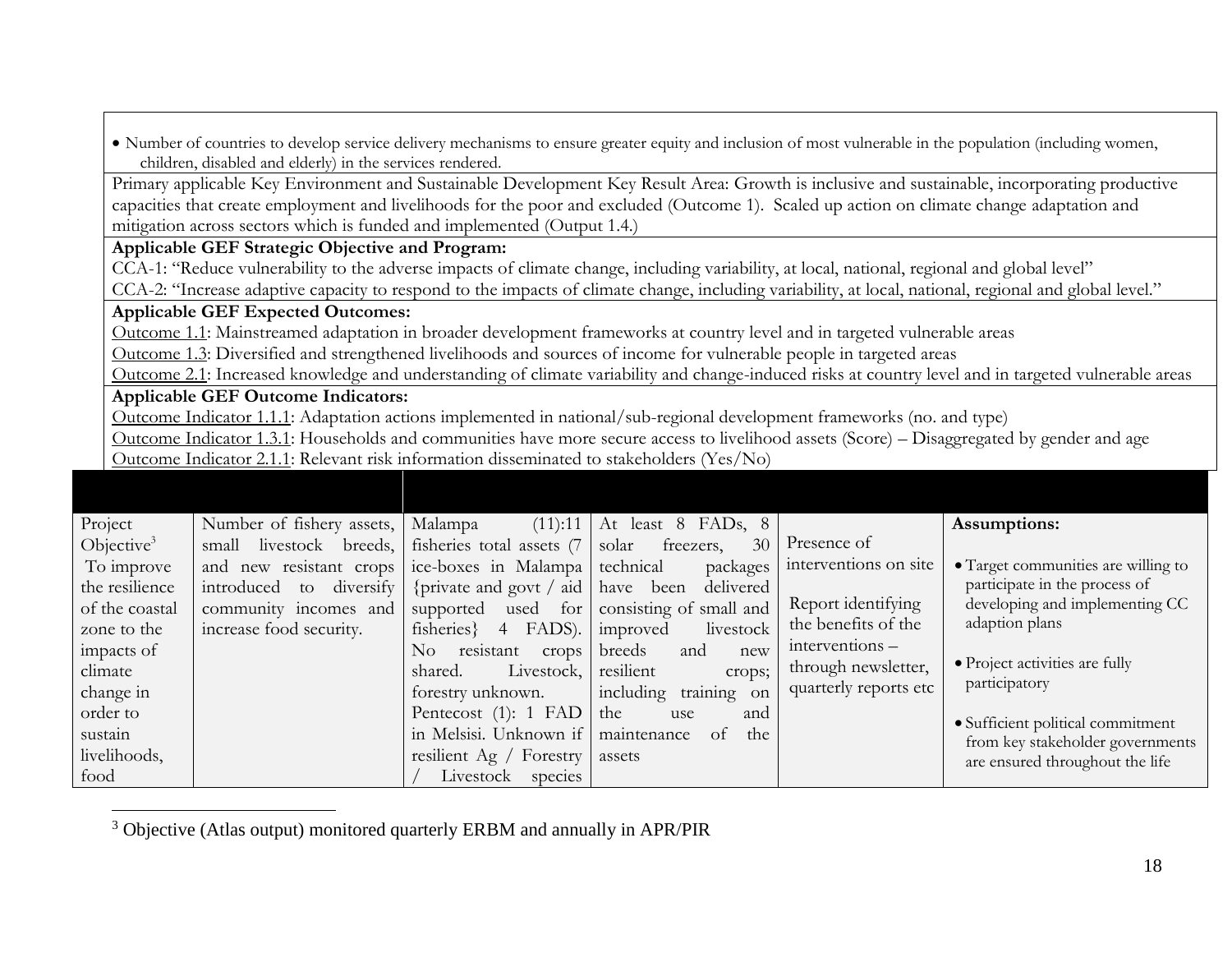| production       | were introduced, not                | cycle of the project                             |
|------------------|-------------------------------------|--------------------------------------------------|
| and preserve     | reported<br>during                  |                                                  |
| and improve      | assessments.                        | • Communities are able to identify               |
| the quality of   | Santo (5): 5 forestry               | and make use of suitable                         |
| life in targeted | species (distribution of            | traditional and resilient methods of             |
| vulnerable       | resilient<br>coconut                | CC adaption.                                     |
| areas            | species reported along              |                                                  |
|                  | with<br>whitewood,                  | • The government is able to attract              |
|                  | mahogany,                           | high-quality project staff                       |
|                  | sandalwood,<br>$\&$                 | Risks:                                           |
|                  | tamarind species. Ag                |                                                  |
|                  | species likely- perhaps             | · Communication issues with outer                |
|                  | through PRRP but not                | islands interferes with effective                |
|                  |                                     | planning and implementation                      |
|                  | reported. 0 FAD's                   |                                                  |
|                  | (Cyclone<br>Pam had                 | · Project unable to identify                     |
|                  | destroyed 2 previous                | suitable/acceptable support                      |
|                  | $FAD's$ ).                          | mechanisms for communities                       |
|                  | Epi (4): 0 FAD's. 4                 |                                                  |
|                  | private ice-boxes used              | · High cost of working in outer                  |
|                  | for<br>fishing.                     | islands makes interventions                      |
|                  | Distribution of Ag /                | uneconomic                                       |
|                  | Forestry / Livestock                |                                                  |
|                  | species unknown. Ag                 | · Unable to attract and retain<br>suitable staff |
|                  | officer located nearby              |                                                  |
|                  | distribution of<br>but              |                                                  |
|                  | seedlings not reported.             |                                                  |
|                  | Torba (5): Ag species               |                                                  |
|                  | distributed in previous             |                                                  |
|                  | FAO / UNDP joint                    |                                                  |
|                  | project on Loh Island               |                                                  |
|                  | only.<br>Estimating                 |                                                  |
|                  | 5 <sup>5</sup><br>around<br>species |                                                  |
|                  | introduced<br>through               |                                                  |
|                  | this<br>No<br>project.              |                                                  |
|                  |                                     |                                                  |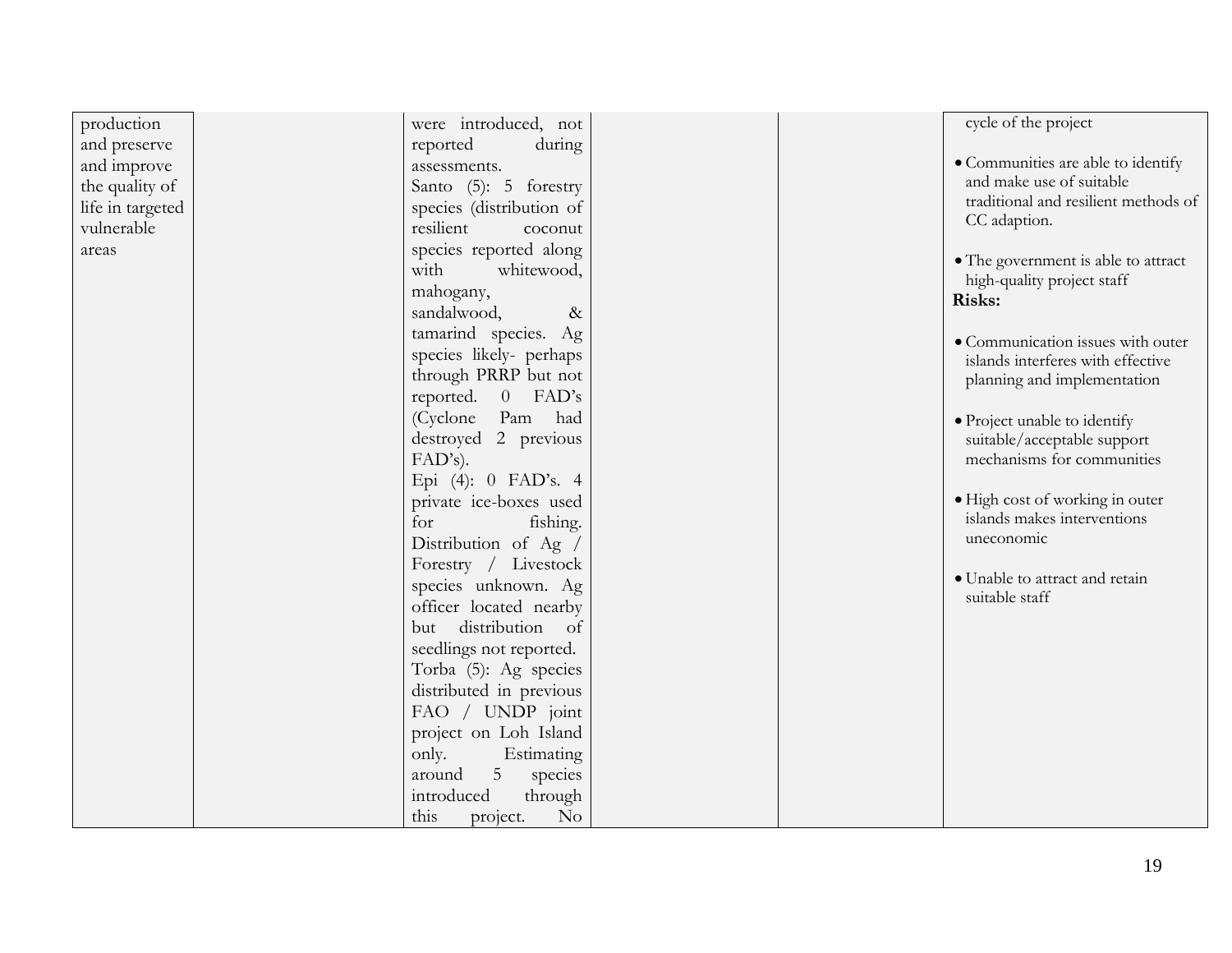| fisheries assets.<br>$\rm No$ |  |  |
|-------------------------------|--|--|
| forestry assets. No           |  |  |
| resilient<br>livestock        |  |  |
| breeds.                       |  |  |
| Tafea (52)                    |  |  |
| Aneityum: 0 FAD's. 0          |  |  |
| functional ice boxes.         |  |  |
| Distribution of Ag /          |  |  |
| Forestry / Livestock          |  |  |
| species unknown, not          |  |  |
| reported                      |  |  |
| Aniwa<br>$(14)$ :             |  |  |
| Agricultural resilient        |  |  |
| species shared through        |  |  |
| CARE Int - quantity of        |  |  |
| species unknown. FAO          |  |  |
| / UNDP Joint project          |  |  |
| at site that also             |  |  |
| resileint<br>introduced       |  |  |
| species. Estimate of          |  |  |
| number of resilient           |  |  |
| species introduced            |  |  |
| prior to VCAP is 10           |  |  |
| total.<br>CARE                |  |  |
| introduced poultry            |  |  |
| projects so likely 1          |  |  |
| improved breed was            |  |  |
| introduced. 2 private         |  |  |
| ice-boxes,<br>1               |  |  |
| cooperative owned ice-        |  |  |
| box. 0 FAD's.                 |  |  |
| Futuna $(9)$ : 1 ice-box; 0   |  |  |
| FAD's;<br>CARE                |  |  |
| Introducted estimated         |  |  |
|                               |  |  |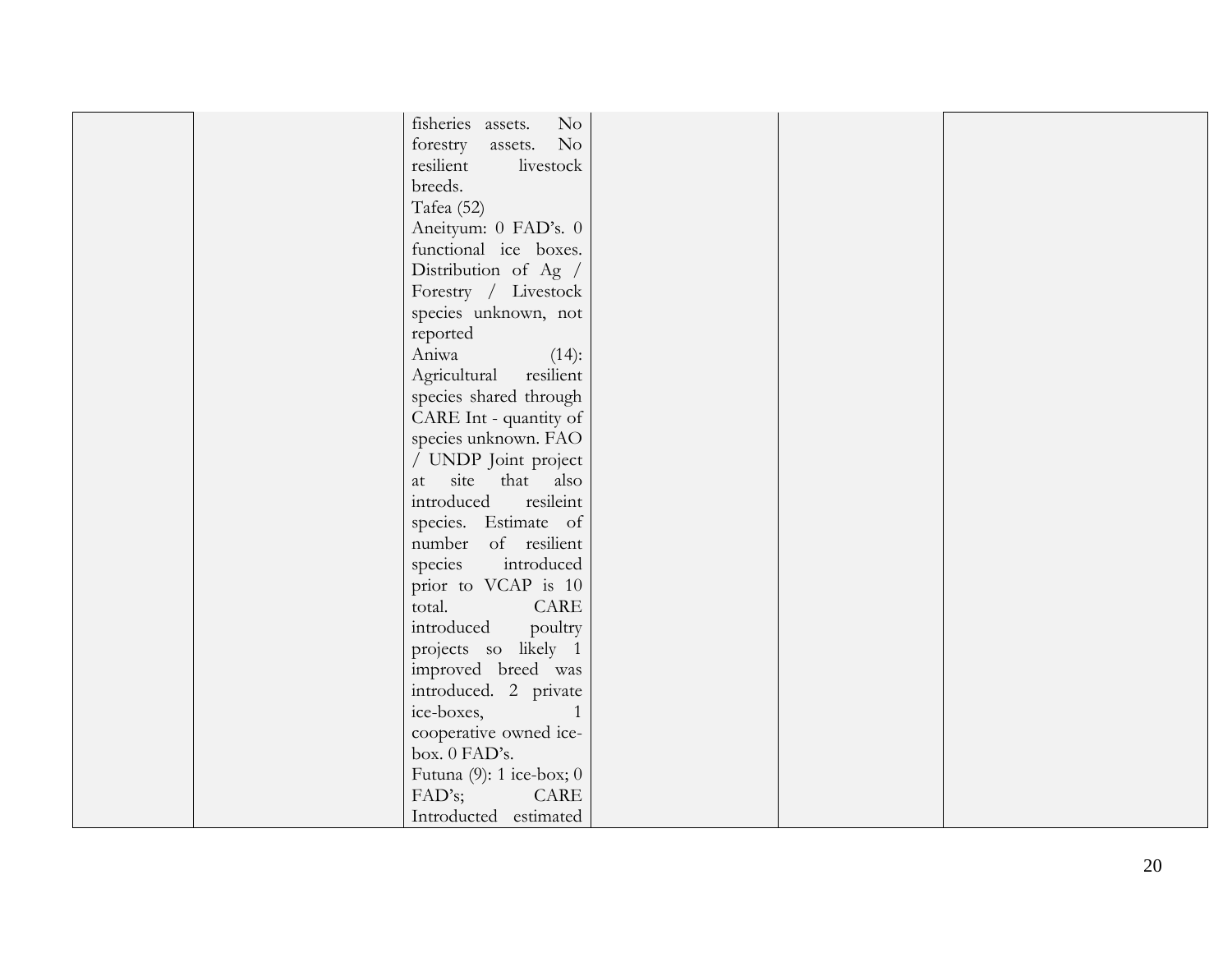| estimated number total<br>12.<br>South Erromango (15):<br>CARE introduced 1<br>poultry species, there is<br>agro-forestry<br>an<br>nursery with around 12<br>resilient species. 2 ice-<br>boxes and 0 FAD's.<br>100%<br>Many communities in<br>of Vanuatu<br>Simulations<br>V-CAP sites are<br>population with access<br>remote and not able to<br>to mobile networks<br>Quality of warning<br>radio<br>and<br>signals<br>receive warning<br>data<br>receive high<br>quality<br>early warning in timely<br>Feedback from<br>through<br>manner<br>communities<br>multiple<br>(disaggregated by<br>communication lines<br>gender and age)<br>2,937<br>of 25,000<br>A total<br>people<br>Progress Reports |
|--------------------------------------------------------------------------------------------------------------------------------------------------------------------------------------------------------------------------------------------------------------------------------------------------------------------------------------------------------------------------------------------------------------------------------------------------------------------------------------------------------------------------------------------------------------------------------------------------------------------------------------------------------------------------------------------------------|
|--------------------------------------------------------------------------------------------------------------------------------------------------------------------------------------------------------------------------------------------------------------------------------------------------------------------------------------------------------------------------------------------------------------------------------------------------------------------------------------------------------------------------------------------------------------------------------------------------------------------------------------------------------------------------------------------------------|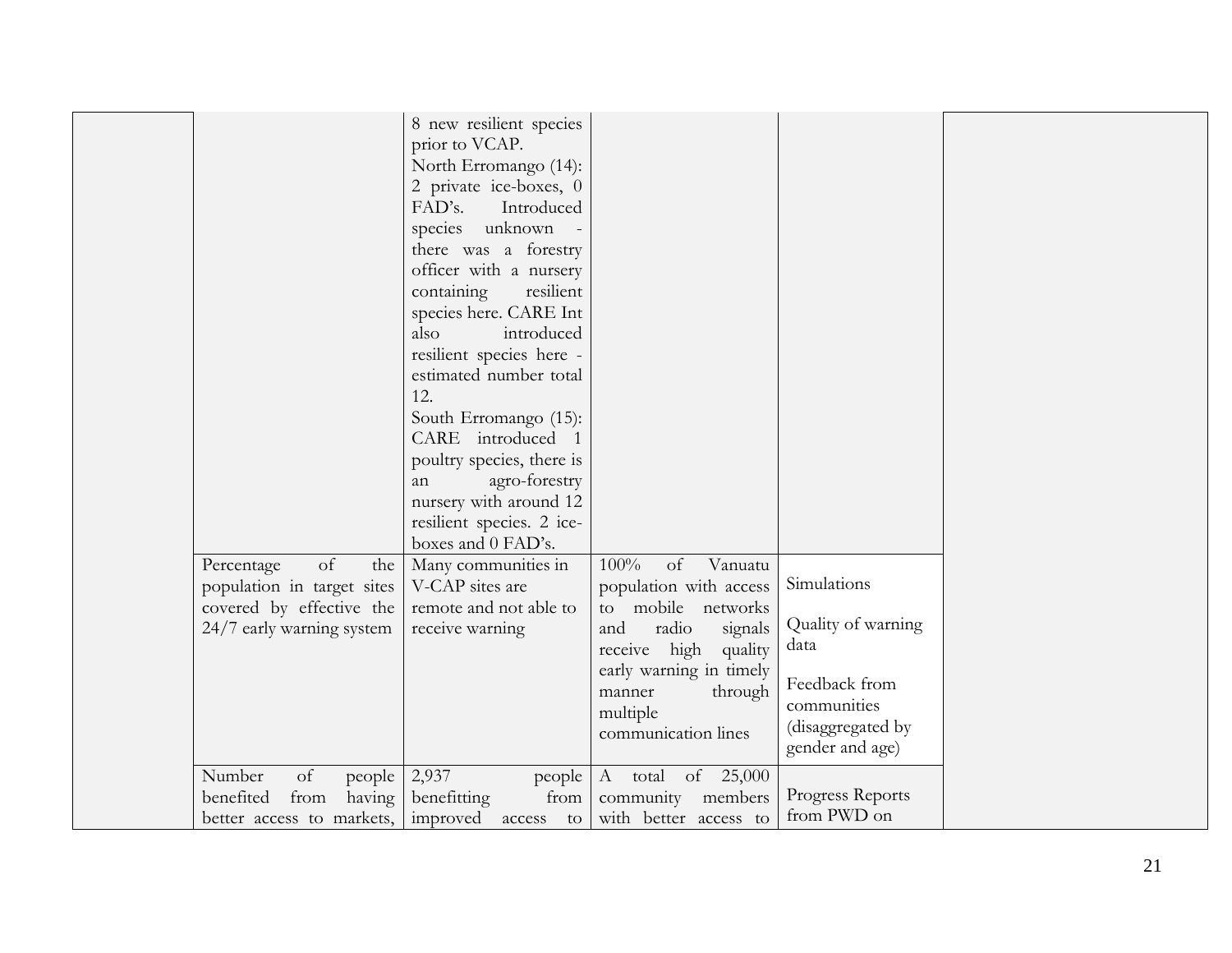|                                                                     | schools<br>health<br>and<br>facilities<br>which<br>was<br>provided<br>through<br>resiliency of public works<br>(rural<br>roads,<br>assets<br>bridges,<br>water crossings,<br>etc.)             | markets, school, health<br>facilities at sites prior<br>to VCAP provided<br>through resilient public<br>works assets | markets, education and<br>health facilities                                                                                                                                                                                              | resilient works<br>completed<br>Report endorsed by<br>DLA confirming<br>improved access for<br>Area Council<br>populations to<br>services referencing |                                                                                                                                        |
|---------------------------------------------------------------------|------------------------------------------------------------------------------------------------------------------------------------------------------------------------------------------------|----------------------------------------------------------------------------------------------------------------------|------------------------------------------------------------------------------------------------------------------------------------------------------------------------------------------------------------------------------------------|-------------------------------------------------------------------------------------------------------------------------------------------------------|----------------------------------------------------------------------------------------------------------------------------------------|
|                                                                     |                                                                                                                                                                                                |                                                                                                                      |                                                                                                                                                                                                                                          | population details<br>* Communication<br>products showings<br>completed resilient<br>roadworks - video<br>and newsletter<br>formats                   |                                                                                                                                        |
|                                                                     | Number of protected<br>areas established in the<br>coastal and upland areas<br>that assist to preserve<br>water, provide for food<br>and protection against<br>climate and coastal<br>hazards. |                                                                                                                      | At least 8 protected<br>areas in coastal areas<br>and other 2 in upland<br>areas linked by<br>biological corridors<br>under the R2R<br>approach, have been<br>established with the<br>clear endorsement of<br>surrounding<br>communities |                                                                                                                                                       |                                                                                                                                        |
| Component<br>1: Integrated<br>community<br>approaches<br>to climate | $CC-$<br>Community<br>Development Adaptation<br>(C3ADS)<br>Strategies<br>at<br>level<br>village<br>using<br>common indicators across                                                           | 0 Communities with<br>Community Climate<br>Change Adapatation<br>Strategies (C3ADS)                                  | At least 30 C3ADS at<br>village<br>level<br>using<br>indicators<br>common<br>across all project sites,<br>including gender and                                                                                                           | Documentation of<br>Plans developed for<br>all selected<br>communities,                                                                               | Assumptions:<br>• All target communities are<br>willing to participate in the<br>process of developing and<br>implementing CC adaption |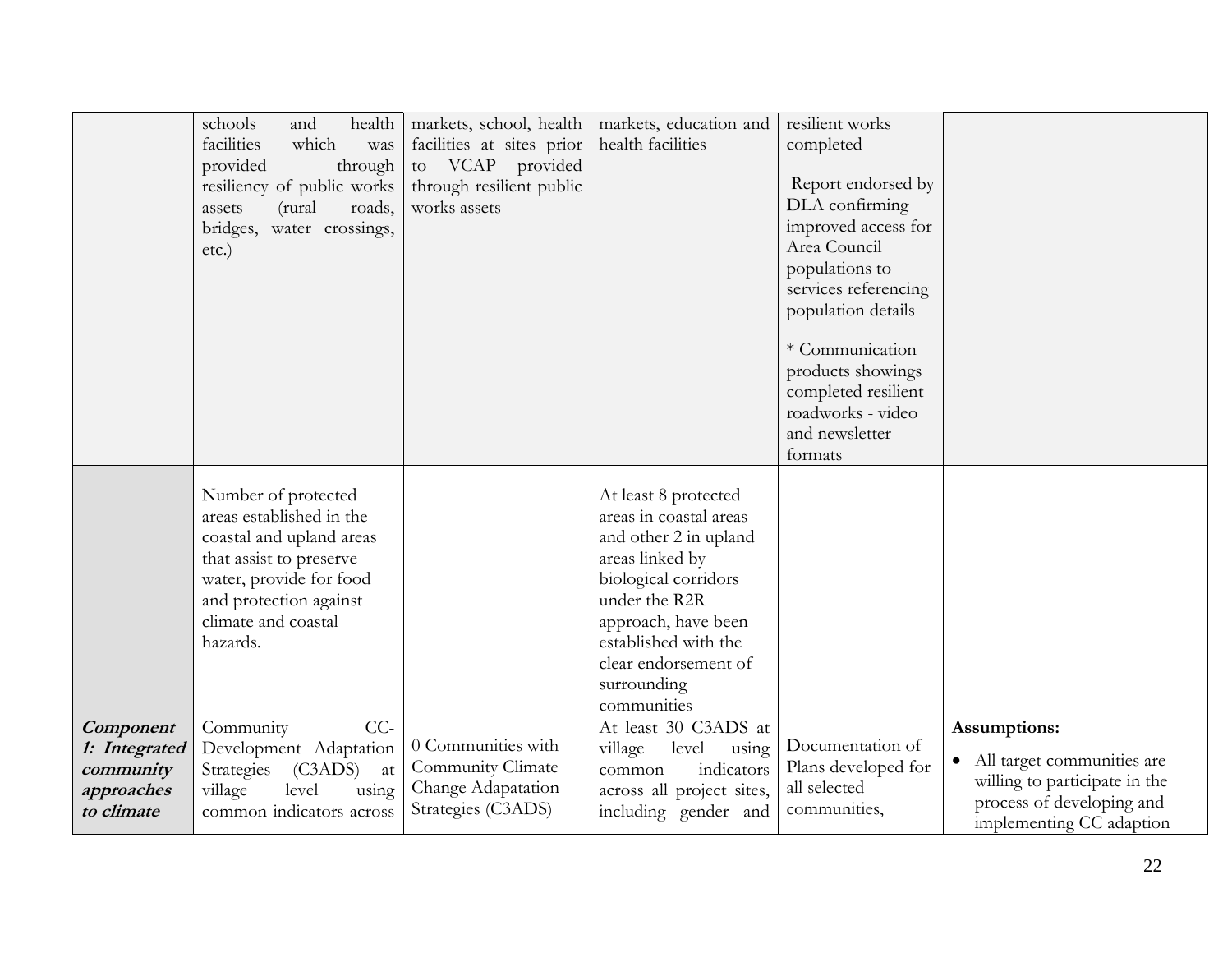| change<br>adaptation<br>1.1. Integrated<br>$CC-$<br>Adaptation<br>plans<br>mainstreamed<br>in the coastal<br>zone | all project sites, reflecting<br>management actions and<br>norms for coastal, up-<br>lands,<br>waters,<br>infrastructures<br>and<br>disaster<br>preparedness<br>related to EWS.<br>Disaster<br>Community<br>established<br>Committees<br>operational<br>with<br>and<br>specific plans developed<br>in targeted communities<br>and at Area Council level | developed at village<br>level using common<br>indicators<br>12 of 30 villages have<br><b>Community Disaster</b><br>Committees<br>6 disaster management<br>plans have been<br>finalized at community<br>level prior to VCAP<br>0 Districts & 0 Area<br>Councils have Disaster<br>Plans prior to VCAP | social inclusion.<br>The 30 C3ADS<br>are<br>into<br>the<br>framed<br>Climate<br>Vanuatu<br>Change and Disaster<br>Risk Reduction Policy<br>2016-2030.<br>At least 15 CDC's have<br>been established<br><b>or</b><br>strengthened in VCAP<br>intervention<br>sites,<br>equipped and trained.<br>Also 8 Area Councils<br>& 1 District equipped<br>and trained. At least<br>30% trained people are<br>women.<br>5 Area Councils trained<br>Disaster<br><sub>on</sub><br>Management Response<br>and<br>have<br>Disaster<br>Management<br>Plans<br>developed | District and Area<br>Council<br>Sign-in sheets<br>showing community<br>participation in<br>disaster planning<br>process<br>(disaggregated by<br>gender and age)<br>CDC's registered<br>with NDMO,<br><b>VMGD</b><br>Formal written<br>plans approved by<br>relevant<br>government<br>agencies including<br>PMU, NDMO,<br>DLA in addition to<br>Provinces.<br>C <sub>3</sub> AD <sub>S</sub><br>documented and<br>endorsed by DLA,<br><b>UNDP &amp; VCAP</b><br>PIU | plans<br>Communities are able to<br>identify and make use of<br>suitable traditional and<br>resilient methods of CC<br>adaption.<br>Risks:<br>Communication issues with<br>$\bullet$<br>outer islands interferes with<br>effective planning and<br>implementation<br>Project unable to identify<br>suitable/acceptable support<br>mechanisms for communities<br>High cost of working in outer<br>$\bullet$<br>islands makes interventions<br>uneconomic<br>Unable to attract and retain<br>$\bullet$<br>suitable staff |
|-------------------------------------------------------------------------------------------------------------------|---------------------------------------------------------------------------------------------------------------------------------------------------------------------------------------------------------------------------------------------------------------------------------------------------------------------------------------------------------|-----------------------------------------------------------------------------------------------------------------------------------------------------------------------------------------------------------------------------------------------------------------------------------------------------|---------------------------------------------------------------------------------------------------------------------------------------------------------------------------------------------------------------------------------------------------------------------------------------------------------------------------------------------------------------------------------------------------------------------------------------------------------------------------------------------------------------------------------------------------------|--------------------------------------------------------------------------------------------------------------------------------------------------------------------------------------------------------------------------------------------------------------------------------------------------------------------------------------------------------------------------------------------------------------------------------------------------------------------|------------------------------------------------------------------------------------------------------------------------------------------------------------------------------------------------------------------------------------------------------------------------------------------------------------------------------------------------------------------------------------------------------------------------------------------------------------------------------------------------------------------------|
| 1.2 Improved<br>climate<br>resilience of<br>coastal areas<br>through                                              | 1.2.1<br>Number<br>of<br>ecosystem-based fisheries<br>management actions are<br>clearly integrated with the                                                                                                                                                                                                                                             | 0 eco-system-based<br>fisheries management<br>plans integrated with                                                                                                                                                                                                                                 | communities<br>have<br>9<br>defined "Taboo Area"<br>in the<br>coastal<br>areas,<br>where<br>there<br>were                                                                                                                                                                                                                                                                                                                                                                                                                                               | Plans developed for<br>tabu areas and<br>LMMA's using<br>appropriate laws                                                                                                                                                                                                                                                                                                                                                                                          | Assumptions:<br>• Island communities able to                                                                                                                                                                                                                                                                                                                                                                                                                                                                           |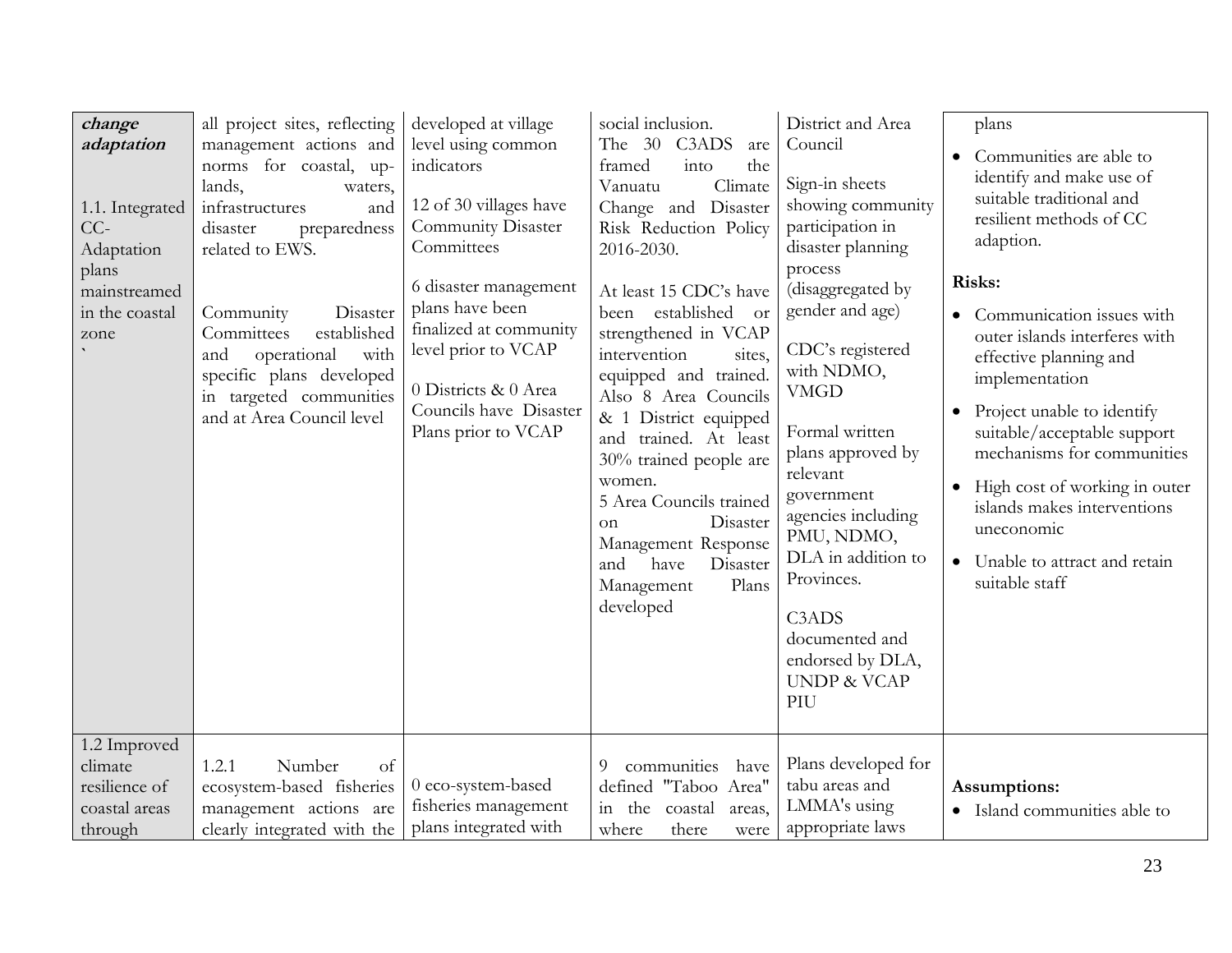| integrated<br>approaches | Community<br>$CC-$<br>Development Adaptation<br>Strategies (C3ADS)               | C3ADS at community<br>levels                                      | previously<br>no<br>protected areas and are<br>implementing<br>ecosystem-based<br>fishery actions.<br>Fisheries<br>At least 9<br>Association<br>has<br>the<br>knowledge and suitable<br>tools to monitoring<br>and<br>evaluate<br>to<br>difficulties,<br>successes,<br>benefits and challenges<br>from ecosystem-based<br>"taboo<br>fishery<br>and<br>areas".<br>At least 40% of trained<br>people are youth/men<br>who<br>able<br>are<br>to<br>implement ecosystem-<br>based<br>fishery<br>monitoring<br>and<br>evaluation. | and regulations<br>approved by<br>province and<br>authorities under<br><b>ICZM</b> framework<br>Training reports<br>detailing eco-system<br>based fisheries and<br>Taboo Area<br>capacity building for<br>community<br>stakeholders<br>Sign-in sheets from<br>Fisheries trainings<br>for capacity building<br>of community<br>stakeholders,<br>photos from Back<br>to Office Reports,<br>(dissagregated by<br>age and gender)<br>Taboo sites clearly<br>documented within<br>fisheries<br>management plans<br>and endorsed my<br>community<br>stakeholders | link traditional practices in<br>"tabu areas" with LMMA<br>approaches to contribute to<br>CC resilience<br>Suitable "soft infrastructure"<br>$\bullet$<br>investments have<br>demonstrable impact on<br>marine ecosystem resilience<br>within project period<br>Communities able to clearly<br>$\bullet$<br>articulate links between upland<br>coastal issues and coastal and<br>marine water quality<br>Risks:<br>Ridge to reef management<br>$\bullet$<br>approaches not able to<br>demonstrate impact in five<br>year time frame<br>Communities unwilling to<br>$\bullet$<br>expand the practice of "tabu<br>areas"<br>Tabu areas not respected by all<br>community members in<br>surrounding areas<br>Uptake of knowledge is low<br>$\bullet$<br>and resilience not significantly<br>improved<br>Communities unable or<br>$\bullet$ |
|--------------------------|----------------------------------------------------------------------------------|-------------------------------------------------------------------|------------------------------------------------------------------------------------------------------------------------------------------------------------------------------------------------------------------------------------------------------------------------------------------------------------------------------------------------------------------------------------------------------------------------------------------------------------------------------------------------------------------------------|------------------------------------------------------------------------------------------------------------------------------------------------------------------------------------------------------------------------------------------------------------------------------------------------------------------------------------------------------------------------------------------------------------------------------------------------------------------------------------------------------------------------------------------------------------|-----------------------------------------------------------------------------------------------------------------------------------------------------------------------------------------------------------------------------------------------------------------------------------------------------------------------------------------------------------------------------------------------------------------------------------------------------------------------------------------------------------------------------------------------------------------------------------------------------------------------------------------------------------------------------------------------------------------------------------------------------------------------------------------------------------------------------------------|
|                          | 1.2.2<br>Number<br>of<br>communities<br>that<br>have<br>defined "taboo areas" in | 0 communities with<br>taboo areas in upland<br>area that are also | project-selected<br>In<br>sites, communities are<br>managing<br>sustainable                                                                                                                                                                                                                                                                                                                                                                                                                                                  | Report from Water<br>Dept endorsed by<br>DLA verifying that                                                                                                                                                                                                                                                                                                                                                                                                                                                                                                | unwilling to address water<br>supply issues due to land or<br>ownership disputes.                                                                                                                                                                                                                                                                                                                                                                                                                                                                                                                                                                                                                                                                                                                                                       |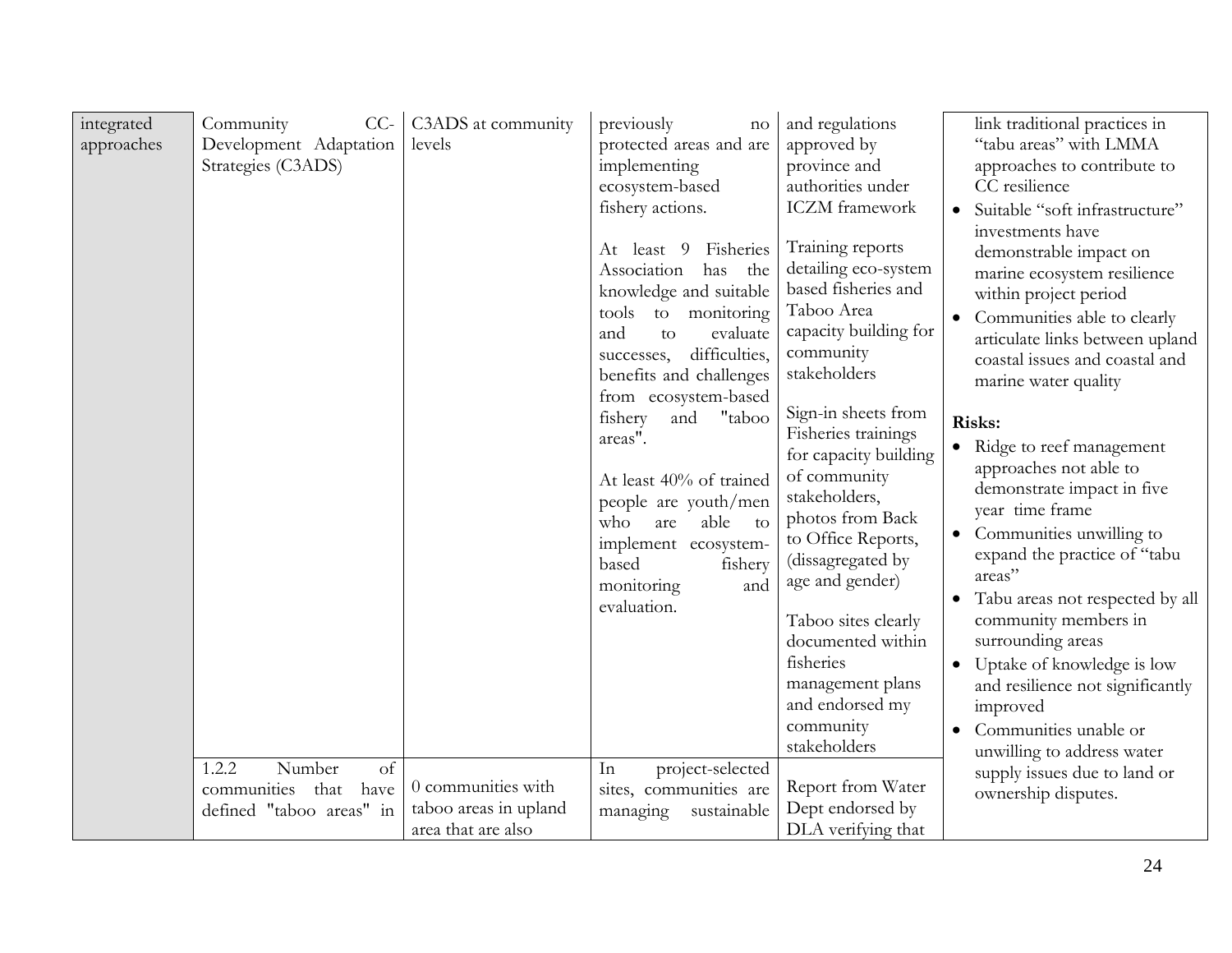| implementing<br>Land<br>Degradation<br>Neutrality<br>(LDN) practices in their<br>croplands. | practices in croplands.<br>Note: there were some<br>upland conservation<br>sites present before<br>VCAP in a few<br>7<br>locations such as<br>Torres and<br>Erromango, but these<br>were not established<br>while delivering and<br>documenting LDN<br>practices<br>in | increasing<br>systems,<br>water security for 2,000<br>people<br>Intervention in at least<br>erosion "hotspots",<br>related<br>hydric<br>to<br>sustainability<br>of<br>community<br>water<br>systems.<br>30 communities have<br>defined "Taboo Areas"<br>up-lands<br>and<br>implementing<br>actions/practices to<br>address<br>Land<br>Degradation Neutrality<br>(LDN) in crops lands.<br>These<br>communities<br>will be monitored on<br>effectiveness of<br>the<br>actions<br>their<br>plans<br>through an institutional<br>level<br>monitoring<br>mechanism.<br>At least 30<br>communities have<br>been trained on | populations<br>benefiting from<br>improved water<br>resources<br>Documentation of<br>water quality<br>monitoring at site<br>level<br>*Report from<br>DARD / Forestry<br>in relation to<br>hotspots endorsed<br>by Water<br>Department<br>regarding erosion<br>hotspots protecting<br>sustainability of<br>water systems<br>Community Upland<br>Management Plans<br>clearly showing<br>"taboo areas" and<br>LDN practices<br>endorsed by<br>communities and<br>representatives from<br>MoAFFLB and<br><b>DEPC</b> |  |
|---------------------------------------------------------------------------------------------|------------------------------------------------------------------------------------------------------------------------------------------------------------------------------------------------------------------------------------------------------------------------|----------------------------------------------------------------------------------------------------------------------------------------------------------------------------------------------------------------------------------------------------------------------------------------------------------------------------------------------------------------------------------------------------------------------------------------------------------------------------------------------------------------------------------------------------------------------------------------------------------------------|------------------------------------------------------------------------------------------------------------------------------------------------------------------------------------------------------------------------------------------------------------------------------------------------------------------------------------------------------------------------------------------------------------------------------------------------------------------------------------------------------------------|--|
|---------------------------------------------------------------------------------------------|------------------------------------------------------------------------------------------------------------------------------------------------------------------------------------------------------------------------------------------------------------------------|----------------------------------------------------------------------------------------------------------------------------------------------------------------------------------------------------------------------------------------------------------------------------------------------------------------------------------------------------------------------------------------------------------------------------------------------------------------------------------------------------------------------------------------------------------------------------------------------------------------------|------------------------------------------------------------------------------------------------------------------------------------------------------------------------------------------------------------------------------------------------------------------------------------------------------------------------------------------------------------------------------------------------------------------------------------------------------------------------------------------------------------------|--|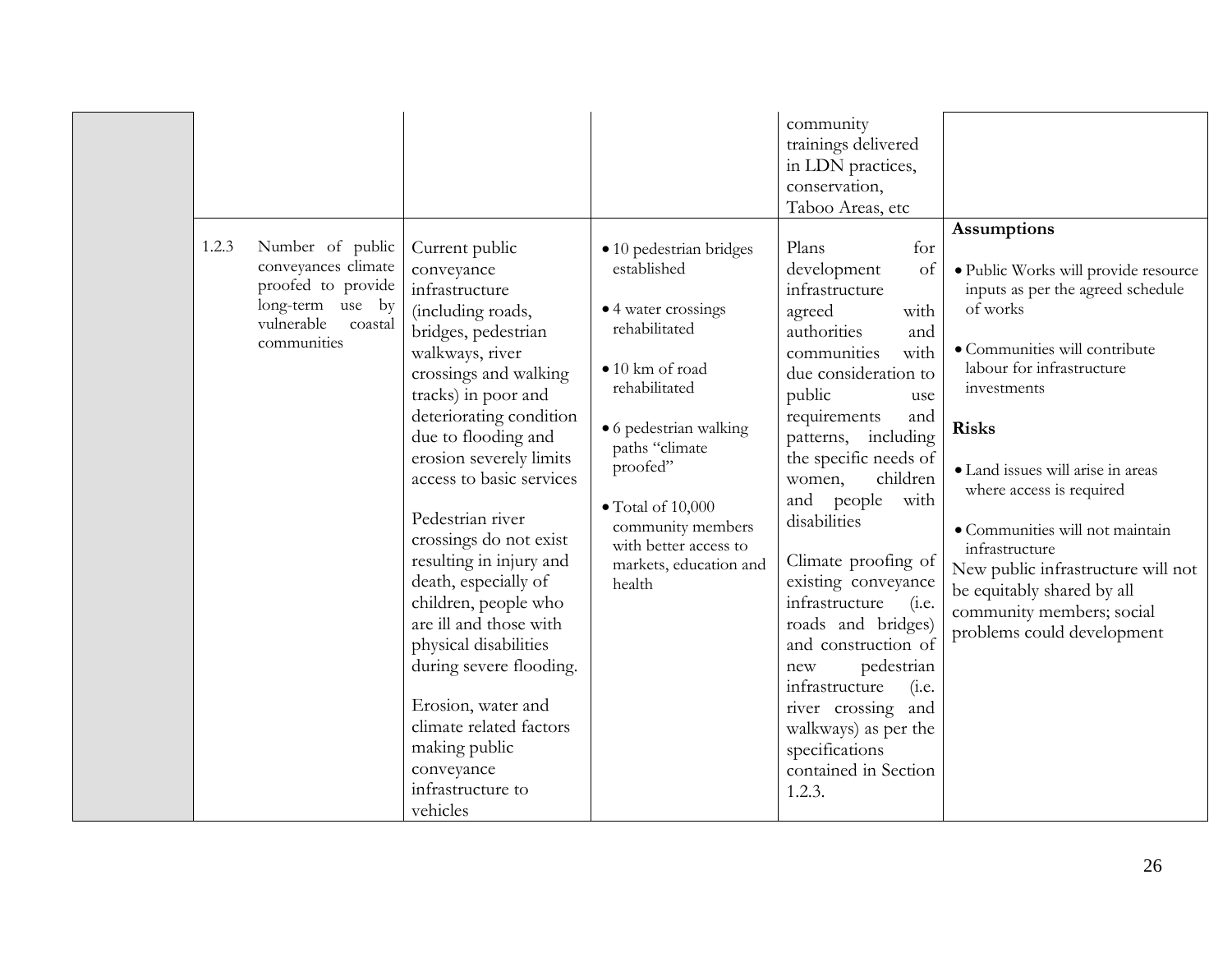| Limited access to     | Public use surveys    |  |
|-----------------------|-----------------------|--|
| health, education and | show<br>improved      |  |
| markets in extreme    | school attendance,    |  |
| weather conditions.   | greater use of health |  |
|                       | and other services    |  |
|                       | and<br>increased      |  |
|                       | amount of market      |  |
|                       | goods                 |  |
|                       | (disaggregated<br>by  |  |
|                       | gender and age)       |  |
|                       |                       |  |
|                       | Village<br>products   |  |
|                       | sold at local outlets |  |
|                       | in<br>resulting       |  |
|                       | improved<br>family    |  |
|                       | income                |  |
|                       | (disaggregated<br>by  |  |
|                       | gender and age)       |  |

- 1.1.1 CC adaptation plans, including risk management, preparedness and response plans, formulated in the context of ICM and in relation to assessed site-specific vulnerabilities, subsequently adopted and mainstreamed in planning processes for at least 6 priority vulnerable coastal communities
- 1.2.1 Threatened coastal ecosystems and resources such as mangroves, coral reefs, and fisheries rehabilitated to support livelihoods and food production and increase climate resilience
- 1.2.2 Coastal areas stabilized through re-vegetation and other 'soft' approaches to complement 'hard' measures
- 1.2.3 Improved resilience through climate proofing of selected public conveyance infrastructure (roads, bridges, etc. implemented by the Public Works Department) in the coastal zone in at least 6 priority vulnerable coastal communities

| Outcome 2:  | Better<br>quality<br>accuracy                                        |         | the end of the<br>Bv                             |     | <b>Assumptions:</b>                                                                                              |
|-------------|----------------------------------------------------------------------|---------|--------------------------------------------------|-----|------------------------------------------------------------------------------------------------------------------|
|             | and timeliness in weather A                                          | warning | system   project at least $100\%$   Observations | and |                                                                                                                  |
| Information |                                                                      |         |                                                  |     | forecasting, particularly exists, however it is of targeted V-CAP reports from the • Appropriate Radio and other |
| and early   | $\blacksquare$ for extreme events such as   limited by access to up- |         | communities receiving annual mock drills         |     | related infrastructure, which is the                                                                             |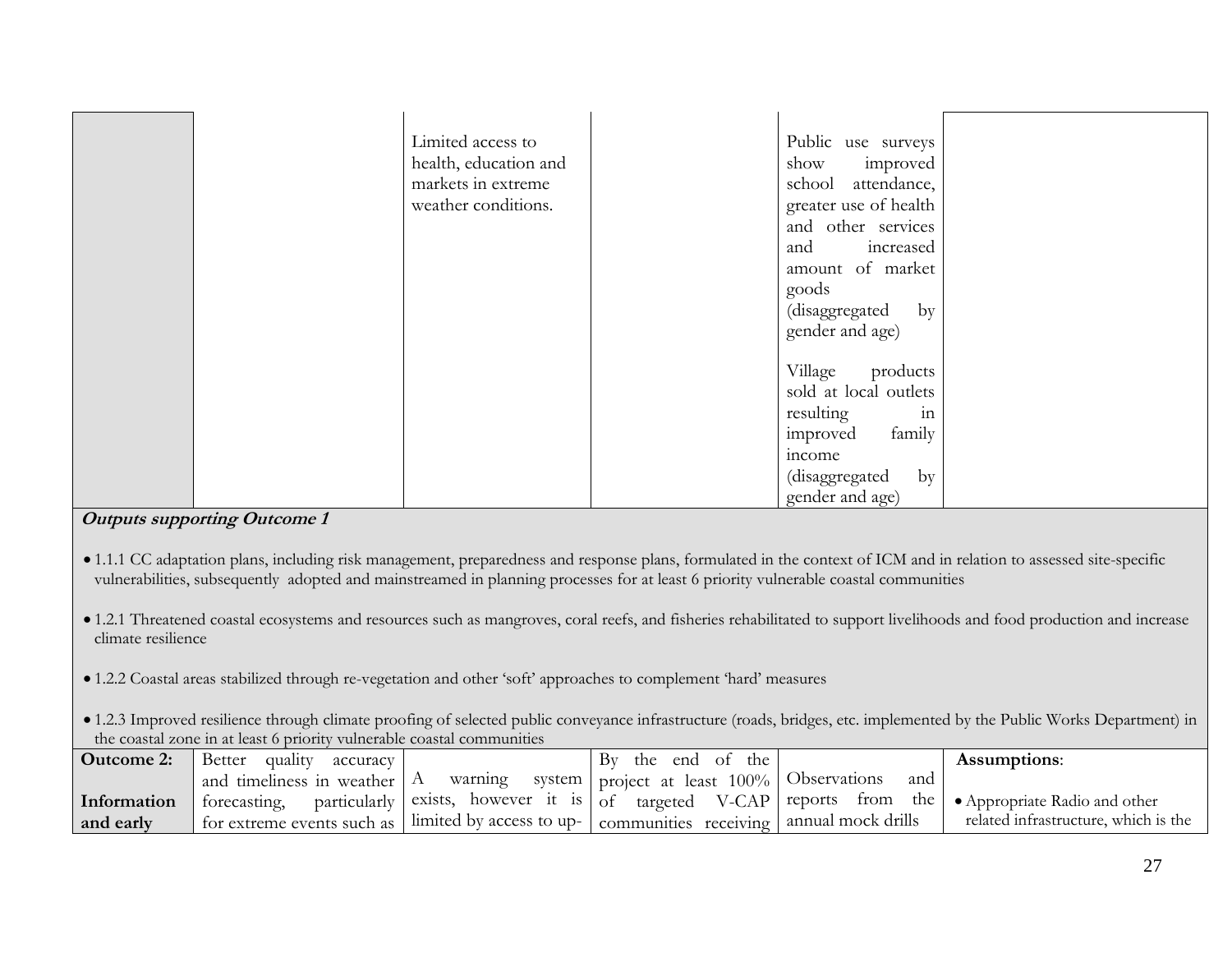| warning<br>systems on<br>coastal<br>hazards<br>2.1 Reduced<br>exposure to<br>flood-related<br>risks and<br>hazards in the<br>target coastal<br>communities | extreme rainfall<br>events,<br>tropical<br>surges,<br>storm<br>depressions and cyclones<br>informing EWS<br>VMGD has established an<br>effective 24/7 service for | to-date<br>information<br>high<br>quality<br>and<br>information.<br>Collection of weather-<br>related data is manual,<br>relies of 24/7 staffing<br>limited<br>during<br>and<br>weather related events<br>warning<br>А<br>system<br>exists; however, it is<br>limited by access to up-<br>information,<br>to-date<br>distribution networks | timely<br>and<br>accurate<br>warnings<br>early<br>of<br>hazards<br>coastal<br>including<br>floods,<br>other<br>cyclones<br>and<br>disasters<br>natural<br>and<br>early<br>respond<br>to<br>warnings and take the<br>appropriate<br>actions<br>following the warning<br>(disaggregated<br>$\mathbf{b}$<br>gender and age)<br>Better<br>quality<br>meteorological                                                                 | Delivery of high<br>quality training and<br>full participation by<br>relevant officials<br>Ongoing<br>monitoring<br>and<br>evaluation of plans<br>which<br>actively<br>includes<br>of<br>representatives<br>all community social<br>including<br>groups<br>women.                                   | primary baseline project for<br>covering 100% of population<br>continues to operate under<br>extreme conditions<br>• NDMO has sufficient capacity and<br>skills to implement the EWS<br>· Phone companies are willing to<br>participate and provide services<br>• There is sufficient technical<br>capacity and human resources for<br>installation of communication<br>equipment |
|------------------------------------------------------------------------------------------------------------------------------------------------------------|-------------------------------------------------------------------------------------------------------------------------------------------------------------------|--------------------------------------------------------------------------------------------------------------------------------------------------------------------------------------------------------------------------------------------------------------------------------------------------------------------------------------------|---------------------------------------------------------------------------------------------------------------------------------------------------------------------------------------------------------------------------------------------------------------------------------------------------------------------------------------------------------------------------------------------------------------------------------|-----------------------------------------------------------------------------------------------------------------------------------------------------------------------------------------------------------------------------------------------------------------------------------------------------|-----------------------------------------------------------------------------------------------------------------------------------------------------------------------------------------------------------------------------------------------------------------------------------------------------------------------------------------------------------------------------------|
|                                                                                                                                                            | monitoring, forecasting<br>and public advisory for<br>early warnings, able to<br>cover all Vanuatu territory                                                      | and<br>capacity<br>of<br>government to delivery<br>timely warnings and<br>information<br>There are no special<br>provisions<br><sub>O</sub> r<br>considerations<br>regarding the needs of<br>vulnerable groups of<br>people<br>including<br>children, older people<br>those<br>and<br>with<br><sub>a</sub><br>disability                   | forecasting<br>available<br>for<br>all<br>of<br>people<br>Vanuatu<br>VMGD has real time<br>flow<br>data<br>received<br>from 6 new Automatic<br>Weather Stations.<br>At least 6 VMGD's<br>staff<br>member<br>has<br>received trainings to<br>enhance data analysis,<br>using<br>up-grade<br>computer systems to<br>display satellites data<br>global/regional<br>and<br>weather and climate<br>models.<br>The $24/7$ weather and | Data from weather<br>stations reported in<br>a timely manner<br>External evaluation<br>of weather<br>data<br>collation<br>Disaster<br>response<br>plans prepared for<br>villages<br>and<br>implemented<br>inclusive<br>of<br>the<br>needs of vulnerable<br>groups<br>111<br>emergency<br>situations | Risks:<br>• High turn-over among key<br>stakeholders in the government<br>and NGO sector during the<br>project implementation results in<br>loss of knowledge and experience<br>• Access and communication is<br>difficult with selected sites                                                                                                                                    |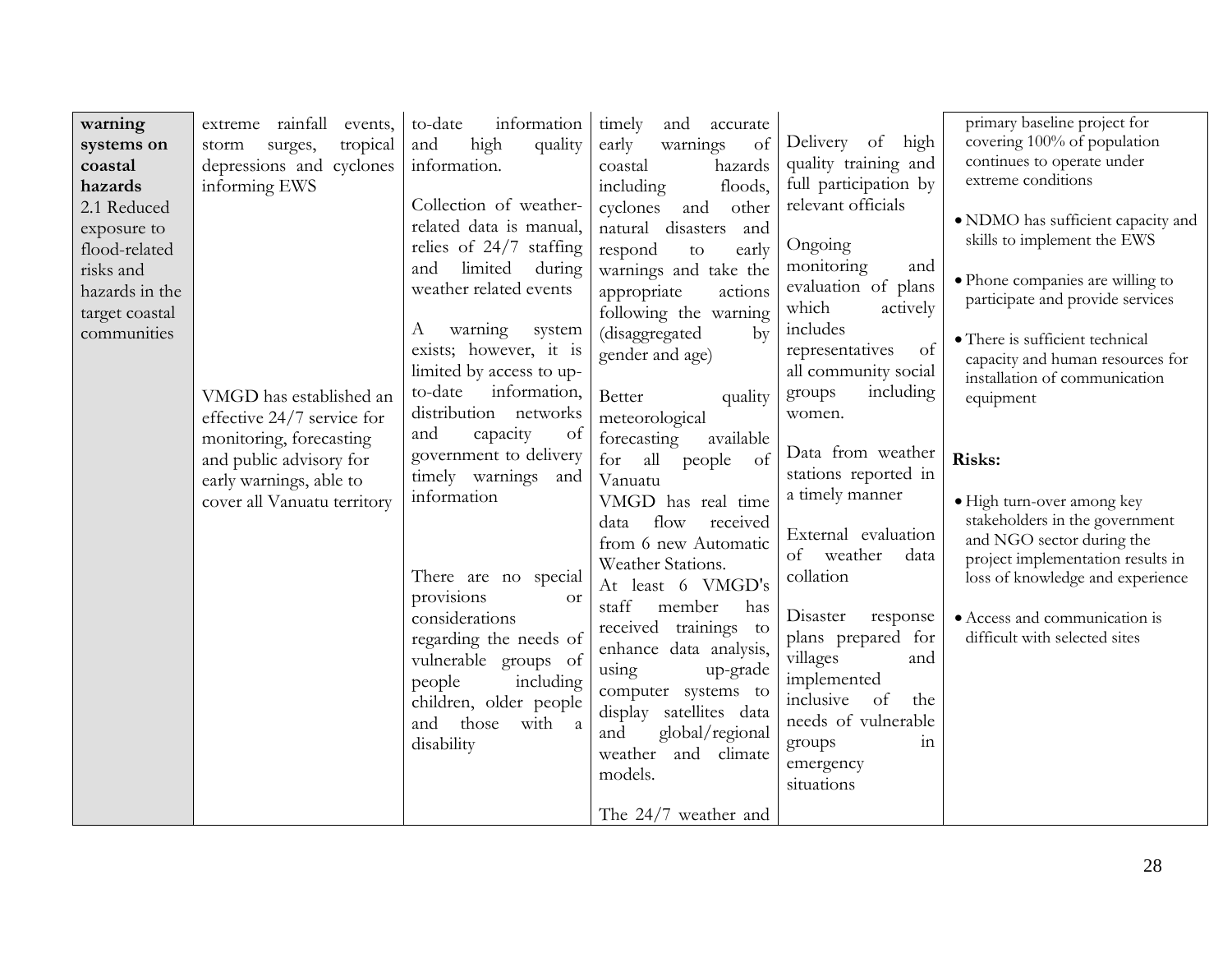|  | coastal monitoring     |  |
|--|------------------------|--|
|  | service has been       |  |
|  | established and works  |  |
|  | $100\%,$ including     |  |
|  | procedures for Public  |  |
|  | Advisory Service under |  |
|  | the WMO standards,     |  |
|  | linked with an Early   |  |
|  | Warning System at      |  |
|  | national level that    |  |
|  | provide direct support |  |
|  | at least 30 CDCs.      |  |

- 2.1.1 Automated system for real time monitoring of climate-related hazards such as coastal flooding, storm surges, sea-level rise designed, installed and maintained; trends in these climate impacts analyzed over time
- 2.1.2 Timely release of early warnings against coastal flooding and storm surges through various public media, e.g., radio, internet, TV through applicable publicprivate partnerships with e.g., with Digicel; TVL – Telecom Vanuatu Ltd; commercial radio and TV stations

• 2.1.3 Capacity of 18 VMGD staff in the operation and maintenance of AWS and in the analysis of data strengthened

| Outcome 3.      |                           |                             |                            |                     | Assumptions:                         |
|-----------------|---------------------------|-----------------------------|----------------------------|---------------------|--------------------------------------|
| Climate         | Number<br>sectoral<br>-ot | there<br>Currently<br>are 1 | the<br>Support             |                     |                                      |
|                 | policies<br>plans<br>and  | number<br>limited<br>of     | development<br>3<br>of     | Sectoral policies / | • Line agencies are willing to       |
| Change          | explicitly<br>strategies  | sectoral<br>national        | policies/acts<br><b>Or</b> | plans incorporating | incorporate cc adaptation into       |
| Governance      | recognizing approaches to | and<br>policies,<br>plans   | strategies/frameworks      | climate change      | sectoral policies and plans          |
|                 | climate change adaption   | that<br>strategies          | focus<br>to<br>$\alpha$    |                     |                                      |
|                 |                           | climate<br>incorporate      | CCA/DRR/Natural            | Minutes of          | · Sufficient information exists on   |
| 3.1 Climate     |                           | change adaptation           | Resource                   | meetings and        | possible climate scenarios to        |
| change          |                           |                             | Management/                | discussions         | identify appropriate sectoral        |
| adaptation      |                           | Currently there is no       | Livelihood                 |                     | responses                            |
| enabling        |                           | strategic framework for     | Improvement                | Policy reviews to   |                                      |
| policies and    |                           | developing<br>reform        | identified<br>the<br>by    | support integration | · Suitable experts can be identified |
| supportive      |                           | agenda for key sectors      | implementing agencies      | of CC into sectoral | to deliver capacity building         |
| institutions in |                           |                             | and<br>are gender<br>and   | policies / plans    | programs                             |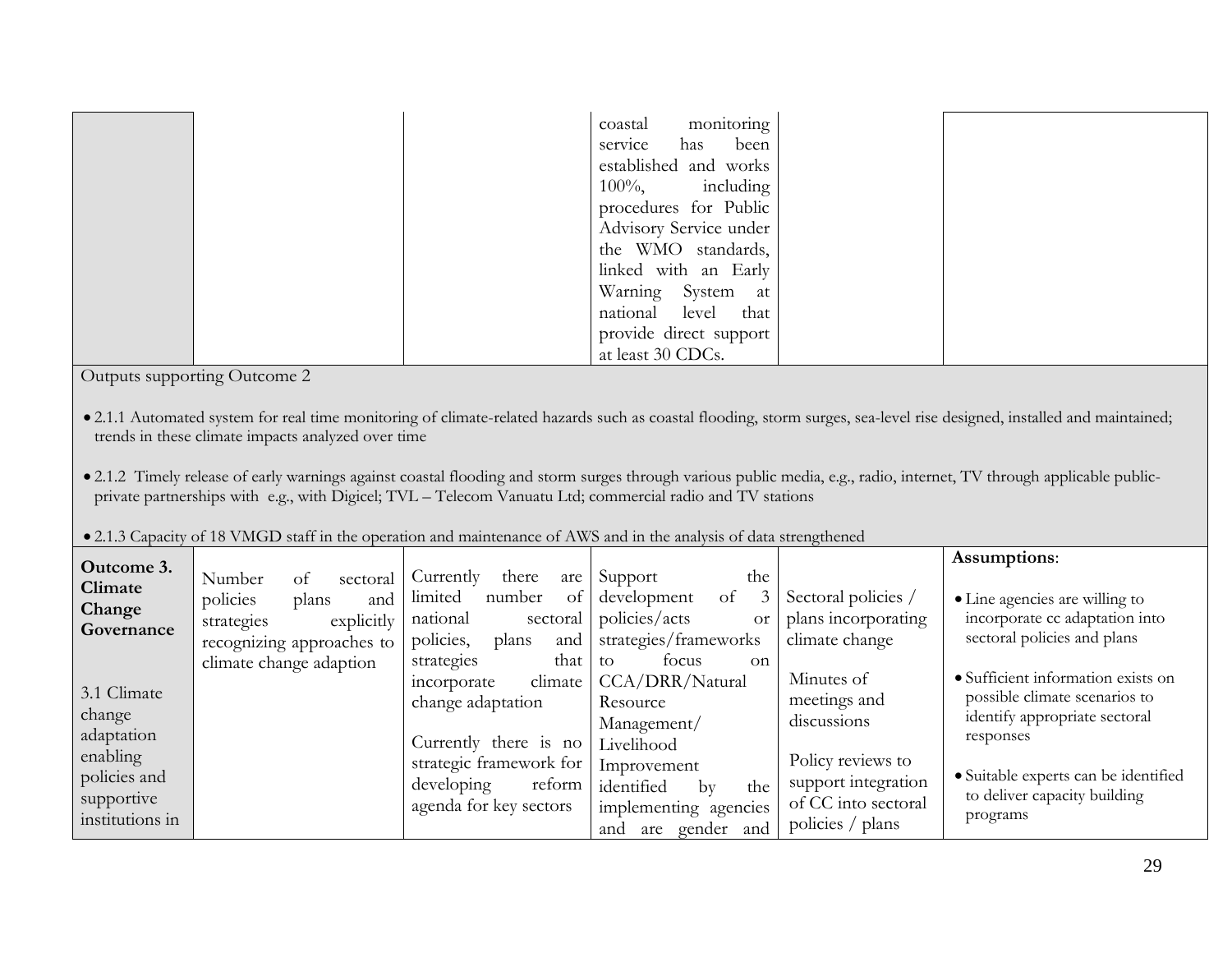| place                                                                                           |                                                                                                                                                          | NICZM Framework is<br>draft form (2010)<br>Currently there are no<br>guidelines<br>written<br>concerning<br>incorporation<br>of<br>gender<br>social<br>and<br>inclusion in national or<br>strategic<br>sector<br><b>or</b><br>business<br>plans<br>regarding<br>climate<br>change | socially inclusive                                                                                                                                                                                                                                                                 |                                                                                                                                                    | · Suitable trainees can be identified<br>for capacity building activities at<br>the community level<br>Risks:<br>· Insufficient capacity exists within<br>line agencies to undertake the<br>review<br>· Insufficient and/or suitable policy<br>responses are able to be identified<br>for Vanuatu by key agencies due to<br>lack of institutional capacity |
|-------------------------------------------------------------------------------------------------|----------------------------------------------------------------------------------------------------------------------------------------------------------|-----------------------------------------------------------------------------------------------------------------------------------------------------------------------------------------------------------------------------------------------------------------------------------|------------------------------------------------------------------------------------------------------------------------------------------------------------------------------------------------------------------------------------------------------------------------------------|----------------------------------------------------------------------------------------------------------------------------------------------------|------------------------------------------------------------------------------------------------------------------------------------------------------------------------------------------------------------------------------------------------------------------------------------------------------------------------------------------------------------|
| 3.2 Human<br>resources in<br>place at the<br>national,<br>provincial and<br>community<br>levels | Number of trained staffs<br>with enough resources to<br>implement CC resilience<br>and adaptation at the<br>national, provincial and<br>community levels | Currently few staff<br>with capacity for<br>integration of CC<br>Adaptation approaches<br>at provincial and<br>community levels                                                                                                                                                   | 12 trainings addressing<br>local level community<br>resilience (disaster risk<br>resilience,<br>climate<br>change<br>adaptation,<br>community planning)<br>delivered to<br>30<br>1S<br>communities including<br>leaders,<br>men/women<br>gender<br>and<br>youth<br>representatives | Number of<br>communities where<br>training is adopted<br>as part of the cc<br>resilience adaptation<br>practices<br>Reports of training<br>courses |                                                                                                                                                                                                                                                                                                                                                            |

• 3.1.1 Legislation and national/sector policies with impacts on climate change adaptation reviewed and a policy reform agenda developed and implemented (e.g., finalization of draft National CC Policy; incorporation of CC into the EIA Policy, and sector policies in forestry, coastal fisheries, agriculture, water and sanitation; localization of existing policies)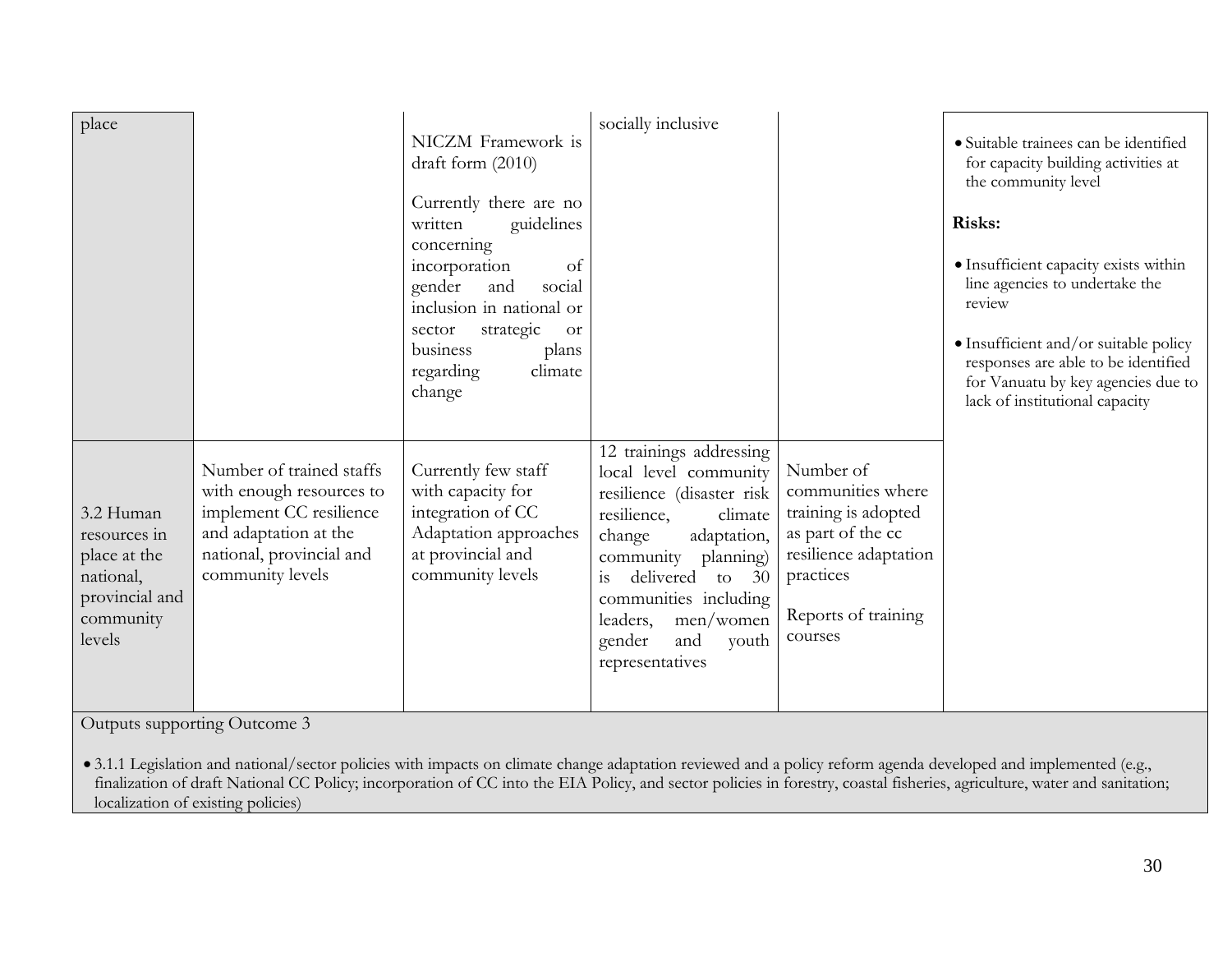|                                                                                                                                                    | in areas of compliance and enforcement, monitoring and evaluation and mainstreaming of climate-related policies and regulations<br>• 3.2.2 Communities empowered to deal with climate change impacts in the coastal zone though a supportive Integrated Coastal Zone Management Framework |                                                                                                                                                                                                                                                                                                                                                                                                                         |                                                                                                                                                                                                                                                                                                                                                                                                                            |                                                                                                                                                                                                                                                                                                                                                                                                                                                                                    | • 3.2.1 Capacity building of key national and provincial government agencies (DEPC, PWD, Department of Internal Affairs, Departments of Fisheries, Forestry, Water)                                                                                                                                                                                                                                                                               |
|----------------------------------------------------------------------------------------------------------------------------------------------------|-------------------------------------------------------------------------------------------------------------------------------------------------------------------------------------------------------------------------------------------------------------------------------------------|-------------------------------------------------------------------------------------------------------------------------------------------------------------------------------------------------------------------------------------------------------------------------------------------------------------------------------------------------------------------------------------------------------------------------|----------------------------------------------------------------------------------------------------------------------------------------------------------------------------------------------------------------------------------------------------------------------------------------------------------------------------------------------------------------------------------------------------------------------------|------------------------------------------------------------------------------------------------------------------------------------------------------------------------------------------------------------------------------------------------------------------------------------------------------------------------------------------------------------------------------------------------------------------------------------------------------------------------------------|---------------------------------------------------------------------------------------------------------------------------------------------------------------------------------------------------------------------------------------------------------------------------------------------------------------------------------------------------------------------------------------------------------------------------------------------------|
| Outcome 4:<br>4.1. Increased<br>awareness and<br>ownership of<br>climate risk<br>reduction<br>processes at<br>the national<br>and local<br>levels. | Practices demonstrated<br>and shared by the project<br>adopted by other parties<br>(replication) and adopted<br>by local communities<br>Development of 10 sets<br>of training and awareness<br>materials                                                                                  | Few (if any) villages<br>adopting and using<br>climate change and risk<br>reduction approaches<br>and incorporated into<br>local and provincial<br>level policies, plans and<br>practices<br>Currently few<br>opportunities for<br>communities and local<br>authorities who are<br>practicing or are<br>interested in practicing<br>innovative CC<br>solutions to exchange<br>information and learn<br>from one another | Increased awareness<br>and action<br>incorporating the role<br>of "natural solutions"<br>natural resource plans<br>and management (10<br>communities or<br>villagers)<br>Specific exchange<br>programs for field<br>staff, women's and<br>youth groups on<br>identified climate<br>change resilience topics<br>Secondary schools in<br>V-CAP sites<br>undertaking climate<br>awareness and capacity<br>building activities | Development and<br>implementation of<br>V-CAP<br>communication<br>strategy to increase<br>awareness of key<br>issues in relation to<br>climate change<br>adaption and<br>building resilience<br>Documentation of<br>best practices at the<br>community,<br>provincial and<br>national levels<br>(reports, reviews)<br>Website for the<br>project linked to<br>NAB related<br>databases<br>Project newsletters<br>printed and shared<br>with key<br>stakeholders<br>Community radio | Assumptions:<br>• Suitable mechanism are able to be<br>identified to reach all stakeholders<br>at the community level<br>• Teachers are willing to attend CC<br>in-service courses and use learning<br>materials developed by the project<br>Risks:<br>· Local communities are not willing<br>to incorporate to incorporated<br>local adaptation responses into<br>plans<br>• Communication materials are not<br>able to reach target communities |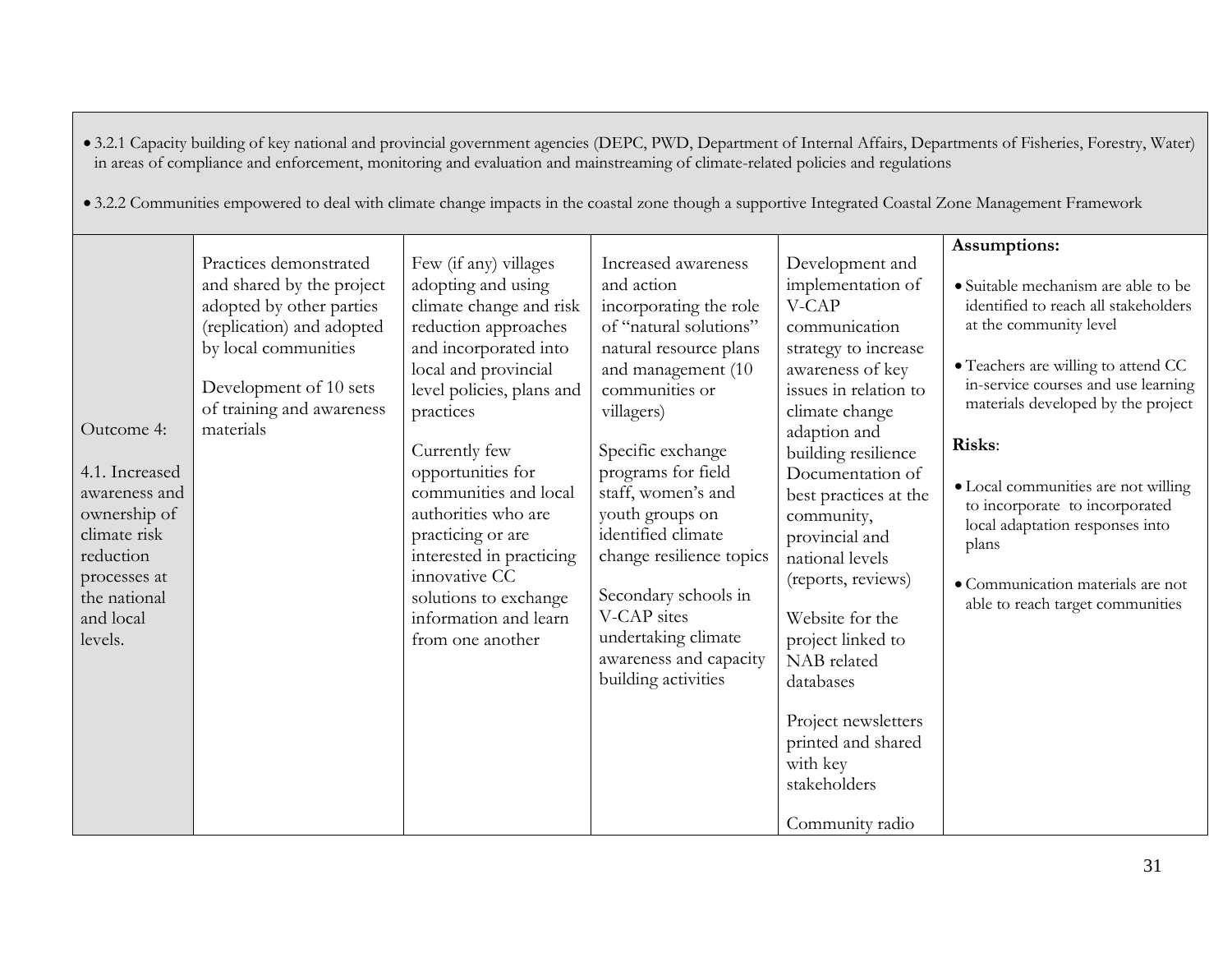| show / packages to<br>share $-12/$<br>Documentary films<br>produced for each<br>site (6 sites)<br>Documentary /<br>awareness films<br>produced for key<br>themes (4 themes<br>e.g. Reef to Ridge, |
|---------------------------------------------------------------------------------------------------------------------------------------------------------------------------------------------------|
| erosion, MPA,<br>climate change)<br>Development of<br>sets of training and<br>awareness materials<br>on approaches to<br>climate change<br>adaption and EWS                                       |

• 4.1.1 Best practices are captured, documented, and distributed to all local and national stakeholders and shared globally in appropriate mechanisms (development, populating and maintenance of national website for CC) through the NAB (National Advisory Board)

• 4.1.2 Awareness, training and education programs developed and implemented for e.g. schools, households and the private sector; translated into Bislama and French as applicable and working with ongoing initiatives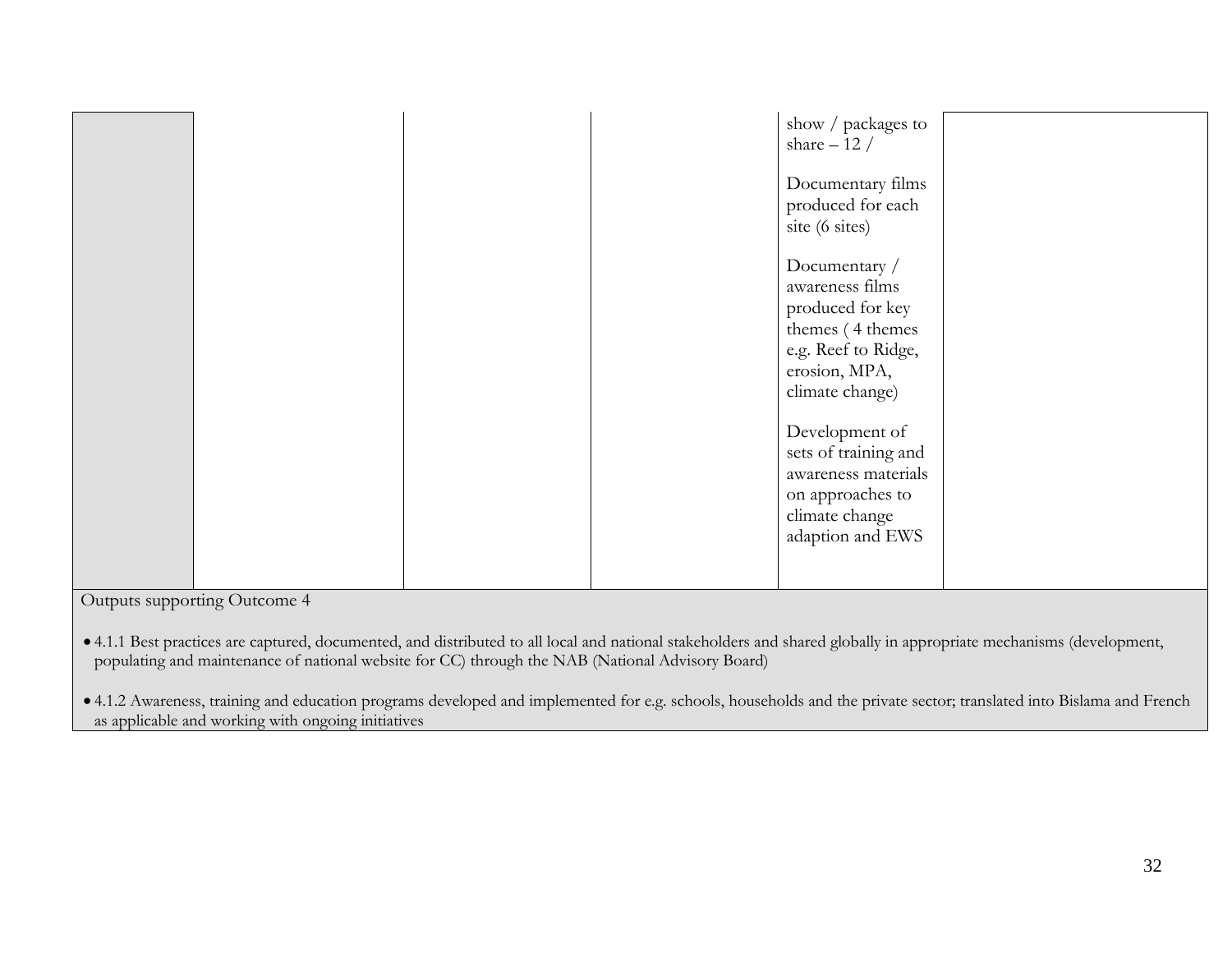### **ANNEX B: LIST OF DOCUMENTS TO BE REVIEWED BY THE EVALUATORS**

### **General documentation**

- UNDP Programme and Operations Policies and Procedures (POPP);
- UNDP Handbook for Monitoring and Evaluating for Results;
- UNDP Guidance for Conducting Terminal Evaluations of UNDP-supported, GEF-financed Projects;
- GEF Monitoring and Evaluation Policy;
- GEF Guidelines for conducting Terminal Evaluations.

### **Project documentation**

- Signed Project Document: Mainstreaming global environmental priorities in to national policies and programmes
- Quarterly Progress Report: 2015-2019
- Inception Workshop Report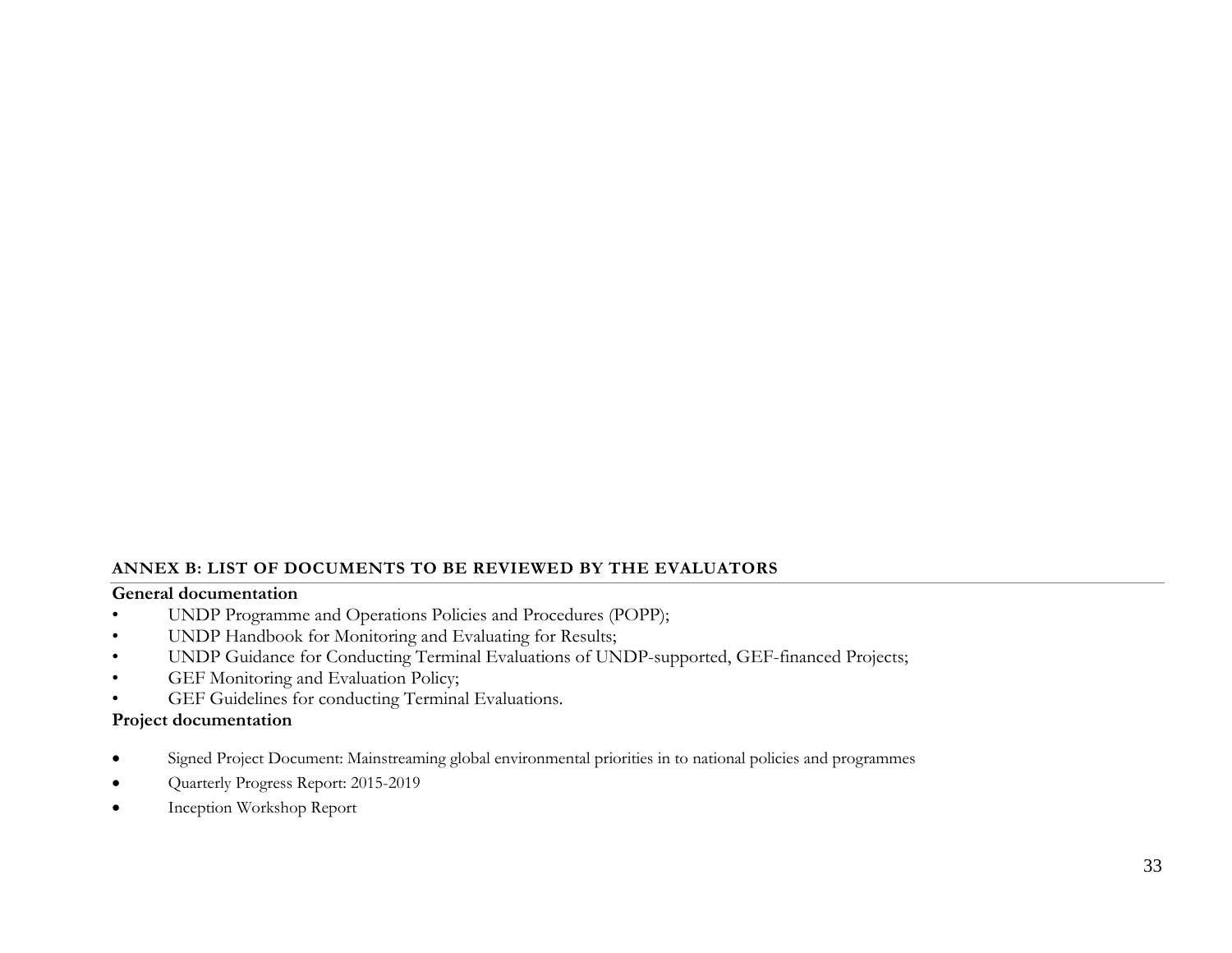- Signed AWP 2016-2019
- Financial Audit Report 2018
- Project board meeting minutes: what years are in records to put here
- Co-financing letters
- List and contact details for project staff, key project stakeholders, including Project Boards, and other partners to be consulted
- Project sites, highlighting suggested visits
- Mid Term Review (MTR) Report
- Management response to MTE;
- Project budget and financial data
- Project Tracking Tool (CCA), at the baseline and at the mid-term
- Annual Project Implementation Reports (PIRs) 2016 -2017
- Knowledge and legislation related products

# **ANNEX C: EVALUATION QUESTIONS**

*This is a generic list, to be further detailed with more specific questions by CO and UNDP GEF Technical Adviser based on the particulars of the project.*

| <b>Evaluative Criteria Questions</b>                                                                                            | Indicators | Sources | Methodology |
|---------------------------------------------------------------------------------------------------------------------------------|------------|---------|-------------|
|                                                                                                                                 |            |         |             |
| • To what extent is the project suited to local and national<br>development priorities and policies?                            |            |         |             |
| • To what extent is the project is in line with GEF operational $\bullet$<br>programs?                                          |            |         |             |
| • To what extent are the objectives and design of the project<br>supporting regional environment and development<br>priorities? |            |         |             |
|                                                                                                                                 |            |         |             |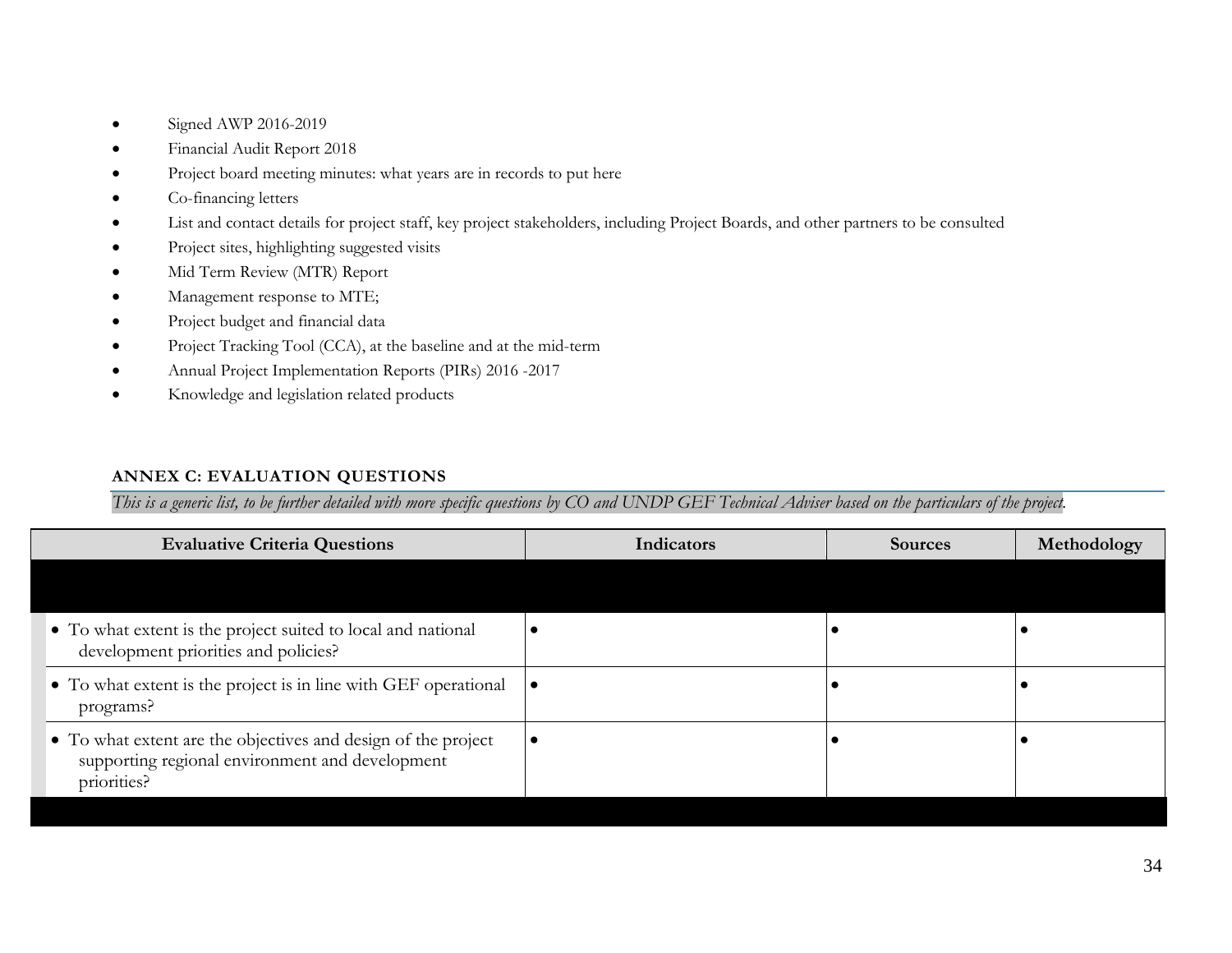| • Has the project been effective in achieving the expected<br>outcomes and objectives?                                                                                                  |           |           |  |
|-----------------------------------------------------------------------------------------------------------------------------------------------------------------------------------------|-----------|-----------|--|
| • To what extent has the project increased institutional capacity<br>(at national and island level) to increase the resilience of<br>coastal areas and community settlements in Tuvalu? |           |           |  |
| • How was the project been able to influence monitoring and<br>evaluation for coastal resilience?                                                                                       |           |           |  |
| • What were the risks involved and to what extent were they<br>managed?                                                                                                                 |           |           |  |
| • What lessons have been learned from the project regarding<br>achievement of outcomes?                                                                                                 |           |           |  |
| • What changes could have been made (if any) to the design of<br>the project in order to improve the achievement of the<br>project's expected results?                                  |           |           |  |
|                                                                                                                                                                                         |           |           |  |
| • How cost-effective were project interventions? To what<br>extent was project support provided in an efficient way?                                                                    | $\bullet$ |           |  |
|                                                                                                                                                                                         |           |           |  |
| • How efficient were partnership arrangements for the project<br>and why?                                                                                                               |           | $\bullet$ |  |
| • Did the project efficiently utilize local capacity in<br>implementation?                                                                                                              |           |           |  |
| • What lessons can be drawn regarding efficiency for other<br>similar projects in the future?                                                                                           |           |           |  |
| · Was project support provided in an efficient way?                                                                                                                                     |           |           |  |
|                                                                                                                                                                                         |           |           |  |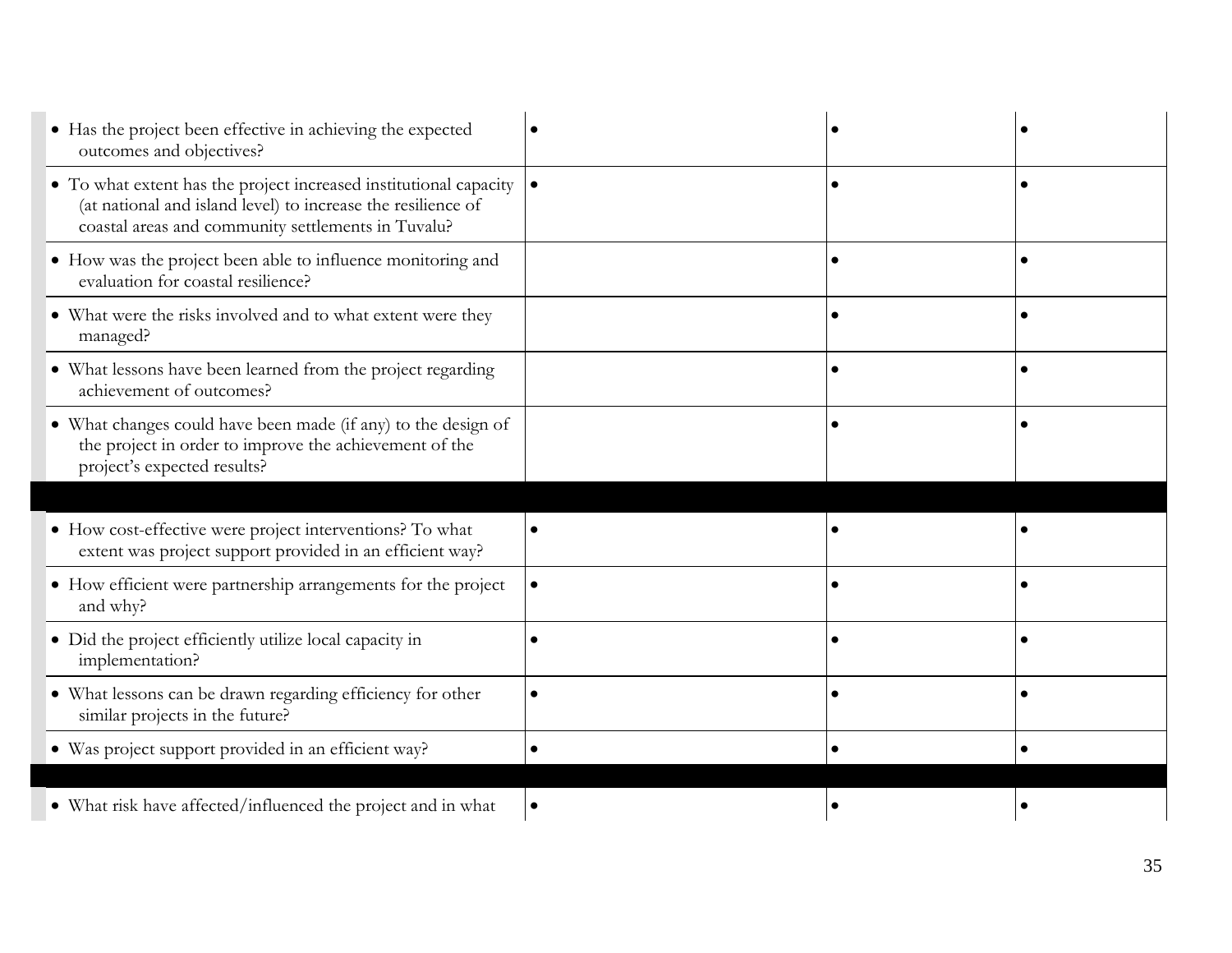| ways?                                                                                                                                                                                                                                               |  |  |
|-----------------------------------------------------------------------------------------------------------------------------------------------------------------------------------------------------------------------------------------------------|--|--|
| • How were these risks managed?                                                                                                                                                                                                                     |  |  |
| What lessons can be drawn regarding sustainability of project<br>results?                                                                                                                                                                           |  |  |
| • What changes could have been made (if any) to the design of<br>the project in order to improve the sustainability of the<br>project results?                                                                                                      |  |  |
|                                                                                                                                                                                                                                                     |  |  |
| • To what extent has the project contributed to, or enabled a)<br>verifiable improvements in ecological status, b) verifiable<br>reductions in stress on ecological systems, and/or c)<br>demonstrated progress towards these impact achievements.? |  |  |
| · What lessons can be drawn regarding contributions towards<br>reduced environmental stress and/or improved ecological<br>stress?                                                                                                                   |  |  |
| • What changes could have been made (if any) to the design of<br>the project in order to improve the reduction of<br>environmental stress and/or improve ecological status?                                                                         |  |  |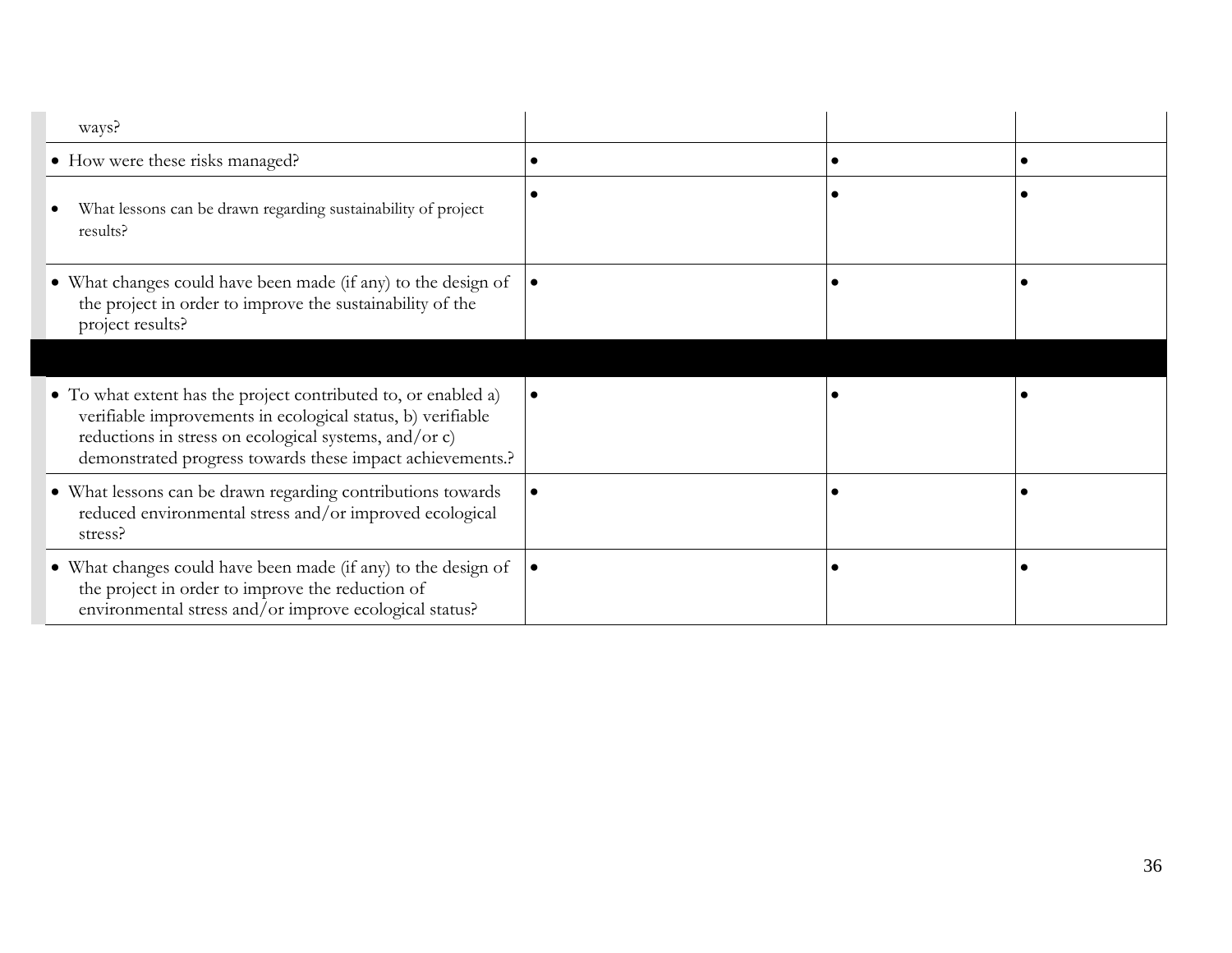# <span id="page-36-0"></span>**ANNEX D: RATING SCALES**

| <b>Ratings for Outcomes,</b>       | Sustainability ratings:               | Relevance           |
|------------------------------------|---------------------------------------|---------------------|
| Effectiveness, Efficiency, M&E,    |                                       | ratings             |
| <b>I&amp;E</b> Execution           |                                       |                     |
| 6: Highly Satisfactory (HS): no    | 4. Likely $(L)$ : negligible risks to | 2. Relevant (R)     |
| shortcomings                       | sustainability                        |                     |
| 5: Satisfactory (S): minor         | 3. Moderately Likely (ML):moderate    | 1. Not relevant     |
| shortcomings                       | risks                                 | (NR)                |
| 4: Moderately Satisfactory (MS)    | 2. Moderately Unlikely (MU):          |                     |
| 3. Moderately Unsatisfactory (MU): | significant risks                     | <i>Impact</i>       |
| significant shortcomings           | 1. Unlikely (U): severe risks         | Ratings:            |
| 2. Unsatisfactory (U): major       |                                       | 3. Significant (S)  |
| problems                           |                                       | 2. Minimal (M)      |
| 1. Highly Unsatisfactory (HU):     |                                       | 1. Negligible $(N)$ |
| severe problems                    |                                       |                     |
| Additional ratings where relevant: |                                       |                     |
| Not Applicable $(N/A)$             |                                       |                     |
| Unable to Assess $(U/A)$           |                                       |                     |
|                                    |                                       |                     |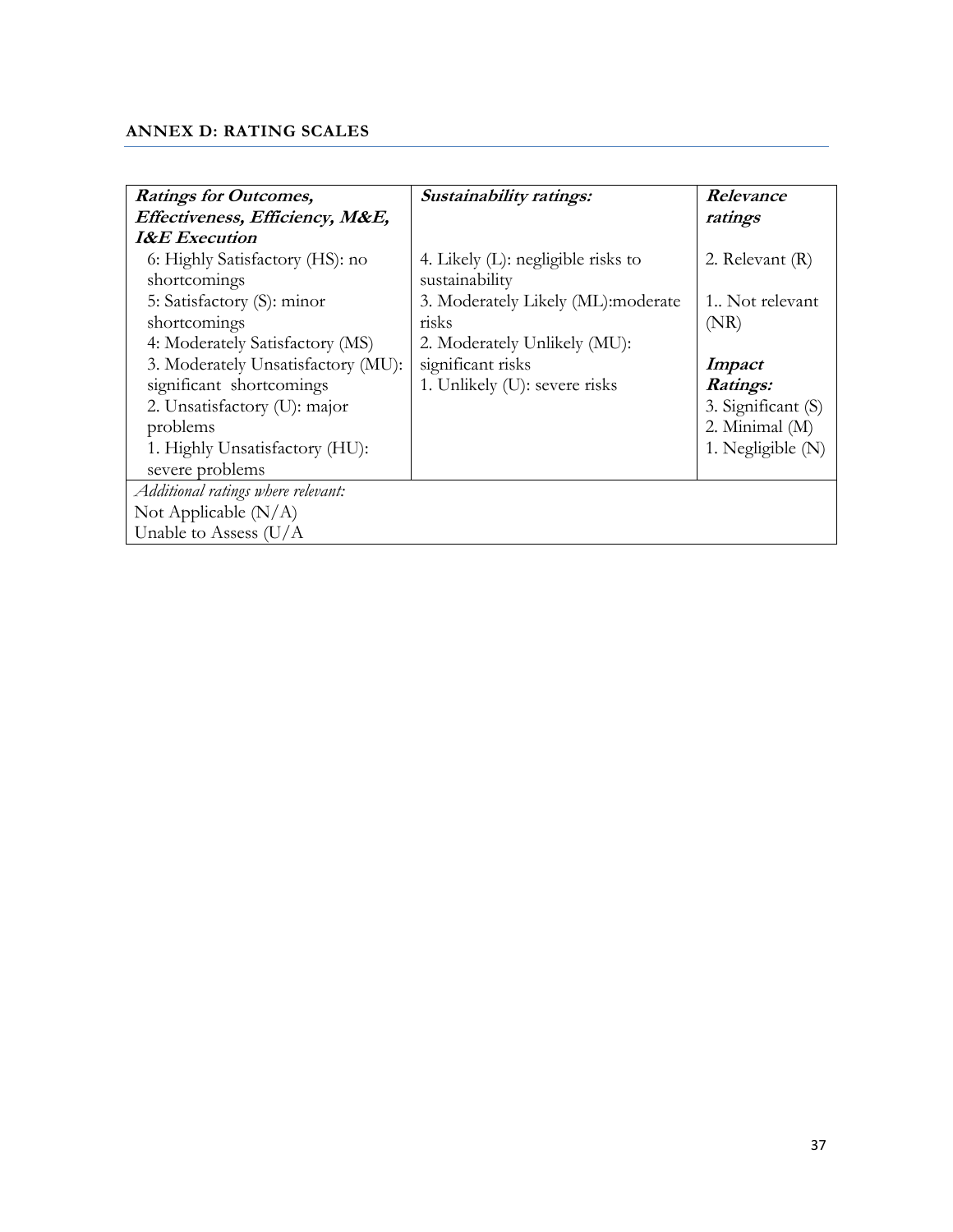# **ANNEX E: EVALUATION CONSULTANT CODE OF CONDUCT AND AGREEMENT FORM**

#### **Evaluators:**

- 1. Must present information that is complete and fair in its assessment of strengths and weaknesses so that decisions or actions taken are well founded.
- 2. Must disclose the full set of evaluation findings along with information on their limitations and have this accessible to all affected by the evaluation with expressed legal rights to receive results.
- 3. Should protect the anonymity and confidentiality of individual informants. They should provide maximum notice, minimize demands on time, and respect people's right not to engage. Evaluators must respect people's right to provide information in confidence, and must ensure that sensitive information cannot be traced to its source. Evaluators are not expected to evaluate individuals, and must balance an evaluation of management functions with this general principle.
- 4. Sometimes uncover evidence of wrongdoing while conducting evaluations. Such cases must be reported discreetly to the appropriate investigative body. Evaluators should consult with other relevant oversight entities when there is any doubt about if and how issues should be reported.
- 5. Should be sensitive to beliefs, manners and customs and act with integrity and honesty in their relations with all stakeholders. In line with the UN Universal Declaration of Human Rights, evaluators must be sensitive to and address issues of discrimination and gender equality. They should avoid offending the dignity and self-respect of those persons with whom they come in contact in the course of the evaluation. Knowing that evaluation might negatively affect the interests of some stakeholders, evaluators should conduct the evaluation and communicate its purpose and results in a way that clearly respects the stakeholders' dignity and self-worth.
- 6. Are responsible for their performance and their product(s). They are responsible for the clear, accurate and fair written and/or oral presentation of study imitations, findings and recommendations.
- 7. Should reflect sound accounting procedures and be prudent in using the resources of the evaluation.

### **Evaluation Consultant Agreement Form<sup>4</sup>**

### **Agreement to abide by the Code of Conduct for Evaluation in the UN System**

**Name of Consultant:** \_\_ \_\_\_\_\_\_\_\_\_\_\_\_\_\_\_\_\_\_\_\_\_\_\_\_\_\_\_\_\_\_\_\_\_\_\_\_\_\_\_\_\_\_\_\_\_\_\_\_\_

Name of Consultancy Organization (where relevant): \_\_\_\_\_\_\_\_\_\_\_\_\_\_\_\_\_\_\_\_\_\_\_\_\_\_\_\_\_\_

**I confirm that I have received and understood and will abide by the United Nations Code of Conduct for Evaluation.** 

Signed at *place* on *date*

Signature:

 $\overline{a}$ 

<sup>4</sup>www.unevaluation.org/unegcodeofconduct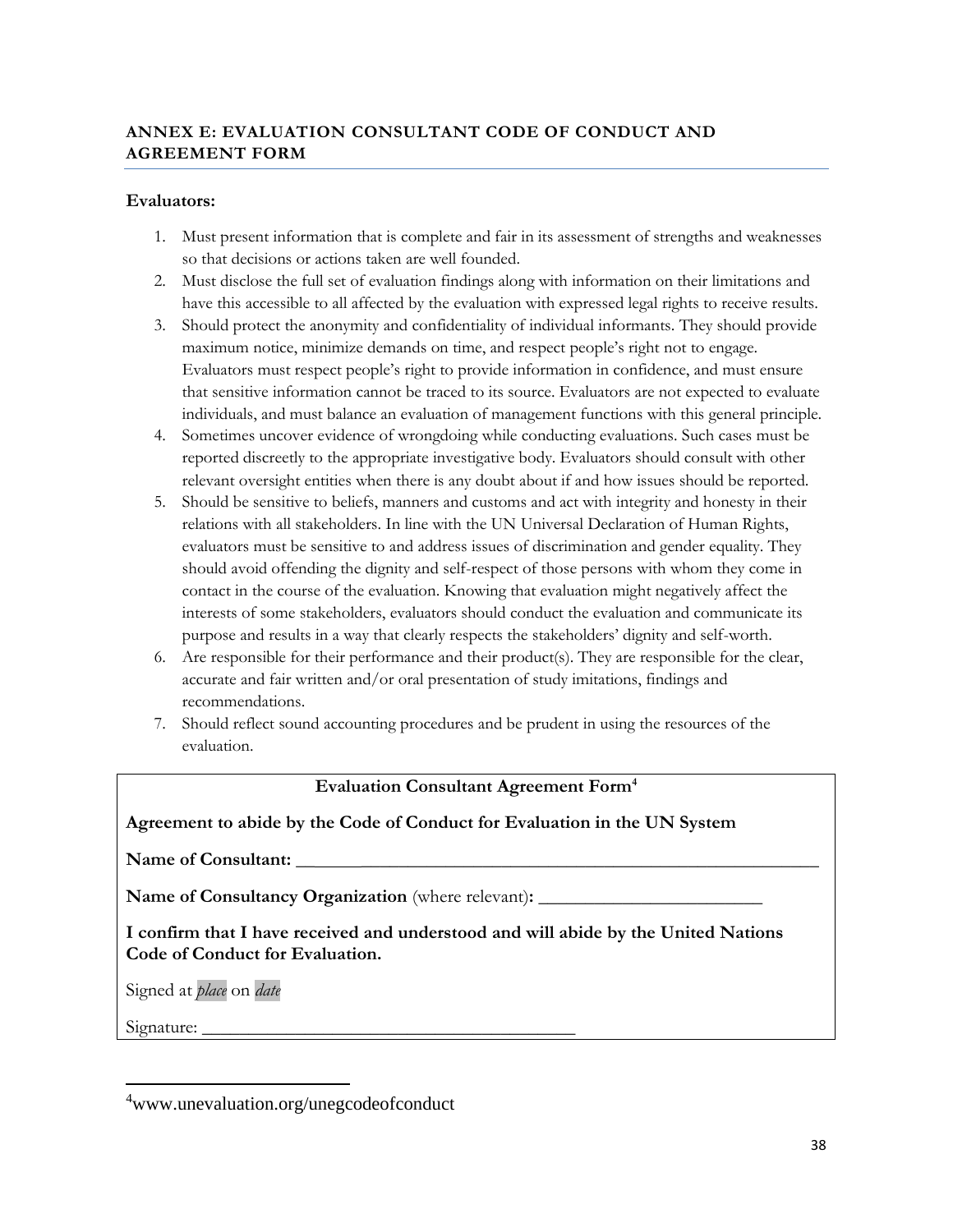# **ANNEX F: EVALUATION REPORT OUTLINE<sup>5</sup>**

| i.   | Opening page:                                                                                         |  |  |  |
|------|-------------------------------------------------------------------------------------------------------|--|--|--|
|      | Title of UNDP supported GEF financed project                                                          |  |  |  |
|      | UNDP and GEF project ID#s.<br>$\bullet$                                                               |  |  |  |
|      | Evaluation time frame and date of evaluation report                                                   |  |  |  |
|      | Region and countries included in the project                                                          |  |  |  |
|      | GEF Operational Program/Strategic Program                                                             |  |  |  |
|      | Implementing Partner and other project partners                                                       |  |  |  |
|      | Evaluation team members                                                                               |  |  |  |
|      | Acknowledgements                                                                                      |  |  |  |
| ii.  | <b>Executive Summary</b>                                                                              |  |  |  |
|      | Project Summary Table                                                                                 |  |  |  |
|      | Project Description (brief)                                                                           |  |  |  |
|      | <b>Evaluation Rating Table</b>                                                                        |  |  |  |
|      | Summary of conclusions, recommendations and lessons                                                   |  |  |  |
| iii. | Acronyms and Abbreviations                                                                            |  |  |  |
|      | (See: UNDP Editorial Manual <sup>6</sup> )                                                            |  |  |  |
| 1.   | Introduction                                                                                          |  |  |  |
|      | Purpose of the evaluation                                                                             |  |  |  |
|      | Scope & Methodology                                                                                   |  |  |  |
|      | Structure of the evaluation report                                                                    |  |  |  |
| 2.   | Project description and development context                                                           |  |  |  |
|      | Project start and duration<br>$\bullet$                                                               |  |  |  |
|      | Problems that the project sought to address<br>$\bullet$                                              |  |  |  |
|      | Immediate and development objectives of the project<br>$\bullet$                                      |  |  |  |
|      | Baseline Indicators established<br>٠                                                                  |  |  |  |
|      | Main stakeholders                                                                                     |  |  |  |
|      | <b>Expected Results</b>                                                                               |  |  |  |
| 3.   | Findings                                                                                              |  |  |  |
|      | (In addition to a descriptive assessment, all criteria marked with $(*)$ must be rated <sup>7</sup> ) |  |  |  |
| 3.1  | Project Design / Formulation                                                                          |  |  |  |
|      | Analysis of LFA/Results Framework (Project logic /strategy; Indicators)                               |  |  |  |
|      | Assumptions and Risks                                                                                 |  |  |  |
|      | Lessons from other relevant projects (e.g., same focal area) incorporated into                        |  |  |  |
|      | project design                                                                                        |  |  |  |
|      | Planned stakeholder participation                                                                     |  |  |  |
|      | Replication approach                                                                                  |  |  |  |
|      |                                                                                                       |  |  |  |
|      | <sup>5</sup> The Report length should not exceed $40$ pages in total (not including annexes).         |  |  |  |
|      | <sup>6</sup> UNDP Style Manual, Office of Communications, Partnerships Bureau, updated November       |  |  |  |
| 2008 |                                                                                                       |  |  |  |

<sup>7</sup> Using a six-point rating scale: 6: Highly Satisfactory, 5: Satisfactory, 4: Marginally Satisfactory, 3: Marginally Unsatisfactory, 2: Unsatisfactory and 1: Highly Unsatisfactory, see section 3.5, page 37 for ratings explanations.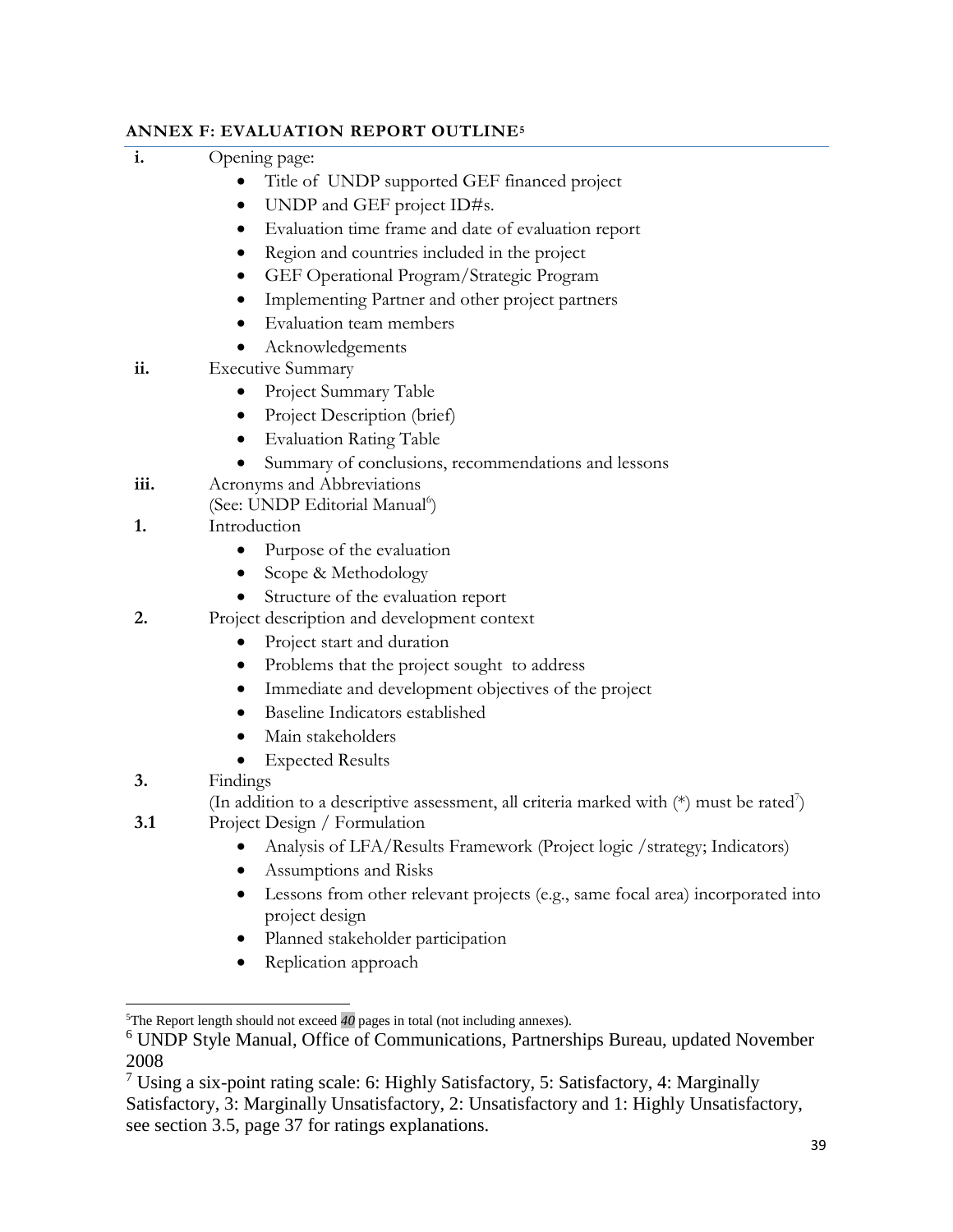- UNDP comparative advantage
- Linkages between project and other interventions within the sector
- Management arrangements
- **3.2** Project Implementation
	- Adaptive management (changes to the project design and project outputs during implementation)
	- Partnership arrangements (with relevant stakeholders involved in the country/region)
	- Feedback from M&E activities used for adaptive management
	- Project Finance:
	- Monitoring and evaluation: design at entry and implementation  $(*)$
	- UNDP and Implementing Partner implementation / execution  $(*)$ coordination, and operational issues
- **3.3** Project Results
	- Overall results (attainment of objectives) (\*)
	- Relevance(\*)
	- Effectiveness & Efficiency  $(*)$
	- Country ownership
	- Mainstreaming
	- Sustainability  $(*)$
	- Impact
- **4.** Conclusions, Recommendations & Lessons
	- Corrective actions for the design, implementation, monitoring and evaluation of the project
	- Actions to follow up or reinforce initial benefits from the project
	- Proposals for future directions underlining main objectives
	- Best and worst practices in addressing issues relating to relevance, performance and success
- **5.** Annexes
	- ToR
	- Itinerary
	- List of persons interviewed
	- Summary of field visits
	- List of documents reviewed
	- Evaluation Question Matrix
	- Questionnaire used and summary of results
	- Evaluation Consultant Agreement Form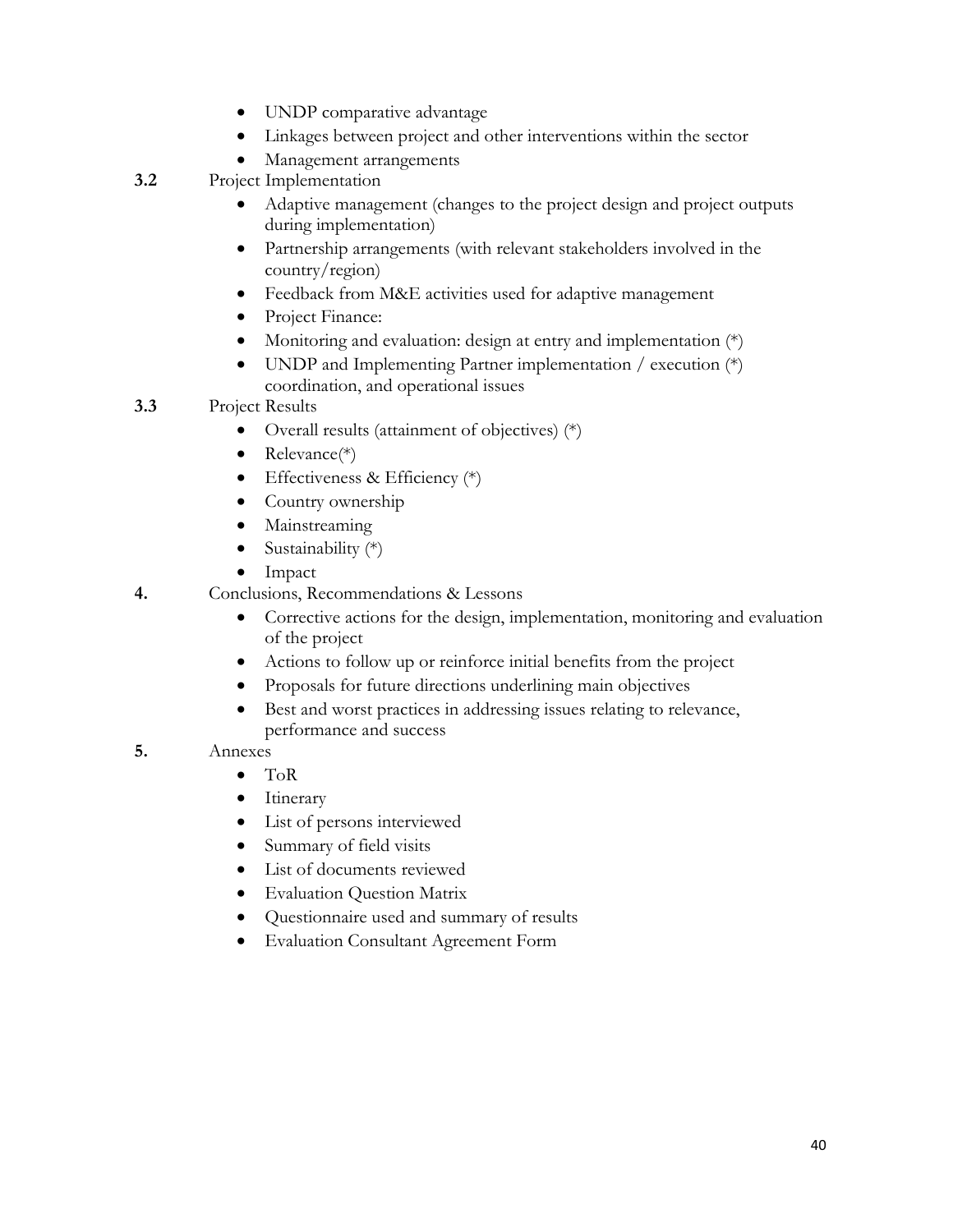#### **ANNEX G: EVALUATION REPORT CLEARANCE FORM**

*(to be completed by CO and UNDP GEF Technical Adviser based in the region and included in the final* 

*document)* Evaluation Report Reviewed and Cleared by UNDP Country Office Name: \_\_\_\_\_\_\_\_\_\_\_\_\_\_\_\_\_\_\_\_\_\_\_\_\_\_\_\_\_\_\_\_\_\_\_\_\_\_\_\_\_\_\_\_\_\_\_\_\_\_\_ Signature: \_\_\_\_\_\_\_\_\_\_\_\_\_\_\_\_\_\_\_\_\_\_\_\_\_\_\_\_\_\_ Date:

\_\_\_\_\_\_\_\_\_\_\_\_\_\_\_\_\_\_\_\_\_\_\_\_\_\_\_\_\_\_\_\_\_

UNDP GEF RTA

Name: \_\_\_\_\_\_\_\_\_\_\_\_\_\_\_\_\_\_\_\_\_\_\_\_\_\_\_\_\_\_\_\_\_\_\_\_\_\_\_\_\_\_\_\_\_\_\_\_\_\_\_

Signature: \_\_\_\_\_\_\_\_\_\_\_\_\_\_\_\_\_\_\_\_\_\_\_\_\_\_\_\_\_\_ Date: